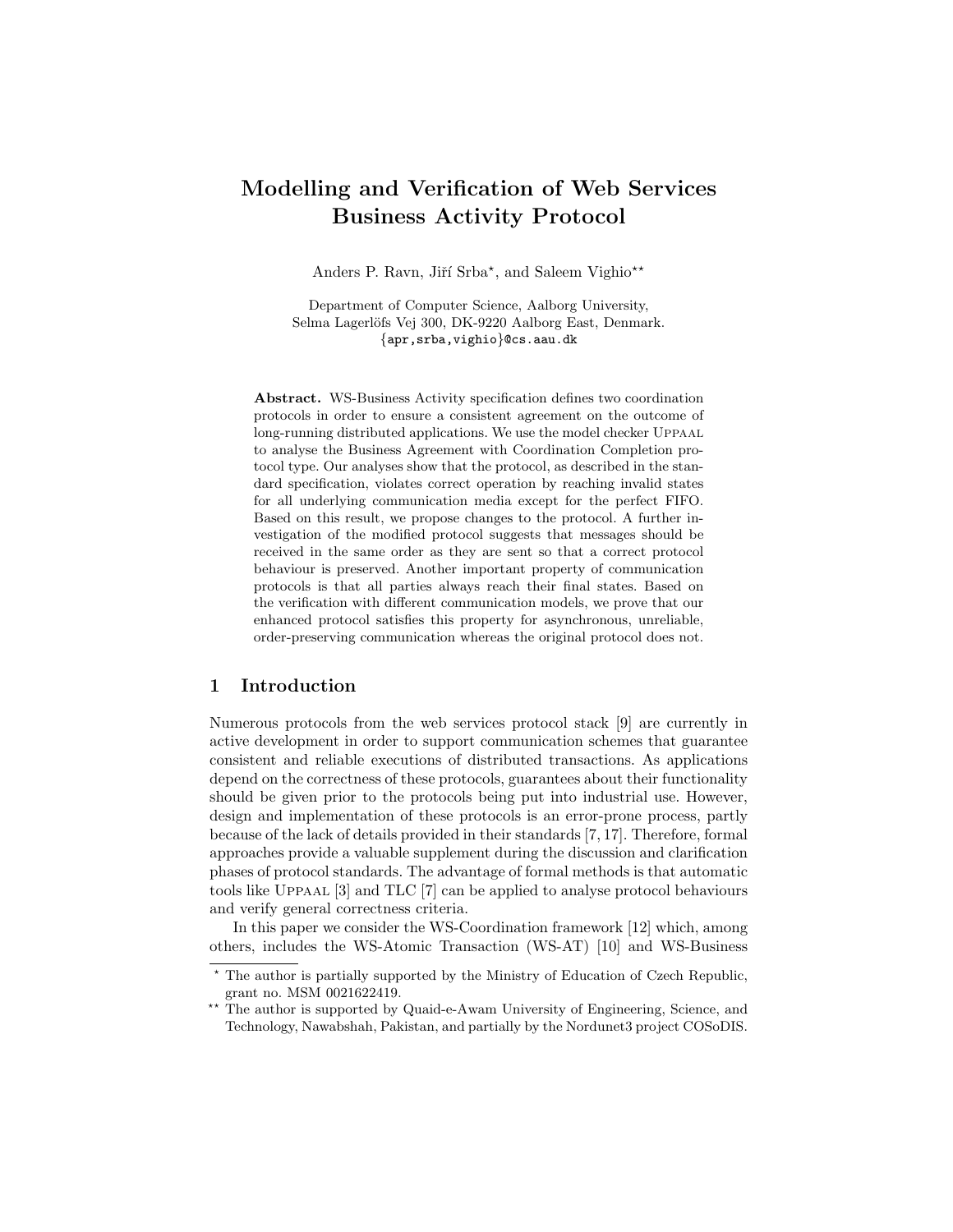Activity (WS-BA) [11] standards. The WS-AT specification provides protocols used for simple short-lived activities, whereas WS-BA provides protocols used for long-lived business activities. The WS-AT protocol has recently been in focus in the formal methods community and its correctness has been verified using both the TLC model checker [7] where the protocol was formalized in the  $TLA<sup>+</sup>$  [8] language as well as using the UPPAAL tool and networks of communicating timed automata [15]. In [15], we discussed the key aspects of the two approaches, including the characteristics of the specification languages, the performances of the tools, and the robustness of the specifications with respect to extensions.

In the present work we analyse the WS-BA standard which (to the best of our knowledge) has not yet been automatically verified in the literature. It consists of two coordination protocols: Business Agreement with Participant Completion (BAwPC) and Business Agreement with Coordinator Completion (BAwCC). We focus on BAwCC in our analysis. It is more complex in its behaviour and has a larger number of states, transitions and messages than BAwPC. We develop several Uppaal [3] models related to the WS-BA protocols based on the state-tables provided in the standard specification (see [11] or the appendix for the complete tables). We use with advantage the C-like constructs available in Uppaal and the model of the BAwCC protocol contains more than 600 lines of C code. Our tool supported analysis unexpectedly reveals several problems. The safety property, that the protocol never enters an invalid state, is checked for a range of communication mechanisms. The main result is that the property is violated by all considered communication mechanisms but perfect FIFO (queue).

Based on a detailed analysis of the error traces produced by Uppaal, we suggest fixes to the protocol. Moreover, in contrast to [7, 15], we do not limit our analyses to only one type of asynchronous communication policy where messages can be reordered, lost and duplicated, but study different communication mechanisms (see e.g.  $[1]$ ). This fact appears crucial as even the fixed protocol behaves correctly only for some types of communication media, whereas for others it still violates the correctness criteria.

Another important property of web services applications is that they should terminate in consistent end states, irrelevant of the actual behaviour of the other participating parties [6]. This kind of property is usually called liveness and for most nontrivial protocols it cannot be established without some fairness assumptions, such that if a particular transition is infinitely often enabled then it is also executed. In our setting we use a more engineering-like approach by introducing tire-outs (delays before an alternative action is chosen, essentially the "execution delay" of ATP [13]) on the resubmission of messages, as this is a likely way this situation is handled in practice. UPPAAL enables us to specify the timing information in a simple and elegant way and our verification results show that under suitable timing constraints used for tire-outs, we can guarantee the termination property for the fixed protocol, at least for the communication policies where the protocol is correct.

The rest of the paper is organized as follows. In Section 2, we give an overview of the web services business activity protocol and discuss different types of com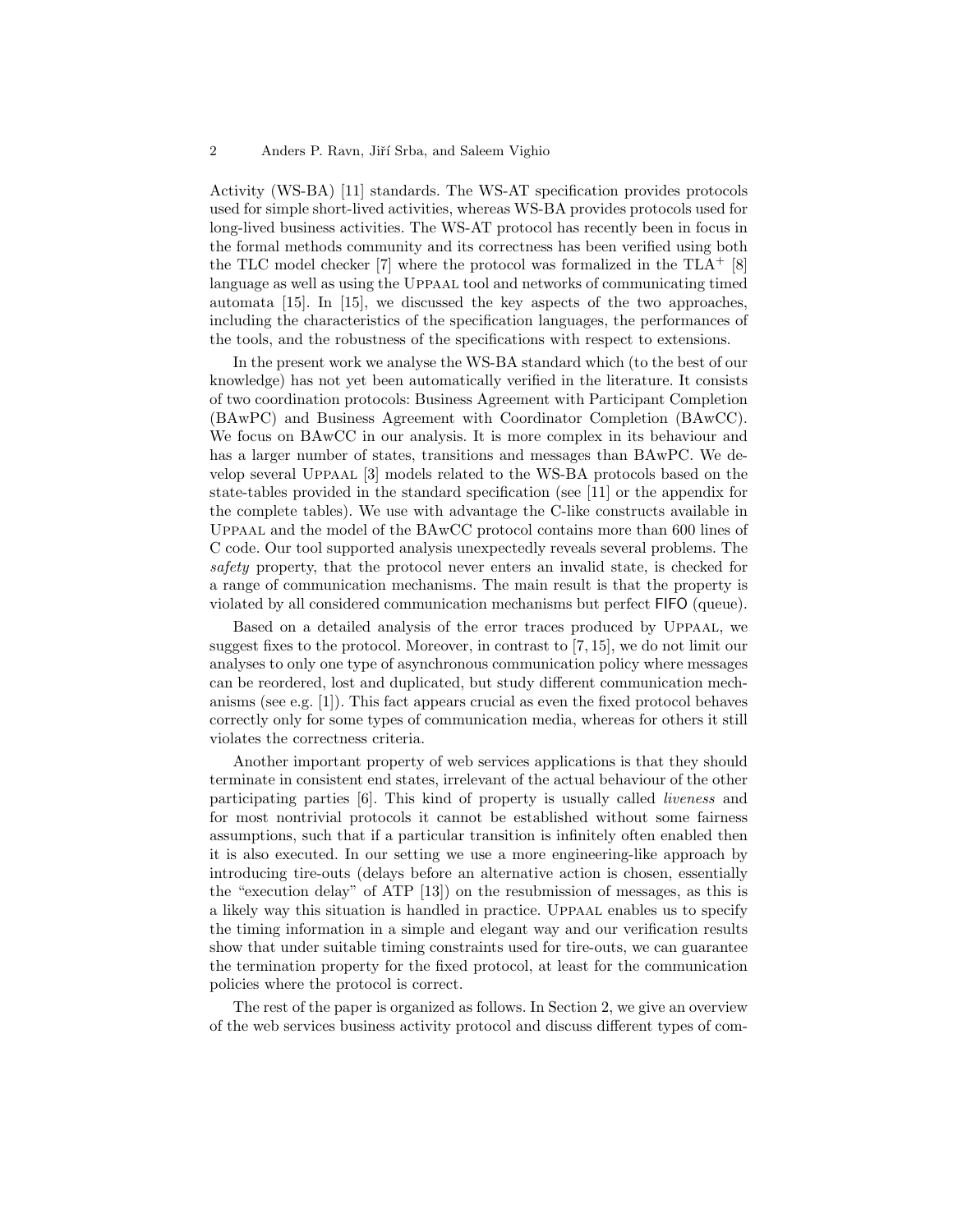munication policies. Section 3 introduces the Uppaal modeling approach used in the case study. Properties of the original and the fixed protocols are discussed in Sections 4 and 5. Section 6 describes the termination property and its verification. Finally, Section 7 gives a summary and suggestions for the future research. The appendix contains a full overview of the state-transition tables of the original and modified BAwCC protocol.

# 2 WS-Business Activity Protocol

WS-Business Activity (WS-BA) [11] and WS-Atomic Transaction (WS-AT) [10] both built on top of WS-Coordination specification [12] form the Web Services Transaction Framework (WSTF). WS-Coordination describes an extensible framework for coordinating transactional web services. It enables an application service to create a context needed to propagate an activity to other services and to register for coordination protocols. These coordination protocols are described in WS-AT and WS-BA specifications. WS-AT provides protocols based on the ACID (atomicity, consistency, isolation, durability) principle [5] for simple shortlived activities, whereas WS-BA provides protocols used for long-lived business activities with relaxation of ACID properties.

WS-BA [11] describes two coordination types: AtomicOutcome and Mixed-Outcome. In AtomicOutcome the coordinator directs all participants to the same outcome, i.e. either to close or to cancel/compensate. In MixedOutcome some participants may be directed to close and others to cancel/compensate. Each of these coordination types can be used in two coordination protocols: WS-Business Agreement with Participant Completion (BAwPC) and WS-Business Agreement with Coordination Completion (BAwCC) that we shall focus on. A participant registers for one these two protocols, which are managed by the coordinator of the activity.

### 2.1 Business Agreement with Coordination Completion

A state-transition diagram for BAwCC is shown in Figure 1. Note that the figure depicts a combined view and the concrete coordinator and participant states are abstracted away. The complete transition tables are listed in the appendix.

A participant registered for this protocol is informed by its coordinator that it has received all requests to perform its work and no more work will be required. In this version of the protocol the coordinator decides when an activity is terminated, so completion notification comes from the coordinator: It sends a Complete message to the participant to inform it that it will not receive any new requests within the current business activity and it is time to complete the processing. The Complete message is followed by the Completed message by the participant, provided it can successfully finish its work. This protocol also introduces a new Completing state between Active and Completed states. Once the coordinator reaches the Completed state, it can reply with either a Close or a Compensate message. A Close message informs the participant that the activity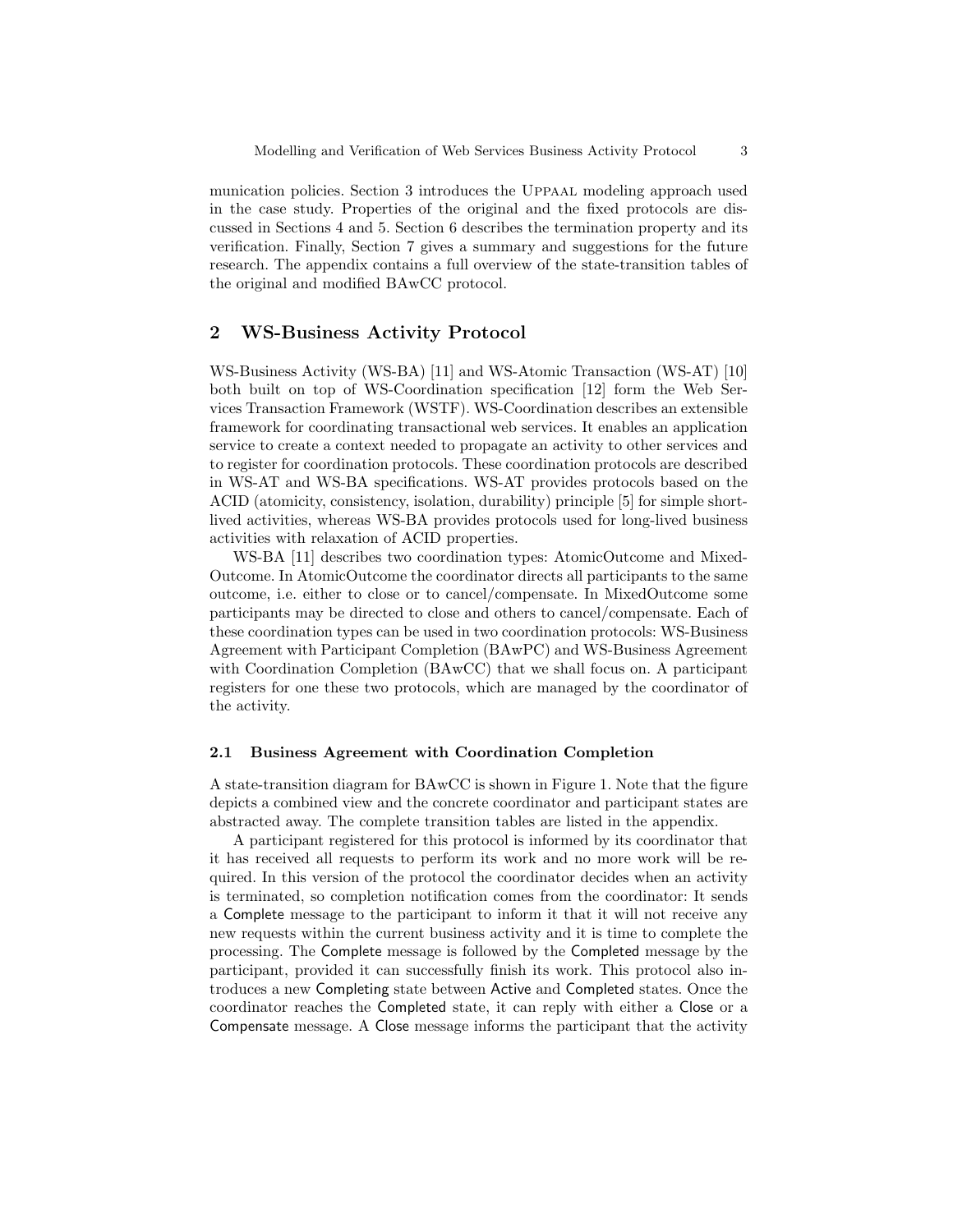

Fig. 1. Business Agreement with Coordinator Completion

has completed successfully. A participant then sends a Closed notification and forgets about the activity. Upon receipt of a Closed notification the coordinator knows that the participant has successfully completed its work and forgets about the participant's state.

A Compensate message, on the other hand, instructs the participant to undo the completed work and to restore the recorded data to its initial state. A participant in response can either send a Compensated or a Fail notification. The Compensated message informs the coordinator that the participant has successfully compensated its work for the business activity, the participant then forgets about the activity and the coordinator forgets about the participant. Upon receipt of a Fail message, the coordinator knows that the participant has encountered a problem and has failed during processing of the activity. The coordinator then replies with a Failed message and forgets about the state of the participant. The participant in turn also forgets about the activity. A participant can also send CannotComplete or Exit messages while being in Active, or Completing states. A CannotComplete notification informs the coordinator that the participant can not successfully complete its work and any pending work will be discarded and completed work will be canceled. The coordinator replies with a NotCompleted message and forgets about the state of the participant. The participant also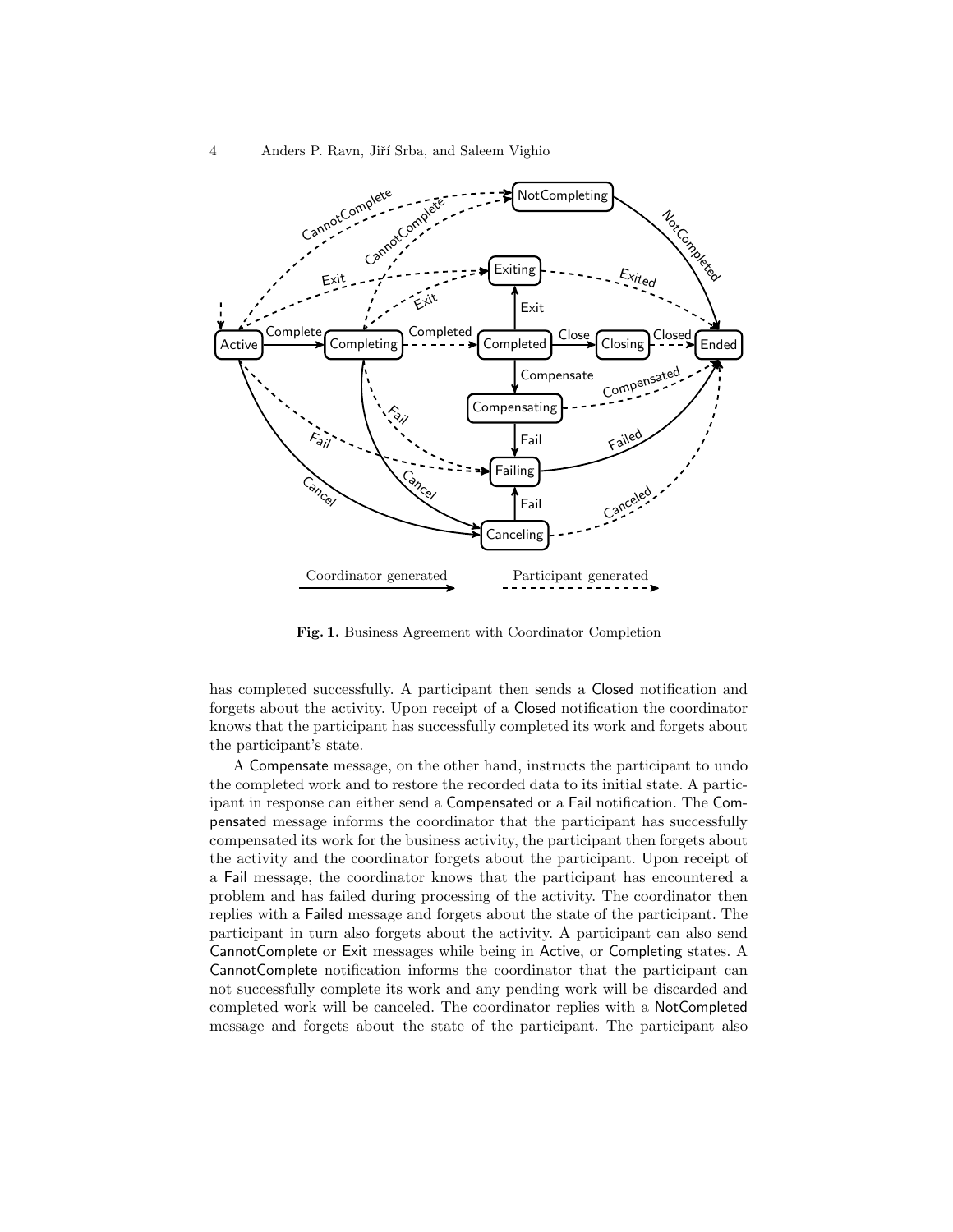forgets about the activity in turn. In case of an Exit message the coordinator knows that the participant will no longer engage in the business activity and the pending work will be discarded and any work performed will be canceled. The coordinator will reply with the Exited message and will forget about the participant. The participant will also forget about the activity. In Active and Completing states the coordinator can end a transaction by sending a Cancel message. A participant can either reply with a Canceled or a Fail notification. A Canceled message informs the coordinator that the work has been successfully canceled and then the participant forgets about the activity.

### 2.2 Communication Policies

The WS-BA specification is not explicit about the concrete type of communication medium for exchanging messages apart from implicitly expecting that the communication is asynchronous. In [7] the authors (two of them were designers of the specification) studied WS-AT and agreed that one should consider asynchronous communication where messages can be lost, duplicated and reordered. Indeed, the WS-AT protocol was proved correct in this setting. It seems natural to adopt the same communication assumptions also for WS-BA, however, as we show later on, the BAwCC protocol is not correct under such a liberal communication policy. We therefore consider a hierarchy of five different communication



Fig. 2. Communication media

policies for asynchronous message passing in our study.

- Unreliable Unordered Asynchronous Communication. In this type of asynchronous communication the messages may arrive in different order than they were sent and the communication medium is assumed to be unreliable as messages can be lost and duplicated. It corresponds well with the elementary UDP protocol of TCP/IP. As argued in [7], this kind of policy is conveniently implemented as a pool of messages mathematically represented by a set. Adding more messages of the same sort to a set has no additional effect and as our correctness property is a safety property, lossiness is implicitly included by the fact that protocol participants are not in any way forced to read messages contained in the pool (see [7, 15] for further discussion on this issue). In the rest of the paper we call this kind of communication implementation SET.
- Reliable Unordered Asynchronous Communication. This kind of communication still does not preserve the order of messages but it is a completely reliable medium where a message can only be received as many times as it was sent. Therefore we have to keep track of the number of messages of the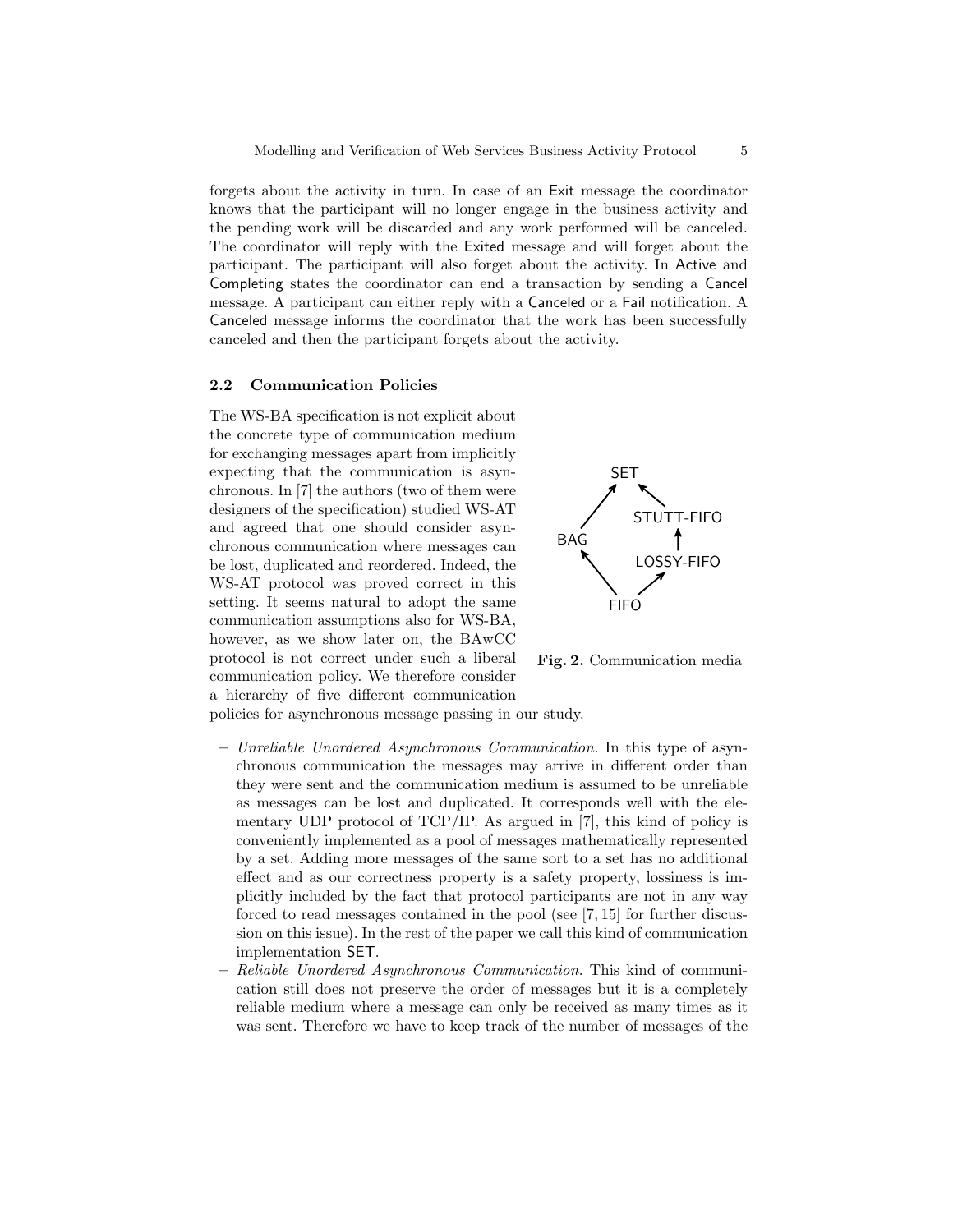same type currently in transit. We can model this communication medium as a multiset (also called a bag) of messages. We refer to this particular implementation of the communication medium as BAG.

- Reliable Ordered Asynchronous Communication. This type of communication channel represents the perfect communication medium where messages are delivered according to the FIFO (first in, first out) policy and they can be neither duplicated nor lost. The problem with this medium is that for most nontrivial protocols there is no bound on the size of the communication buffer storing the queue of messages in transit (thanks to the asynchronous nature of the communication) and automatic verification of protocols using this communication policy is often impossible due to the infinite state-space of possible protocol configurations. We refer to this communication as FIFO. It is essentially implemented by the FTP protocol of TCP/IP.
- Lossy Ordered Asynchronous Communication. Here we assume an order preserving communication policy like in FIFO but messages can now be also lost before their delivery. The problem with unbounded size of this communication channel remains for most of interesting protocols. We call this policy LOSSY-FIFO.
- Stuttering Ordered Asynchronous Communication. In order to overcome the infinite state-space problem mentioned in the FIFO and LOSSY-FIFO communication policies, we introduce an abstraction that ignores stuttering, i.e. repetition of the same message inside of an ordered sequence of messages. We can also consider it as a lossy and duplicating medium which, however, preserves the order among different types of messages. In practice this means that if a message is sent and the communication buffer contains the same message as the most recently sent one, then the message will be ignored. Symmetrically, if a message is read from the buffer, it can be read as many times as required providing it is of the same type. This means that the communication buffer can remain finite even if the protocol includes retransmission of messages, as e.g. both protocols from WS-BA specification do. We call this communication type STUTT-FIFO.

Figure 2 shows the relationship among the different communication media. The arrows indicate the inclusions (in the sense of possible behaviours) of the presented media. Hence any protocol execution with the FIFO communication policy is possible also in any other communication type above it. This means that if we can introduce the validity of any safety property for e.g. the SET medium, this result will hold also for any other medium below it and finding an error trace in the protocol with e.g. the FIFO medium implies the presence of such a trace also in any other medium above it.

While the communication policies SET, BAG, FIFO and LOSSY-FIFO are well studied, the STUTT-FIFO communication we introduce in this paper is nonstandard and not implemented in any of industrial applications that we are aware of. Although, as remarked above, FTP will work this way if the application level avoids retransmission of data. The main reason why we consider this kind of communication is that it allows us to validate the protocols in question while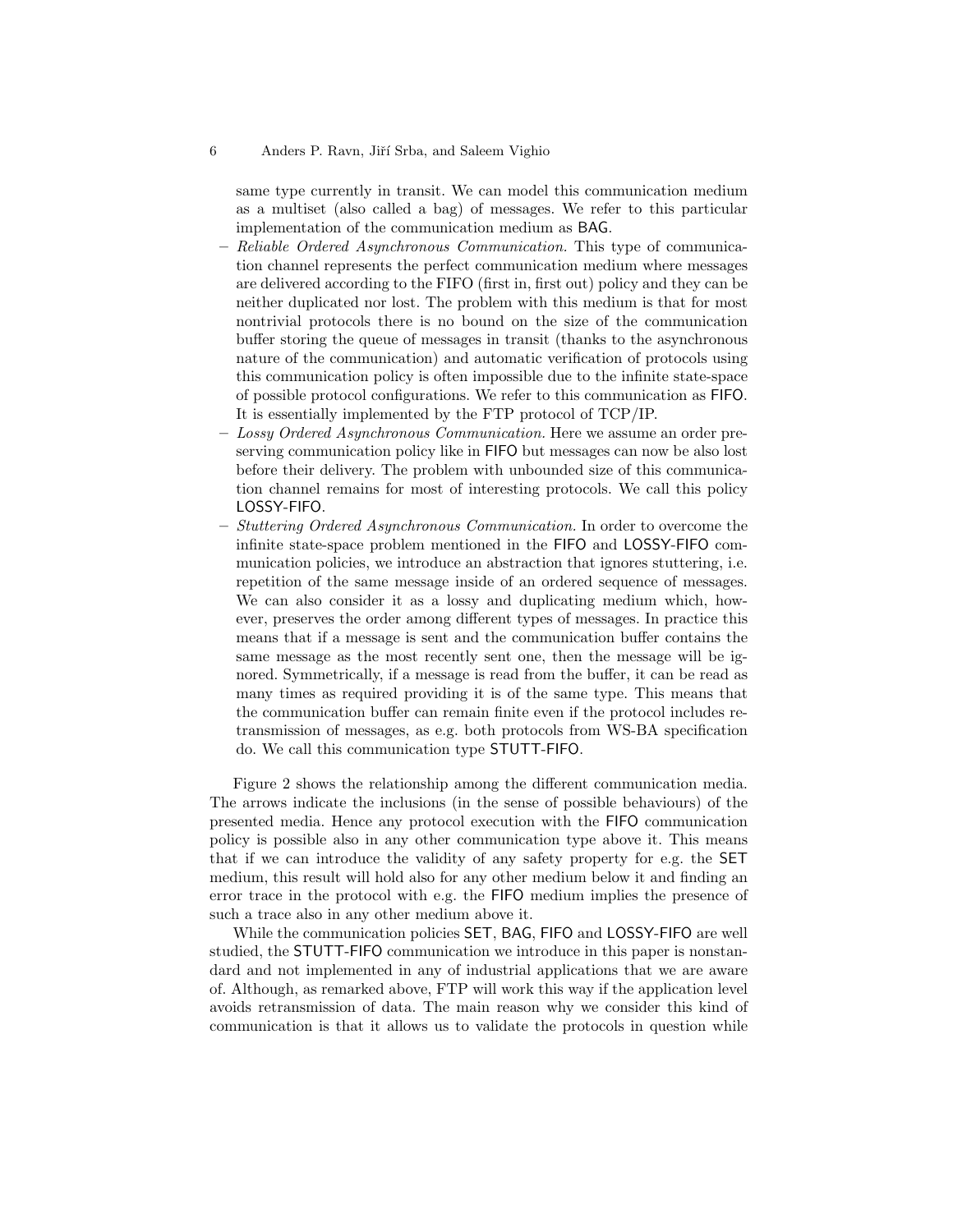preserving the finiteness of the state-space. Hence we can establish safety guarantees also for the FIFO and LOSSY-FIFO communication policies, which would be otherwise impossible as the size of such channels is not bounded in our setting.

# 3 Formal Modelling of BAwCC in UPPAAL

The WS-BA standard [11] provides a high-level description of the WSwCC protocol. It is essentially a collection of protocol behaviours described in English accompanied by diagrams like the graph shown in Figure 1 and state-transition tables for the parties involved in the protocol. See Figure 3 a) for a fragment of such a table and the appendix for a complete collection of the tables.

Figure 3 a) describes how the transaction coordinator, being in its internal state Closing, handles the message Complete arriving from the participant. It will simply resend to the participant the message Close and remain in the state Closing. The table also describes that while being in the state Closing, the coordinator does not expect to receive the message CannotCompensate from the participant, and should this happen, it will enter an invalid state.

The Uppaal implementation of this behaviour is given in Figure 3 b). The syntax should be readable even without any prior knowledge of the tool, but we refer the interested reader to [3] for a thorough introduction to Uppaal. The code in the figure first lists the names of constants that represent messages sent from the transaction coordinator to the participant and vice versa. Then it defines two functions Send Msg and Receive Msg that take care of sending and receiving of messages via the bit-vectors msgTC and msgP. The code is shown only for the simplest SET implementation. For BAG, FIFO, LOSSY-FIFO and STUTT-FIFO the code is more complex but implemented in a standard way. The only complication is that the data structures representing these four types of communication are in general unbounded, so to ensure automatic verification we introduce a constant upper bound on the buffer size and we register a buffer overflow in a boolean variable called overflow.

The transitions described in the state tables are then implemented in the expected way as shown by the two examples in Figure 3 b). The final timed automata model then consists of a process for the coordinator with two locations (normal execution and invalid state) and a similar process for the participant running in parallel with the coordinator process. All data management (states, buffer content, etc.) is performed via C-like data structures, as this is an efficient and manageable way to handle this relatively large model. In total the C part of the implementation contains more than 600 nonempty lines of code. The complete Uppaal model can be downloaded at [14].

# 4 Analysis of BAwCC

As already noted, WS-BA relaxes the ACID principles and allows for a mixed outcome of a transaction. Therefore, we cannot expect that all parties of the protocol agree on the outcome, as it was the case for WS-AT protocols [7, 15].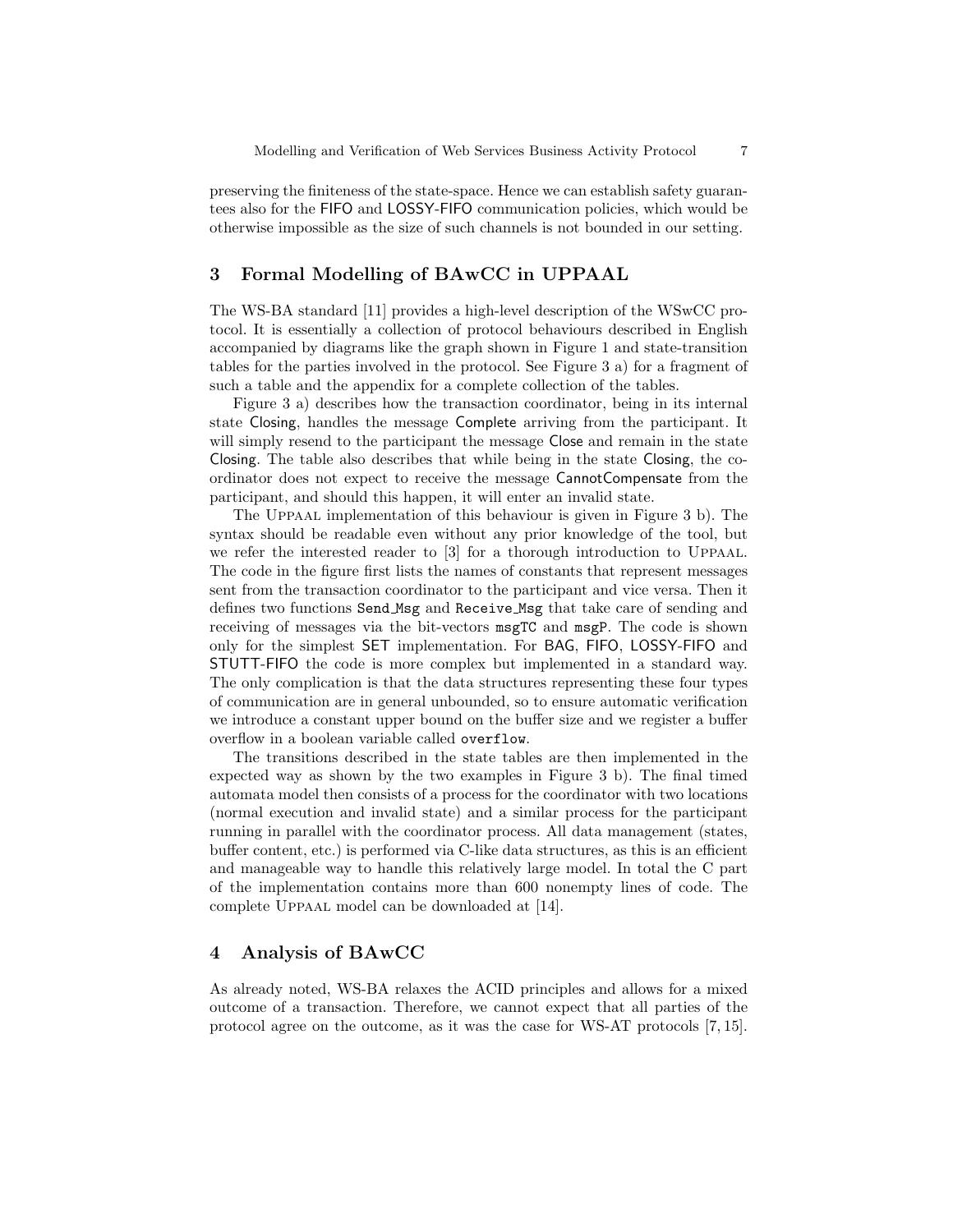| a) WS-BA (BAwCC):                                                         |                                                                                                                                                                                                                                  |   |                                                                                                                                                                                                                                 |          |                               |   |  |
|---------------------------------------------------------------------------|----------------------------------------------------------------------------------------------------------------------------------------------------------------------------------------------------------------------------------|---|---------------------------------------------------------------------------------------------------------------------------------------------------------------------------------------------------------------------------------|----------|-------------------------------|---|--|
|                                                                           | Coordinator View for Inbound Events (received messages).                                                                                                                                                                         |   |                                                                                                                                                                                                                                 |          |                               |   |  |
|                                                                           | Inbound Events                                                                                                                                                                                                                   |   | <b>States</b><br>Closing                                                                                                                                                                                                        | $\ddots$ | $\vert$ Exiting $\vert \dots$ |   |  |
|                                                                           |                                                                                                                                                                                                                                  |   |                                                                                                                                                                                                                                 | .        |                               |   |  |
|                                                                           | Complete                                                                                                                                                                                                                         | . | resend Close<br>goto Closing                                                                                                                                                                                                    | .        |                               | . |  |
|                                                                           |                                                                                                                                                                                                                                  |   |                                                                                                                                                                                                                                 | .        |                               |   |  |
|                                                                           | Cannot Complete                                                                                                                                                                                                                  |   | $\left  \dots \right $ goto Invalid-State $\left  \dots \right $                                                                                                                                                                |          | .                             | . |  |
| typedef int[0,6] MsgsTC;                                                  | c) Uppaal encoding with SET Communication (simplified):<br>Send_Msg() and Receive_Msg() functions for the coordinator.                                                                                                           |   | typedef int [0,6] MsgsP;                                                                                                                                                                                                        |          |                               |   |  |
|                                                                           | const MsgsTC CANCEL_TC = 0;<br>const MsgsTC COMPLETE_TC = 1;<br>const MsgsTC CLOSE_TC = 2;<br>const MsgsTC COMPENSATE_TC =3;<br>const MsgsTC FAILED_TC = 4;<br>const MsgsTC EXITED_TC = 5;<br>const MsgsTC NOT_COMPLETED_TC = 6; |   | const MsgsP EXIT_P = $0$ ;<br>const MsgsP COMPLETED_P = 1;<br>const MsgsP $FAIL_P = 2$ ;<br>const MsgsP CANNOT_COMPLETE_P = 3;<br>const MsgsP CANCELED_P = 4;<br>const MsgsP $CLOSED_P = 5$ ;<br>const MsgsP COMPENSATED_P = 6; |          |                               |   |  |
| bool msgTC[MsgsTC];<br>void Send_Msg(MsgsTC s) $\{$<br>$msgTC[s] = true;$ |                                                                                                                                                                                                                                  |   | bool msgP[MsgsP];<br>bool Receive_Msg(MsgP $r$ ) {<br>return msgP[r];                                                                                                                                                           |          |                               |   |  |
|                                                                           | Behaviour of transaction coordinator upon the receipt of the message Complete is<br>modelled by a loop transition with the following guard and update (action).                                                                  |   |                                                                                                                                                                                                                                 |          |                               |   |  |
| bool guard() $\{$                                                         | return Receive_Msg(COMPLETE_P) && stTC == TC_CLOSING;                                                                                                                                                                            |   |                                                                                                                                                                                                                                 |          | ╊                             |   |  |
| void $\text{action}()$ $\{$                                               |                                                                                                                                                                                                                                  |   | $Send_Msg(ClOSE_TC);$ stTC = TC_CLOSING; $\}$                                                                                                                                                                                   |          |                               |   |  |
|                                                                           | Behaviour of transaction coordinator upon the receipt of the message CannotCom-<br>plete is modelled by a transition to a new error-state called INVALID with the fol-<br>lowing guard and with no update.                       |   |                                                                                                                                                                                                                                 |          |                               |   |  |
| bool guard() $\{$                                                         | return Receive_Msg(CANNOT_COMPLETE_P) && stTC == TC_CLOSING; }                                                                                                                                                                   |   |                                                                                                                                                                                                                                 |          |                               |   |  |

Fig. 3. Implementation of selected WS-BA rules in Uppaal

Instead, we focus on the analysis of the actual state-transition tables w.r.t. reachability of invalid states. Invalid states appear in the tables both for inbound and outbound messages. The meaning of these states is not clearly stated in WS-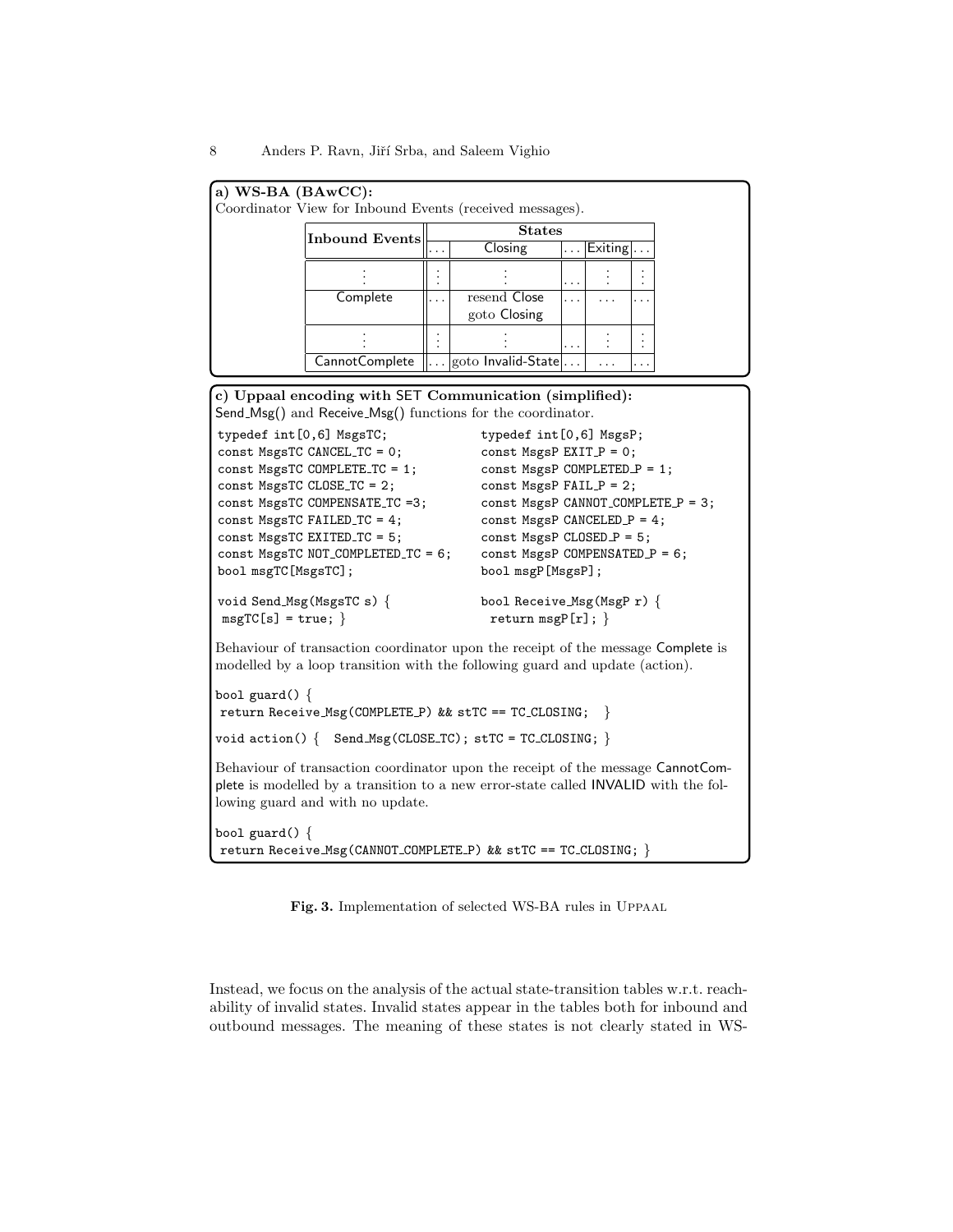

Fig. 4. Error trace in BAwCC leading to an invalid state

INVALID

Compensated in the compensated in the compensated in the compensation of  $\vert$  Ended

BA specification but we contacted the designers via their discussion forum and received (citing [16]):

"For outbound events, an Invalid State cell means that this is not a valid state for the event to be produced. ... For inbound events, an Invalid State cell means that the current state is not a valid state for the inbound message. For example, for Participants in BusinessAgreement-WithCoordinationCompletion (table B.3) the Canceling state is not a valid state for receiving a Close message. There are no circumstances where a Participant in this state should ever receive a Close message, indicating an implementation error in the Coordinator which sent the message. This is a protocol violation ..."

This means that in the tables for outbound events, messages that lead to invalid states are never sent (and hence omitted in the Uppaal model) and for inbound events the possibility to enter an invalid state is a protocol violation. This requirement is easily formulated in the UPPAAL query language (a subset of TCTL) as follows.

E<> (tc.INVALID || par.INVALID) && !overflow

This is a safety property asking whether there is a protocol execution in which either the transaction coordinator (process called tc) or the participant (process called par) enters the state INVALID while at the same time there was no buffer overflow. We have checked this property for all five communication policies we consider and the property surprisingly turned out to be true for all of them except for FIFO. The tool automatically generated an error trace, seen in Figure 4. It is easy to see that this trace is executable both for LOSSY-FIFO and BAG communication (and hence also for any other above them in the hierarchy in Figure 2). The main point in this trace is that the message Canceled that is sent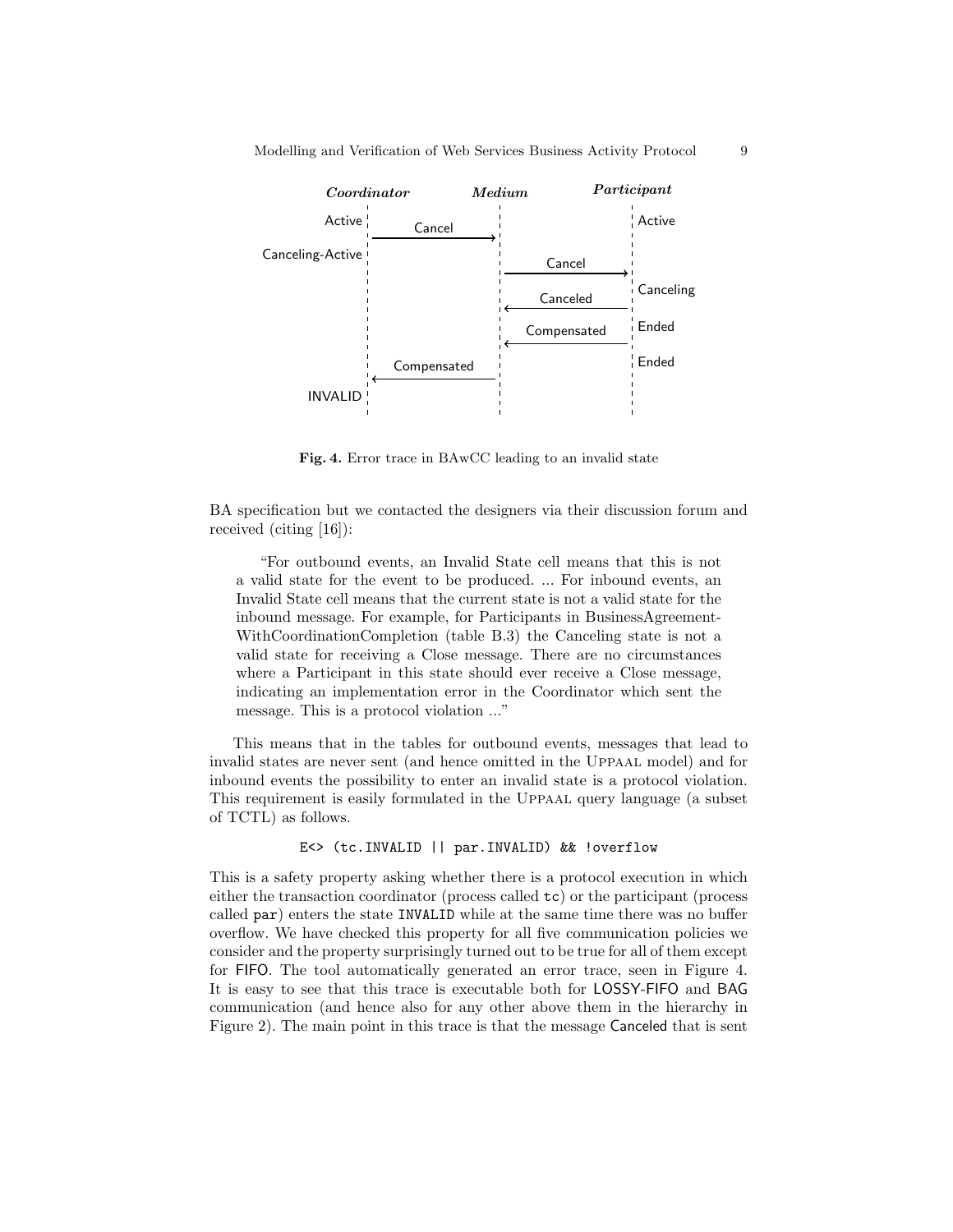by the participant is either lost (possible in LOSSY-FIFO) or reordered with the message Compensated (possible in BAG).

It is also clear that this error trace cannot be executed in the perfect FIFO communication policy. For FIFO we were able to verify that the protocol is correct for up to six messages in transit (three from coordinator to participant and three in the opposite direction). As perfect FIFO communication is known to have the full Turing power [4], there is no hope to establish the correctness of the protocol with unbounded FIFO communication in a fully automatic way.

Another interesting question we can ask about the protocol is whether the communication medium is bounded for BAwCC or not. This can be done by asking the following Uppaal query.

#### E<> overflow

Verification results show that all communication media except for SET can always reach a buffer overflow for any given buffer size that we were able to verify (up to 20 messages in transit). This is a good indication that the communication buffer is indeed unbounded and a simple (manual) inspection of the protocol confirms this fact.

# 5 Enhanced BAwCC

Given the verification results in the previous section, we found the BAwCC protocol not completely satisfactory as even a simple relaxation of the perfect communication policy results in incorrect behaviour. Taking into account that the protocols in WS-AT avoided invalid states even under the most general SET communication, we shall further analyze the protocol and suggest an improvement.

The error trace in Figure 4 hints at the source of problems. Once a participant reaches the Ended state, it it instructed to forget all state information and just send the last message by which the transition to the Ended state was activated. The problem is that there are three different reasons for reaching the Ended state, but BAwCC allows for the retransmission of all three messages at the same time, whenever the participant is in the state Ended. As seen in Figure 4, the participant after receiving the message Cancel correctly answers with the message Canceled, but then sends the message Compensated. This causes confusion on the coordinator side. A similar problem can occur in a symmetric way.

In our proposed fix to the BAwCC protocol, we introduce three additional end states, both for the participant as well as for the coordinator, in order to avoid the confusion. The complete state tables of the enhanced protocol are given in the appendix. We modelled and verified the enhanced protocol in Uppaal and the results are as follows.

Under the STUTT-FIFO communication, the medium is bounded with no overflow, so all verification results are conclusive. We also established that there is no execution of the modified protocol that leads to an invalid state. As this is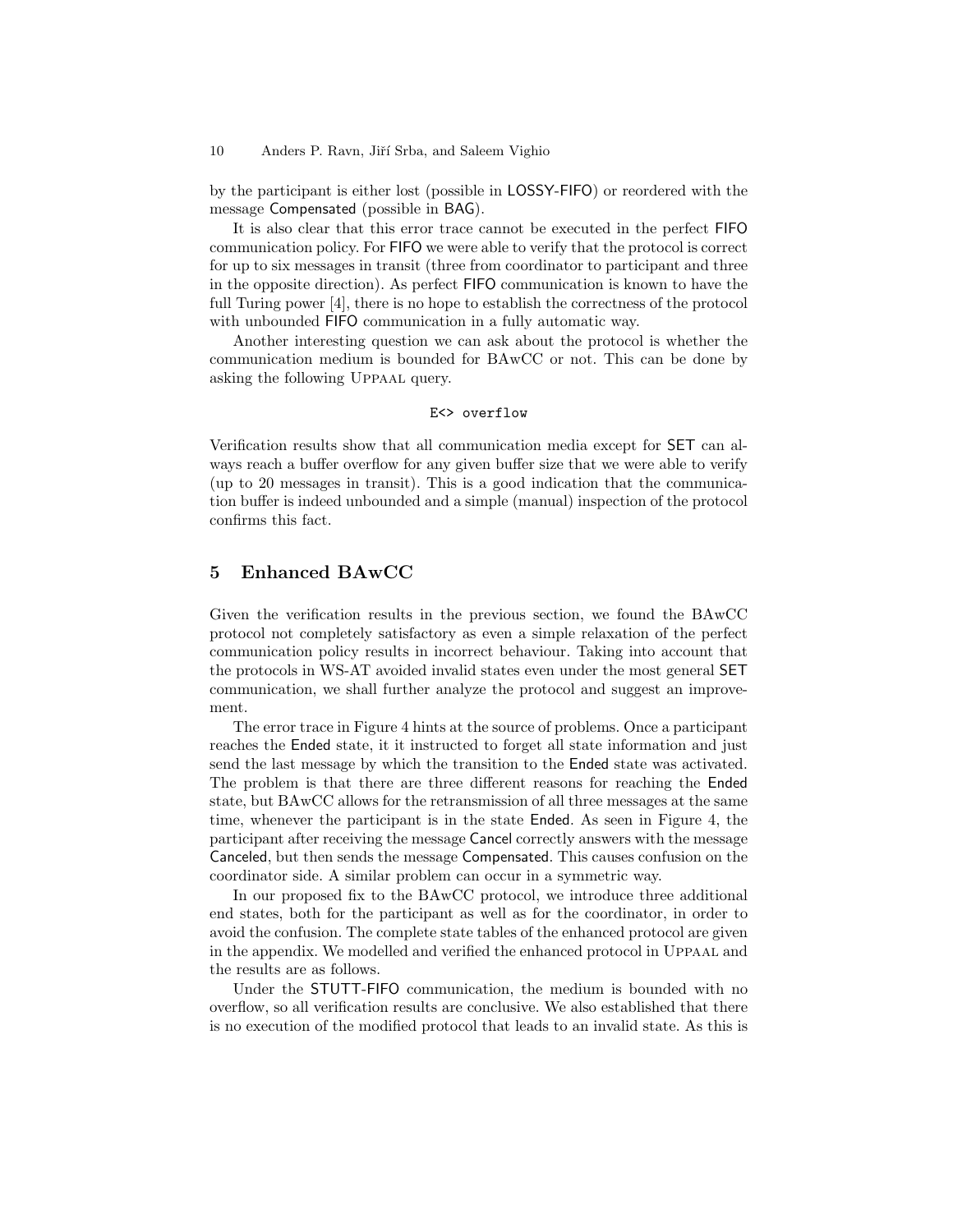

Fig. 5. Error trace in enhanced BAwCC leading to an invalid state

a safety property, the positive result holds automatically also for LOSSY-FIFO and FIFO.

However, when considering the media BAG and SET representing a communication where messages can be reordered, the tool still returns error traces like the one depicted in Figure 5. This problem is more inherent to the protocol design and the reason for the confusion is the fact that the messages Canceled and Fail sent be the participant are delivered in the opposite order.

To conclude, our enhanced protocol, unlike the original one, is immune to lossiness and duplication of messages (stuttering) as long as their order is preserved. Making the protocol robust w.r.t. reordering of messages would, in our opinion, require a substantial and nontrivial redesign of the BAwCC protocol.

## 6 Termination under Fairness

In this section we shall turn our attention to another important property of distributed protocols, namely the termination property. Termination means that as long as the communication parties follow the protocol, any concrete execution will always bring them to their end states. In UPPAAL this property for our protocol can be formulated as follows.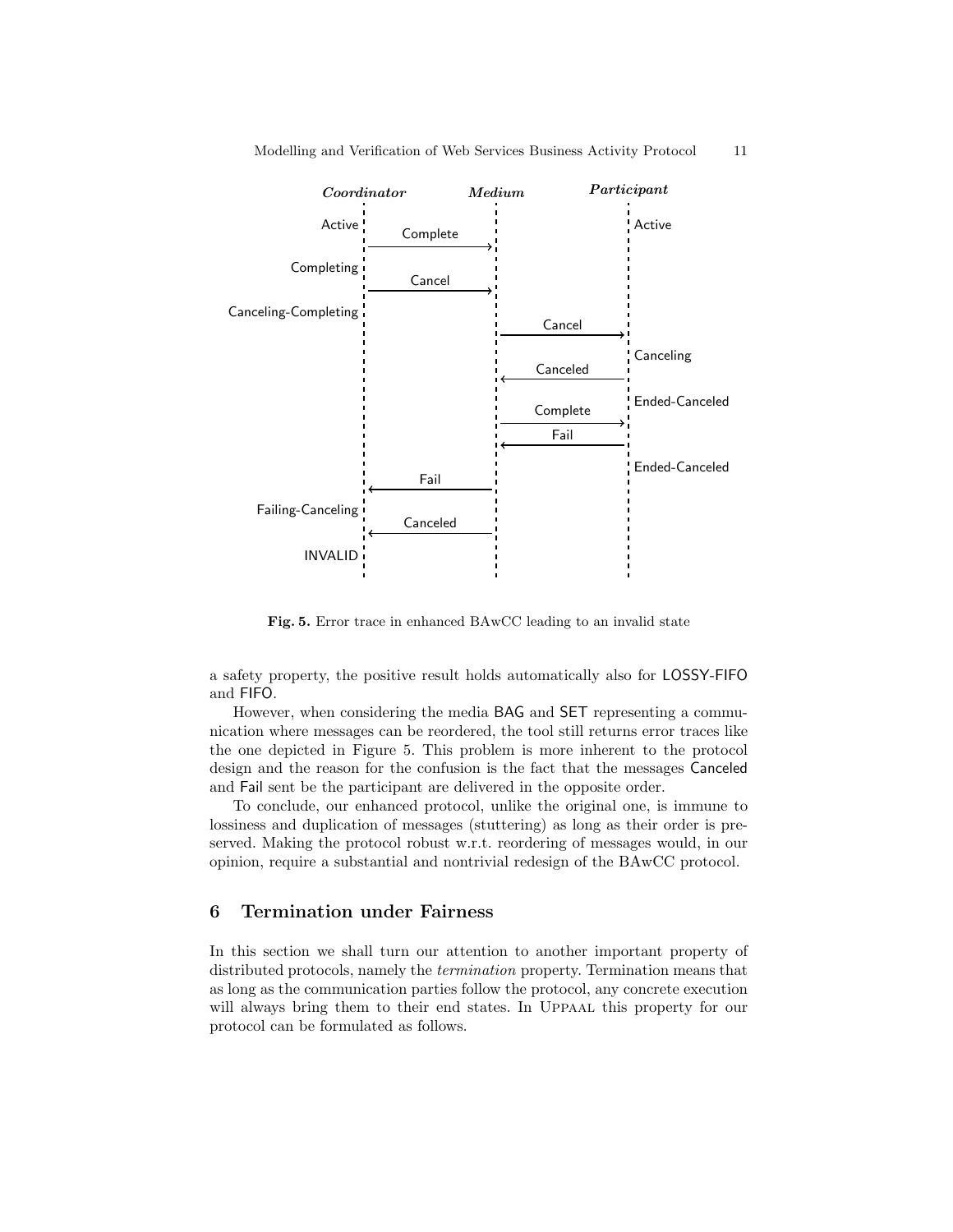### $A$  <> stTC == TC\_ENDED && stP == P\_ENDED

The semantics is that in any maximal computation of the protocol, we will eventually reach a situation where the states of the transaction coordinator as well as the participant are TC\_ENDED and P\_ENDED, respectively. Termination is hence a liveness property.

It is clear that the original BAwCC fails to satisfy termination as we can reach invalid states from which there is no further continuation. This is true for all types of communication, except for FIFO, where on the other hand we cannot prove termination due to the unboundedness of the medium. We shall therefor focus on our enhanced BAwCC protocol and the communication medium STUTT-FIFO where the protocol is correct and the medium bounded. A positive result will imply termination also for LOSSY-FIFO and FIFO.

A quick query about termination in Uppaal shows that it fails the property and the tool returns error traces that reveal the reason: there is no bound on the number of retransmissions of messages and this can create infinite process executions where the same message is retransmitted over and over. This is to be expected for any nontrivial protocol and in theory the issue is handled by imposing an additional assumption on fairness of the protocol execution. This can for example mean that we require that whenever during an infinite execution some action is infinitely often enabled then it has to be also executed. Such assumptions will guarantee that there is a progress in the protocol execution and are well studied in the theory (see e.g. [2]).

The complication is that fairness concerns infinite executions and is therefore difficult to implement in concrete applications. Software engineers would typically use only a limited number of retransmissions within a fixed time interval and give up resending messages after a certain time has passed.

So far, we have used Uppaal only for verification of discrete systems, but the tool allows us to specify also timed automata models and supports their automatic verification. By introducing the timing aspects into the protocol behaviour, we will be able to argue about fairness properties like termination.

We model the retransmission feature using tire-outs. A tire-out imposes a progress in the model and as already outlined in the introduction it is essentially the "execution delay" of ATP [13]. In our model we introduce two clocks  $x$  and y local both for the coordinator and the participant. We also assume two global constants MIN-DELAY and TIRE-OUT, representing the minimal possible delay between two retransmissions and a tire-out time after which the protocol will not attempt to retransmit the message any more. Figure 6 shows the implementation of this feature in the protocol model. We already explained that the rules of the protocol are modelled using loops in Uppaal automata and the discrete data are handled using guards and updates (not shown in the illustration). In the figure we can separate all transitions into two categories: progress transitions and retransmission transitions. Retransmission transitions retransmit a message and remain in the same state, while progress transitions change the state of the participant or the coordinator. The clock  $x$  represents the time delay since the last progress transition occurred (it is reset to 0 by any progress transition)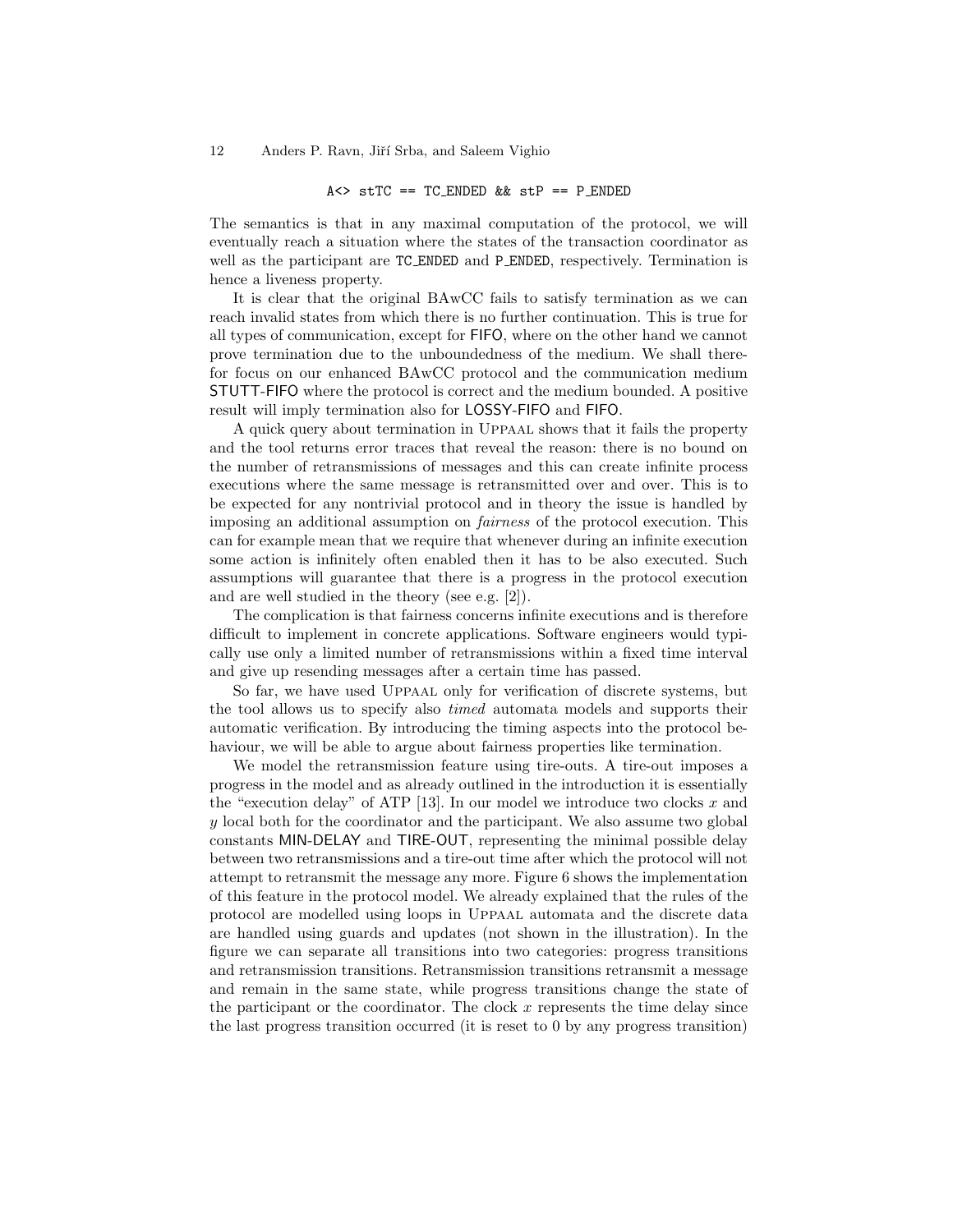

Fig. 6. Tire-outs modelling; P is a progress transition, R is a retransmission transition

and clock y represents the time elapsed since the last retransmission. These two clocks restrict the behaviour of the retransmission transitions so that they are enabled only if at least the minimal delay has passed since last retransmission and the clock  $x$  has not exceeded the tire-out limit. The presence of the invariant  $x \leq$  TIRE-OUT then ensures a progress.

Using the tire-out modeling as described above we were able to automatically verify that the enhanced BAwCC protocol with the STUTT-FIFO communication policy satisfies the termination property for suitable constants MIN-DELAY and TIRE-OUT where, for example, the minimal delay is set to one time unit and the tire-out deadline to 30 time units. By changing the two constants we can experiment with different timing options while making (automatically) sure that the termination property is preserved.

# 7 Conclusion and Future Work

We provided a formal UPPAAL model of the Business Agreement with Coordinator Completion (BAwCC) protocol from the WS-BA specification. The model is based on the state-transition tables provided in the specification. We also introduced several ways to model the communication medium, starting with perfect FIFO channels and ending up with lossy, duplicating and orderless medium. We have verified that the protocol may enter invalid states for all communication policies apart from the FIFO. For FIFO we verified that no invalid states are reachable for up to six messages in transit (three in each direction), however, this is not a guarantee that the protocol is correct for any size of the FIFO buffer.

Based on the analysis of the protocol in Uppaal, we suggested an enhanced protocol which distinguishes among three different ways of entering the ended states. This protocol is correct also for all imperfect media based on FIFO but may still reach invalid states if more liberal communication is assumed. By introducing timing constraints (tire-outs) to the protocol behaviour, we were also able to verify the termination property for imperfect FIFO communication. Figure 7 gives the summary of the results for all five communication policies and the original and enhanced protocols. Correctness stands for the absence of invalid states in protocol executions, boundedness describes whether the communica-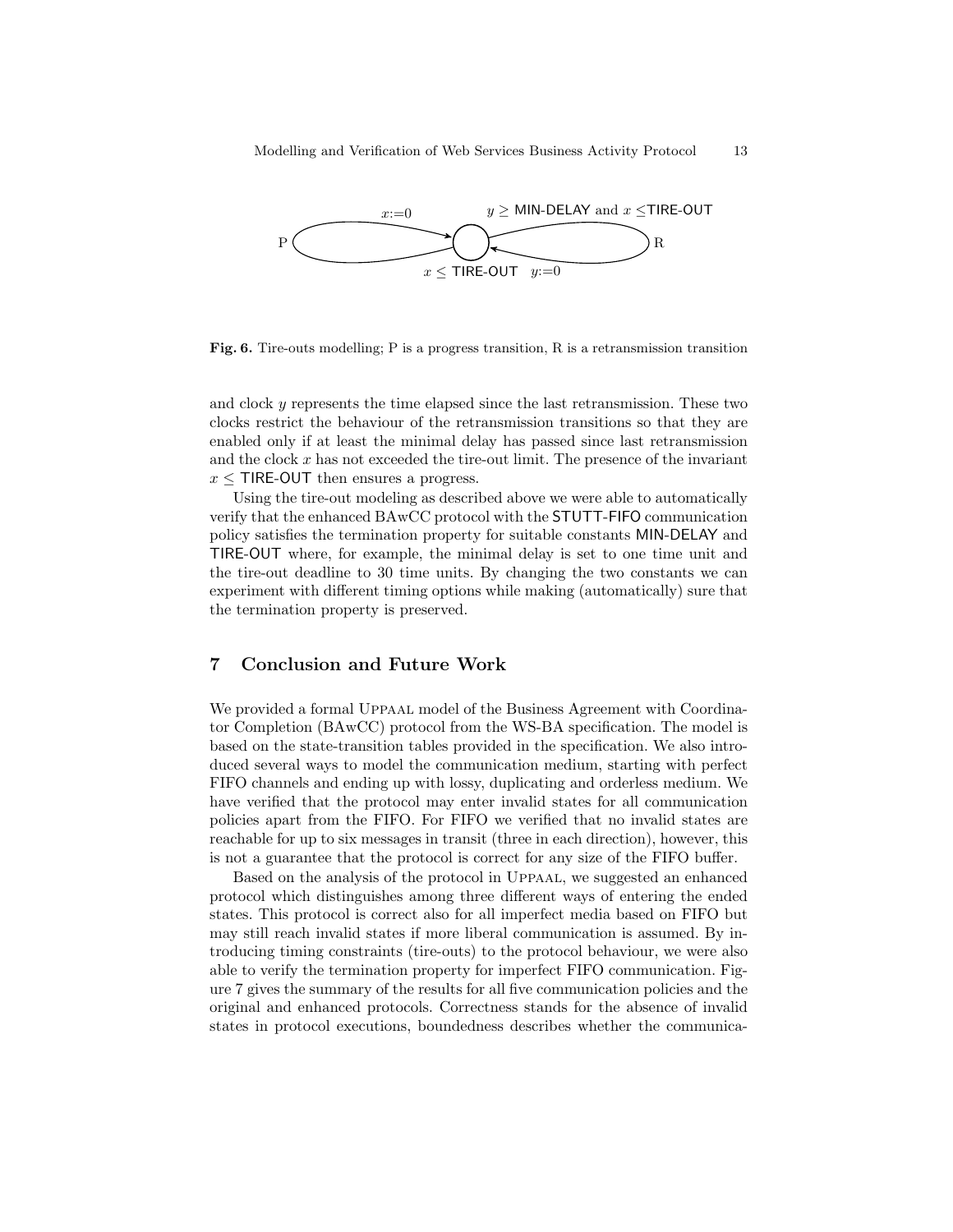|                    |                    |                  | <b>BAwCA</b> Protocol |
|--------------------|--------------------|------------------|-----------------------|
| <b>Buffer Type</b> | Properties         | Original         | Enhanced              |
|                    | Correctness        | No               | No                    |
| <b>SET</b>         | Boundedness        | Yes              | Yes                   |
|                    | Termination        | Nο               | No                    |
|                    | Correctness        | No               | N <sub>0</sub>        |
| <b>BAG</b>         | <b>Boundedness</b> | No               | N <sub>0</sub>        |
|                    | Termination        | No               | No                    |
|                    | Correctness        | No               | Yes                   |
| STUTT-FIFO         | <b>Boundedness</b> | No               | Yes                   |
|                    | Termination        | No               | Yes                   |
|                    | Correctness        | $\rm N_{\Omega}$ | Yes                   |
| LOSSY-FIFO         | Boundedness        | $\rm N_{\Omega}$ | No                    |
|                    | Termination        | No               | Yes                   |
|                    | Correctness        | Yes?             | Yes                   |
| <b>FIFO</b>        | Boundedness        | No               | No                    |
|                    | Termination        | Yes?             | Yes                   |

14 Anders P. Ravn, Jiří Srba, and Saleem Vighio

Fig. 7. Overview of verification results for BAwCC and enhanced BAwCC

tion channels have bounded size and termination guarantees that during any protocol behaviour, all parties eventually reach their final (ended) states.

To conclude, the BAwCC protocol seems correct for the perfect FIFO communication as provided e.g. by the FTP of TCP/IP. We assume that the protocol was also mainly tested in this setting and hence the tests did not discover any problematic behaviour. On the other hand, the protocol contains a number of message retransmissions, which would not be necessary for the perfect medium. This signals that the designers planned to extend the applicability of the protocol also to frameworks with unreliable communication but as we demonstrated, some fixes have to be applied to the protocol in order to guarantee the correct operation also in this case. In any case, WS-BA specification is not explicit about the assumptions on the communication medium, but this should be perhaps considered for the future design of protocols.

Finally, the manual creation of UPPAAL models for WS-BA protocols was a long and time demanding process and in our future work we will try to automate the process of creating timed automata templates directly from the statetransition tables. For widely used, standardized protocols, this is probably not going to find defects. Yet, in concrete implementations some optimizations and specializations may be included, and here a tool support may assist in validating the effect of presumably small innocent changes.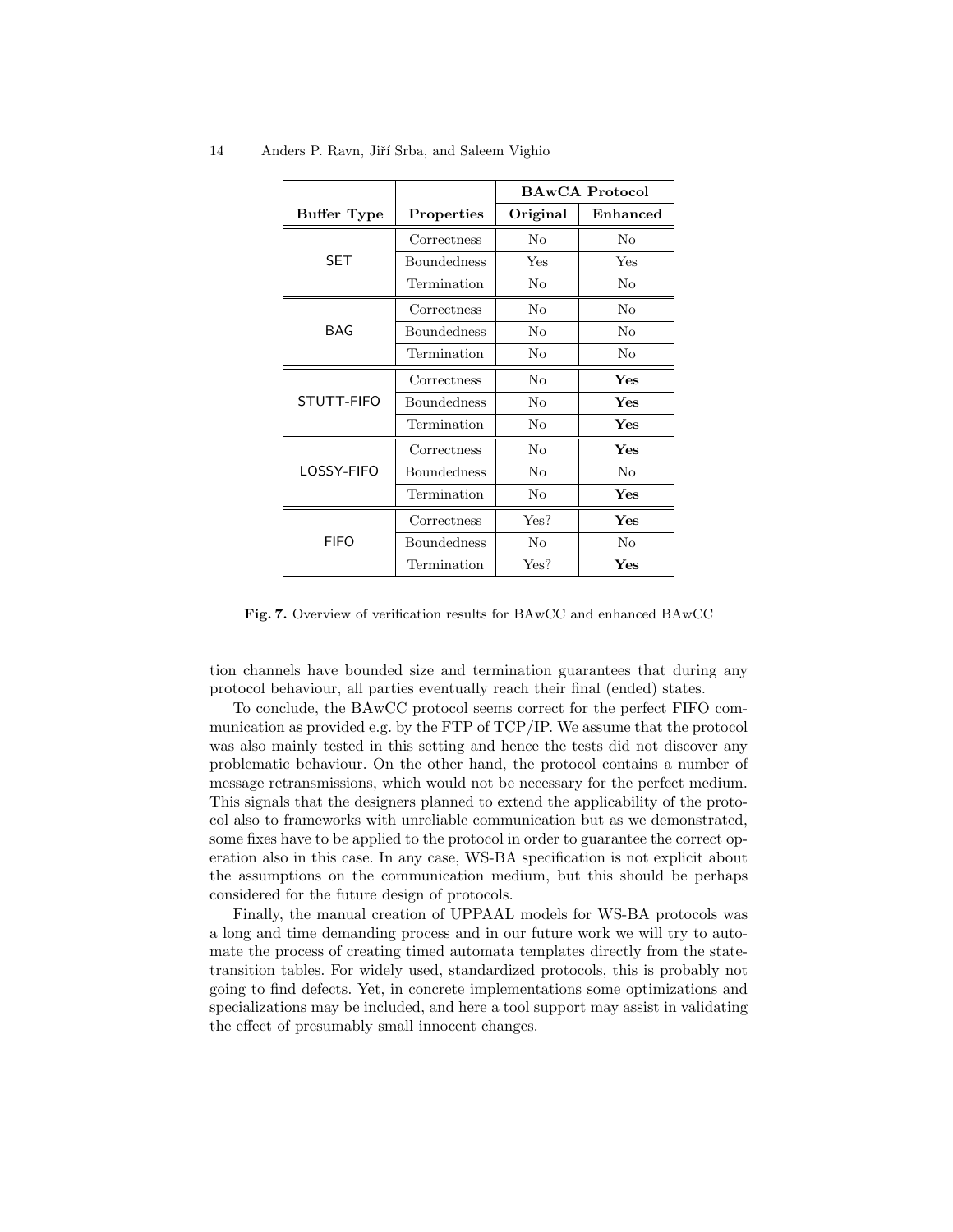Acknowledgement. The authors are grateful to the anonymous reviewers for their comments on the perspective of this work.

### References

- 1. Y. Afek, H. Attiya, A. Fekete, M. Fischer, N. Lynch, Y. Mansour, Dai-Wei. Wang, and L. Zuck. Reliable communication over unreliable channels. J. ACM, 41(6):1267–1297, 1994.
- 2. K.R. Apt, N. Francez, and S. Katz. Appraising fairness in languages for distributed programming. Distributed Computing, 2:226–241, 1988.
- 3. G. Behrmann, A. David, and K.G. Larsen. A tutorial on UPPAAL. In Proceedings of the 4th International School on Formal Methods for the Design of Computer, Communication, and Software Systems (SFM-RT'04), number 3185 in LNCS, pages 200–236. Springer-Verlag, 2004.
- 4. D. Brand and P. Zafiropulo. On communicating finite-state machines. Journal of the ACM, 30(2):323–342, 1983.
- 5. J. Gray and A. Reuter. Transaction Processing: Concepts and Techniques. Morgan Kaufmann, 1993.
- 6. Paul Greenfield, Dean Kuo, Surya Nepal, and Alan Fekete. Consistency for web services applications. In VLDB '05: Proceedings of the 31st international conference on Very large data bases, pages 1199–1203. VLDB Endowment, 2005.
- 7. J.E. Johnson, D. E. Langworthy, L. Lamport, and F. H. Vogt. Formal specification of a web services protocol. Journal of Logic and Algebraic Programming, 70(1):34– 52, 2007.
- 8. L. Lamport. Specifying Systems. Addison-Wesley, 2003.
- 9. B. Mathew, M. Juric, and P. Sarang. Business Process Execution Language for Web Services 2nd Edition. Packt Publishing, 2006.
- 10. E. Newcomer and I. Robinson (chairs). Web services atomic transaction (WSatomic transaction) version 1.2, 2009. http://docs.oasis-open.org/ws-tx/wstxwsat-1.2-spec.html.
- 11. E. Newcomer and I. Robinson (chairs). Web services business activity (WSbusinessactivity) version 1.2, 2009. http://docs.oasis-open.org/ws-tx/wstx-wsba-1.2-spec-os/wstx-wsba-1.2-spec-os.html.
- 12. E. Newcomer and I. Robinson (chairs). Web services coordination (WScoordination) version 1.2, 2009. http://docs.oasis-open.org/ws-tx/wstx-wscoor-1.2-spec-os/wstx-wscoor-1.2-spec-os.html.
- 13. X. Nicollin and J. Sifakis. The algebra of timed processes, ATP: Theory and application. Information and Computation, 114(1):131–178, 1994.
- 14. A.P. Ravn, J. Srba, and S. Vighio. UPPAAL model of the WS-BA protocol. Available in the UPPAAL example section at http://www.uppaal.org.
- 15. A.P. Ravn, J. Srba, and S. Vighio. A formal analysis of the web services atomic transaction protocol with uppaal. In Proceedings of the 4th International Symposium On Leveraging Applications of Formal Methods, Verification and Validation  $(ISOLA'10)$ , volume 6416 of *LNCS*, pages 579–593. Springer-Verlag, 2010.
- 16. I. Robinson. Answer in WS-BA discussion forum, July 14th, 2010. http://markmail.org/message/wriewgkboaaxw66z.
- 17. F. H. Vogt, S. Zambrovski, B. Gruschko, P. Furniss, and A. Green. Implementing web service protocols in SOA: WS-coordination and WS-businessactivity. In Proceedings of the Seventh IEEE International Conference on E-Commerce Technology Workshops(CECW'05), pages 21–28. IEEE Computer Society, 2005.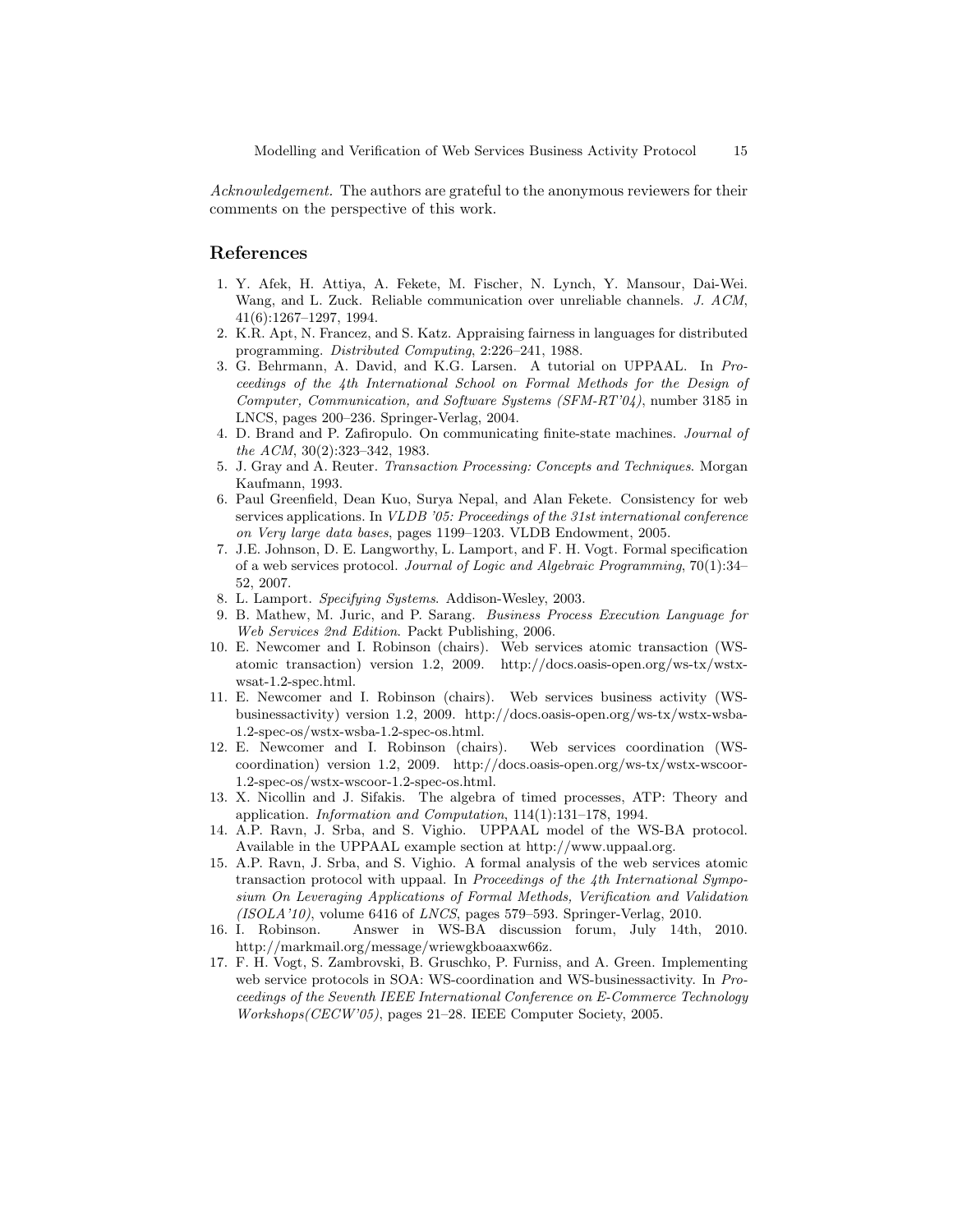|              | Exiting                        |                       | Compensating<br>Failing-  | Failing-*                  | Compensating                                         | Closing                         | Completed                  | Completing           | Canceling    | Active       |              |
|--------------|--------------------------------|-----------------------|---------------------------|----------------------------|------------------------------------------------------|---------------------------------|----------------------------|----------------------|--------------|--------------|--------------|
| Ended        |                                | Ended                 |                           |                            |                                                      |                                 |                            |                      |              |              |              |
|              | <b>State</b>                   |                       | <b>State</b>              | <b>State</b>               | <b>State</b>                                         | <b>State</b>                    | <b>State</b>               | <b>State</b>         | State        | <b>State</b> |              |
| Ignore       | Invalid                        | $\mathit{Fonget}$     | Invalid                   | Invalid                    | Invalid                                              | Invalid                         | Invalid                    | Invalid              | Invalid      | Invalid      | NotCompleted |
|              |                                |                       | Compensating              |                            |                                                      |                                 |                            |                      |              |              |              |
|              |                                | NotCompleting         | Failing-                  | Failing-*                  | Compensating                                         | $\mathop{\rm Closing}\nolimits$ | Completed                  | Completing           | Canceling    | Active       |              |
| Ended        | Ended                          | $State$               | <b>State</b>              | <b>State</b>               | <b>State</b>                                         | <b>State</b>                    | <b>State</b>               | State                | <b>State</b> | <b>State</b> |              |
| Ignore       | $\ensuremath{\mathit{F}orget}$ | Invalid               | Invalid                   | Invalid                    | Invalid                                              | Invalid                         | Invalid                    | Invalid              | Invalid      | Invalid      | Exited       |
|              | Exiting                        | NotCompleting         |                           |                            | Compensating                                         | Closing                         | Completed                  | Completing           | Canceling    | Active       |              |
| Ended        |                                |                       | Ended                     | Ended                      |                                                      |                                 |                            |                      |              |              |              |
|              | <b>State</b>                   | $State$               |                           |                            | <b>State</b>                                         | <b>State</b>                    | State                      | <b>State</b>         | <b>State</b> | <b>State</b> |              |
| Ignore       | Invalid                        | Invalid               | $\label{eq:cond} For get$ | $\mathop{\mathit{Forget}}$ | Invalid                                              | Invalid                         | Invalid                    | Invalid              | Invalid      | Invalid      | Failed       |
|              |                                |                       | Compensating              |                            |                                                      |                                 |                            |                      |              |              |              |
| <b>Ended</b> | Exiting                        | NotCompleting         | Failing-                  | Failing-*                  |                                                      | Closing                         |                            | Completing           | Canceling    | Active       |              |
|              |                                |                       |                           |                            | Compensating                                         |                                 |                            |                      |              |              |              |
| Compensated  | $State$                        | <b>State</b>          | $_{Fail}$                 | <b>State</b>               |                                                      | <b>State</b>                    |                            | <b>State</b>         | <b>State</b> | <b>State</b> |              |
| Send         | Invalid                        | Invalid               | Resend                    | Invalid                    | Ignore                                               | Invalid                         | Compensating               | Invalid              | Invalid      | Invalid      | Compensate   |
|              |                                |                       | Compensating              |                            |                                                      |                                 |                            |                      |              |              |              |
| Ended        | Exiting                        | NotCompleting         | Failing-                  | Failing-*                  | Compensating                                         |                                 |                            | Completing           | Canceling    | Active       |              |
|              |                                |                       |                           |                            |                                                      | Closing                         |                            |                      |              |              |              |
| Closed       | <b>State</b>                   | <b>State</b>          | <b>State</b>              | <b>State</b>               | <b>State</b>                                         |                                 |                            | <b>State</b>         | <b>State</b> | $Statee$     |              |
| Send         | Invalid                        | Invalia               | Invalid                   | Invalid                    | Invalid                                              | Ignore                          | Closing                    | Invalid              | Invalid      | Invalid      | Close        |
| Ended        | Exiting                        | NotCompleting         | Compensating              | Failing-*                  |                                                      |                                 | Completed                  |                      |              |              |              |
|              |                                |                       | Failing-                  |                            | Compensating                                         | $\frac{1}{2}$ Closing           |                            | Completing           | Canceling    |              |              |
| $\it{Fast}$  | $_{Ext}$                       | CannotComplete        |                           | Fail                       |                                                      |                                 | Completed                  |                      |              |              |              |
| Send         | $\it{Research}$                | Resend                | Ignore                    | Resend                     | Ignore                                               | Ignore                          | $\label{eq:resend} Resend$ | Ignore               | $Igmore$     | Completing   | Complete     |
| <b>Ended</b> | Exiting                        | NotCompleting         | Compensating              | Failing-*                  |                                                      |                                 | Completed                  |                      |              |              |              |
|              |                                |                       | Failing-                  |                            | Compensating                                         | Closing <sup>1</sup>            |                            |                      | Canceling    |              |              |
| Canceled     | $_{Ext}$                       | <i>CannotComplete</i> |                           | Fail                       |                                                      |                                 | Completed                  |                      |              |              |              |
| <b>Send</b>  | Resend                         | $\it{Research}$       | Ignore                    | Resend                     | Ignore                                               | Ignore                          | Resend                     | Canceling            | Ignore       | Canceling    | Cancel       |
|              |                                |                       |                           | Completing)                |                                                      |                                 |                            |                      |              |              |              |
|              |                                |                       |                           | Canceling,                 |                                                      |                                 |                            |                      |              |              |              |
|              |                                |                       | (Compesating)             | (Active,                   |                                                      |                                 |                            |                      |              |              |              |
| Ended        |                                | NotCompleting Exiting | Failing                   | Failing                    | Closing Compensating                                 |                                 | Completed                  | Canceling Completing |              | Active       | Events       |
|              |                                |                       |                           |                            | States                                               |                                 |                            |                      |              |              | Inbound      |
|              |                                |                       |                           |                            | (Participant View)                                   |                                 |                            |                      |              |              |              |
|              |                                |                       |                           |                            | BusinessAgreementWithCoordinationCompletion protocol |                                 |                            |                      |              |              |              |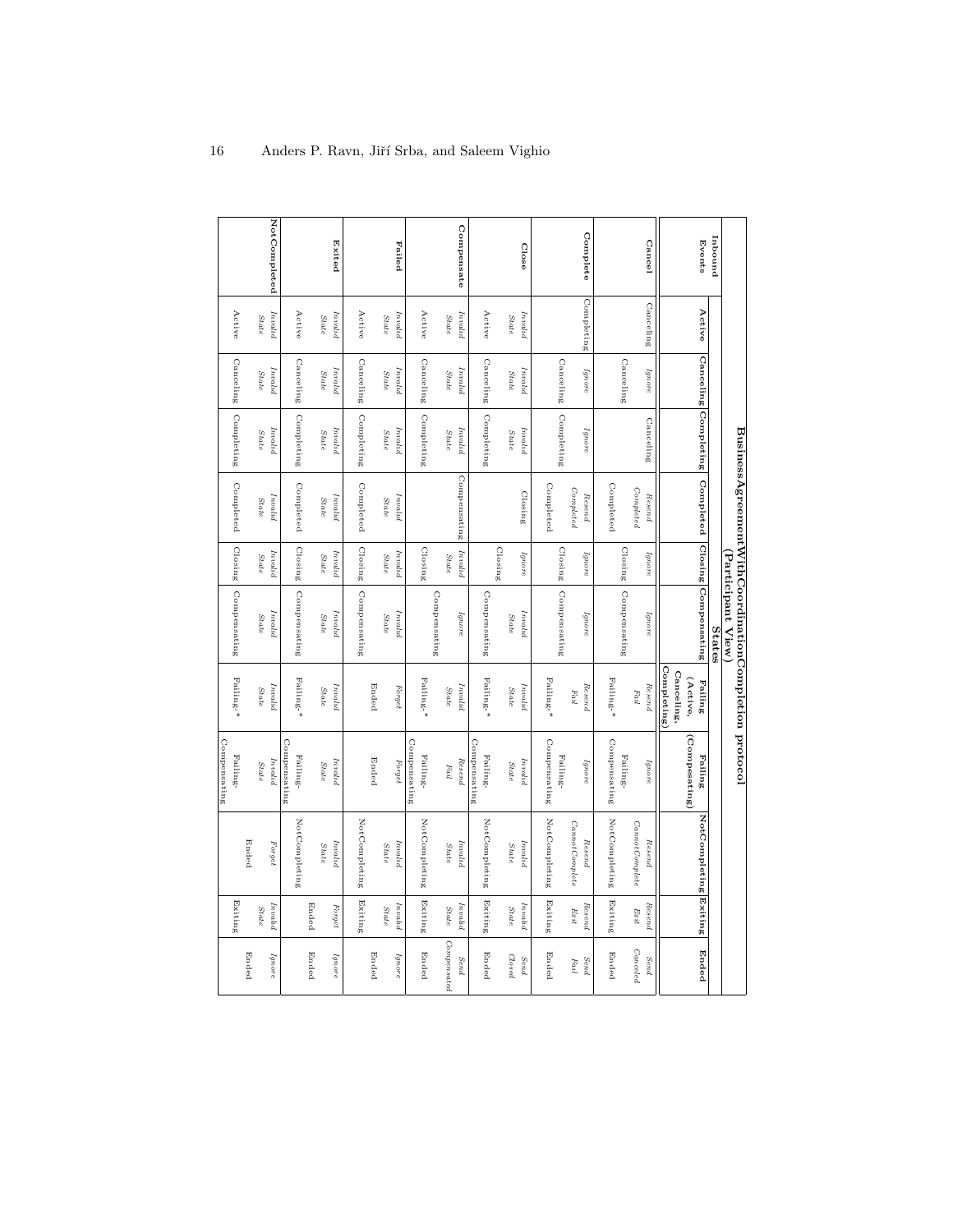|                                |               |                                                                                   |               |                   |                                              | BusinessAgreementWithCoordinationCompletion protocol |                                          |                             |                      |         |
|--------------------------------|---------------|-----------------------------------------------------------------------------------|---------------|-------------------|----------------------------------------------|------------------------------------------------------|------------------------------------------|-----------------------------|----------------------|---------|
|                                |               |                                                                                   |               |                   | Participant View)                            |                                                      |                                          |                             |                      |         |
| Outbound                       |               |                                                                                   |               |                   |                                              | <b>States</b>                                        |                                          |                             |                      |         |
| Events                         | Active        |                                                                                   |               |                   |                                              | Canceling Completing Completed Closing Compensating  | Failing                                  | NotCompleting Exiting Ended |                      |         |
|                                |               |                                                                                   |               |                   |                                              |                                                      | Completing, Comp-<br>(Active, Canceling, |                             |                      |         |
|                                |               |                                                                                   |               |                   |                                              |                                                      | ensating)                                |                             |                      |         |
| Exit                           | Exiting       | Invalid                                                                           | Exiting       | Invalid           | Invalid                                      | Invalid                                              | Invalid                                  | Invalid                     | Exiting   Invalid    |         |
|                                |               | State                                                                             |               | State             | State                                        | <b>State</b>                                         | State                                    | State                       |                      | State   |
|                                |               | Canceling                                                                         |               | Completed         | Closing                                      | Compensating                                         | Failing-*                                | NotCompleting               |                      | Ended   |
| Completed                      | <i>mvalid</i> | Invalid                                                                           | Completed     | Completed         | Invalid                                      | Invalid                                              | Invalid                                  | Invalid                     | Invalid              | Invalid |
|                                | State         | $State$                                                                           |               |                   | $State$                                      | State                                                | $State$                                  | $State$                     | State                | State   |
|                                | Active        | Canceling                                                                         |               |                   | Closing                                      | Compensating                                         | Failing-*                                | NotCompleting               | Exiting Ended        |         |
| Fail                           | Failing-      | Failing-                                                                          | Failing-      | Invalid           | Invalid                                      | Failing-                                             | Failing-'                                | Invalid                     | Invalid              | Invalid |
|                                | Active        | Canceling                                                                         | Completing    | $State$           | $State$                                      | Compensating                                         |                                          | $State$                     | $State$              | $State$ |
|                                |               |                                                                                   |               | Completed         | Closing                                      |                                                      |                                          | NotCompleting               | Exiting              | Ended   |
| Cannot Complete Not Completing |               | $In valid$                                                                        | NotCompleting | Invalid           | Invalid                                      | Invalid                                              | Invalid                                  | NotCompleting               | Invalid              | Invalid |
|                                |               | <b>State</b>                                                                      |               | <b>State</b>      | State                                        | <b>State</b>                                         | State                                    |                             | <b>State</b>         | $State$ |
|                                |               | Canceling                                                                         |               | Completed         | Closing                                      | Compensating                                         | $F$ ailing- $*$                          |                             | Exiting <sup>1</sup> | Ended   |
| Canceled                       | Invalid       | $\label{eq:roppet} \begin{array}{ll} \hspace{-2.0mm} \textbf{Fonget} \end{array}$ | Invalid       | Invalid           | Invalid                                      | Invalid                                              | Invalid                                  | <i>roalid</i>               | Invalid              |         |
|                                | $State$       |                                                                                   | State         | $State$           | $State$                                      | $State$                                              | $State$                                  | State                       | $State$              |         |
|                                |               | Ended                                                                             |               |                   |                                              |                                                      |                                          |                             |                      | Ended   |
|                                | Active        |                                                                                   | Completing    | Completed         | Closing                                      | Compensating                                         | $F$ ailing- $*$                          | NotComleting                | Exiting              |         |
| Closed                         | Invalid       | Invalid                                                                           | Invalid       | Invalid           | $\label{eq:roper} \operatorname{\it Forget}$ | Invalid                                              | Invalid                                  | Invalid                     | Invalid              |         |
|                                | State         | State                                                                             | <b>State</b>  | $State$           |                                              | $State$                                              | State                                    | State                       | $State$              |         |
|                                |               |                                                                                   |               |                   | Ended                                        |                                                      |                                          |                             |                      | Ended   |
|                                | Active        | Canceling                                                                         | Completing    | Completed         |                                              | Compensating                                         | $Failing-$                               | NotComleting                | Exiting              |         |
| Compensated                    | Invalid       | Invalid                                                                           | Invalid       | Invalid           | Invalid                                      | Forget                                               | Invalid                                  | Invalid                     | Invalid              |         |
|                                | $State$       | $State$                                                                           | State         | $State$           | $State$                                      |                                                      | State                                    | $State$                     | $State$              |         |
|                                |               |                                                                                   |               |                   |                                              | Ended                                                |                                          |                             |                      | Ended   |
|                                | Active        | Canceling                                                                         | Completing    | Completed Closing |                                              |                                                      | $F$ ailing- $*$                          | NotCompleting               | Exiting              |         |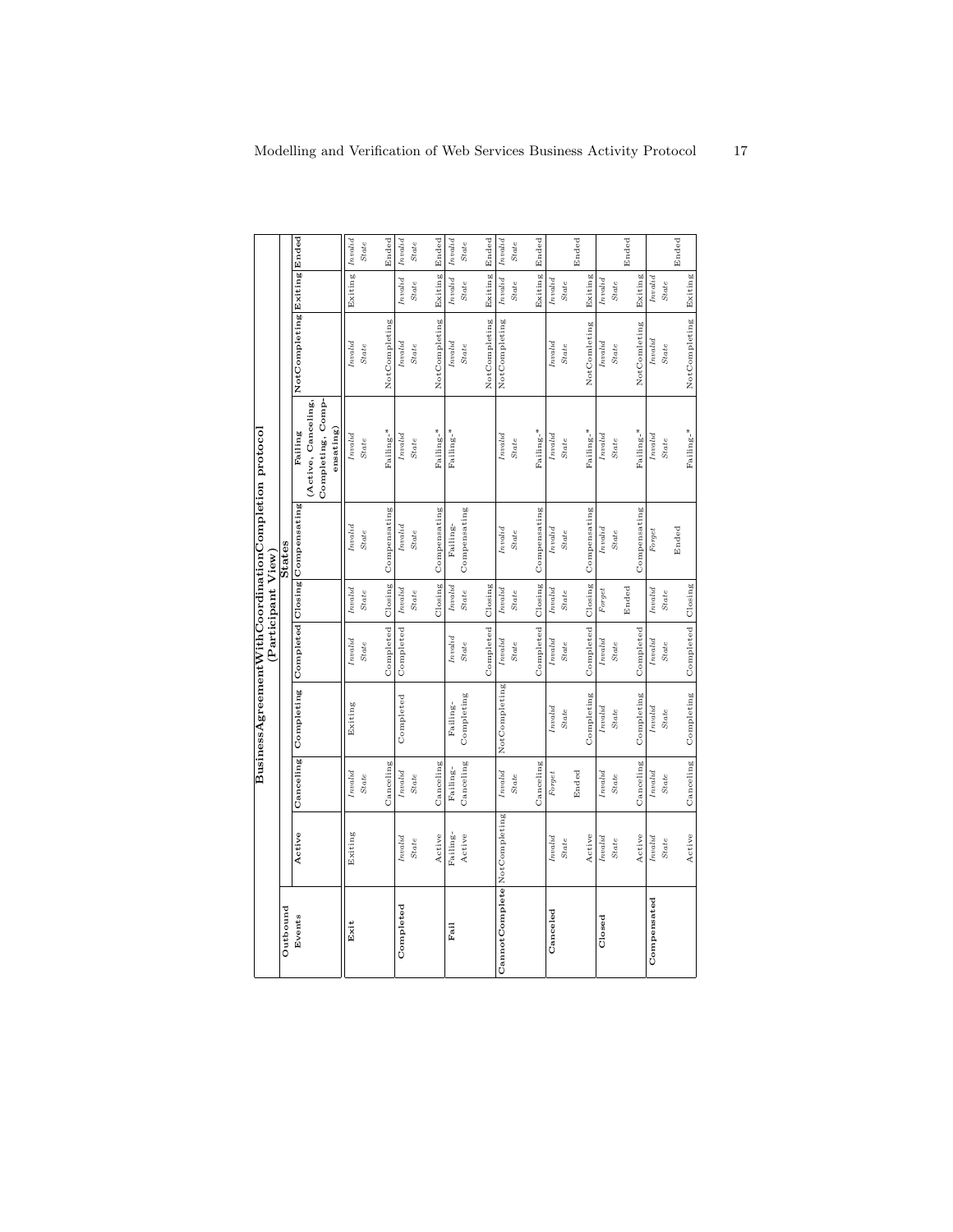|              |                |       | ted.         | Compensa-         |              |               |       |              | Closed                    |              |                   |       |              | <b>Canceled</b>           |              |                  |               | mplete          |                                                                               |               |           |                  | Fail           |        |               |           |                | Completed |              |               |         |                     | Exit           |             |            |               | Events                             | Inbound |                   |                                                      |
|--------------|----------------|-------|--------------|-------------------|--------------|---------------|-------|--------------|---------------------------|--------------|-------------------|-------|--------------|---------------------------|--------------|------------------|---------------|-----------------|-------------------------------------------------------------------------------|---------------|-----------|------------------|----------------|--------|---------------|-----------|----------------|-----------|--------------|---------------|---------|---------------------|----------------|-------------|------------|---------------|------------------------------------|---------|-------------------|------------------------------------------------------|
|              | Active         |       | <b>State</b> | Invalid           |              | Active        |       | $State$      | Invalid                   |              | Active            |       | <b>State</b> | Invalid                   |              |                  |               |                 |                                                                               |               |           | Active           | Failing-       |        | Active        |           | <b>State</b>   | Invalid   |              |               |         |                     | Exiting        |             |            |               | Active                             |         |                   |                                                      |
| Active       | Canceling-     |       | <b>State</b> | Invalid           | Active       | Canceling-    |       | <b>State</b> | Invalid                   |              |                   | Ended |              | Forget                    |              |                  |               |                 |                                                                               |               |           | Canceling        | Failing-       | Active | Canceling-    |           | <b>State</b>   | Invalid   |              |               |         |                     | Exiting        |             |            | (Active)      | Canceling                          |         |                   |                                                      |
| Completing   | Canceling-     |       | <b>State</b> | Invalid           | Completing   | Canceling-    |       | $State$      | Invalid                   |              |                   | Ended |              | $\label{eq:cond} For get$ |              |                  |               |                 | <b>Cannot Co– Not Completing Not Completing Not Completing Not Completing</b> |               |           | Canceling        | Failing-       |        |               |           |                | Completed |              |               |         |                     | Exiting        |             |            | (Completing)  | Canceling                          |         |                   |                                                      |
|              | Completing     |       | <b>State</b> | Invalid           |              | Completing    |       | $State$      | Invalid                   |              | Completing        |       | <b>State</b> | Invalid                   |              |                  |               |                 |                                                                               |               |           | Completing       | Failing-       |        |               |           |                | Completed |              |               |         |                     | Exiting        |             |            |               | Completing                         |         |                   |                                                      |
|              | Completed      |       | <b>State</b> | Invalid           |              | Completed     |       | State        | Invalid                   |              | Completed         |       | <b>State</b> | Invalid                   |              | Completed        |               | <b>State</b>    | Invalid                                                                       | Completed     |           | <b>State</b>     | Invalid        |        |               | Completed |                | $Igmore$  |              | Completed     |         | <b>State</b>        | Invalid        |             |            |               |                                    |         |                   |                                                      |
|              | Closing        |       | <b>State</b> | Invalid           |              |               | Ended |              | $\label{eq:cond} For get$ |              | $\text{Classing}$ |       | <b>State</b> | Invalid                   |              | $\text{Closing}$ |               | State           | Invalid                                                                       | Closing       |           | <b>State</b>     | Invalid        |        | Closing       |           | Close          | Resend    |              | Closing       |         | <b>State</b>        | Invalid        |             |            |               |                                    |         | Coordinator View) |                                                      |
|              |                | Ended |              | $\mathit{Fonget}$ |              | Compensating  |       | <b>State</b> | Invalid                   |              | Compensating      |       | $State$      | Invalid                   |              | Compensating     |               | <b>State</b>    | Invalid                                                                       |               |           | Compensating     | Failing-       |        | Compensating  |           | $Compens\,ate$ | Resend    |              | Compensating  |         | $State$             | Invalid        |             |            |               | Completed   Closing   Compensating | States  |                   | BusinessAgreementWithCoordinationCompletion protocol |
|              | Failing-*      |       | <b>State</b> | Invalid           |              | Failing-*     |       | $State$      | Invalid                   |              | Failing-*         |       | <b>State</b> | Invalid                   |              | Failing-*        |               | <b>State</b>    | Invalid                                                                       |               | Failing-* |                  | Ignore         |        | Failing-*     |           | $State$        | Invalid   |              | Failing-*     |         | $State$             | Invalid        | Completing) | Canceling, | (Active,      | Failing                            |         |                   |                                                      |
| Compensating | Failing-       |       | <b>State</b> | Invalid           | Compensating | Failing-      |       | $State$      | Invalid                   | Compensating | Failing-          |       | <b>State</b> | Invalid                   | Compensating | Failing-         |               | <b>State</b>    | Invalid                                                                       | Compensating  | Failing-  |                  | Ignore         |        | Compensating  | Failing-  |                | Ignore    | Compensating | Failing-      |         | $State$             | Invalid        |             |            | (Compesating) | Failing                            |         |                   |                                                      |
|              | NotCompleting  |       | $Statee$     | Invalid           |              | NotCompleting |       | $State$      | Invalid                   |              | NotCompleting     |       | $State$      | Invalid                   |              |                  | NotCompleting |                 | Ignore                                                                        | NotCompleting |           | $State$          | Invalid        |        | NotCompleting |           | $State$        | Invalid   |              | NotCompleting |         | $State$             | Invalid        |             |            |               | NotCompleting<br>Exiting           |         |                   |                                                      |
|              | <b>Exiting</b> |       | <b>State</b> | Invalid           |              | Exiting       |       | $State$      | Invalid                   |              | Exiting           |       | $State$      | Invalid                   |              | Exiting          |               | <b>State</b>    | Invalid                                                                       | Exiting       |           | <b>State</b>     | Invalid        |        | Exiting       |           | <b>State</b>   | Invalid   |              |               | Exiting |                     | Ignore         |             |            |               |                                    |         |                   |                                                      |
|              |                | Ended |              | Ignore            |              |               | Ended |              | Ignore                    |              |                   | Ended |              | Ignore                    |              | Ended            |               | $Note Complete$ | Resend                                                                        | Ended         |           | $\label{F} Find$ | $\it Research$ |        | <b>Ended</b>  |           |                | Ignore    |              | Ended         |         | $\label{m1} Euited$ | $\it Research$ |             |            |               | <b>Ended</b>                       |         |                   |                                                      |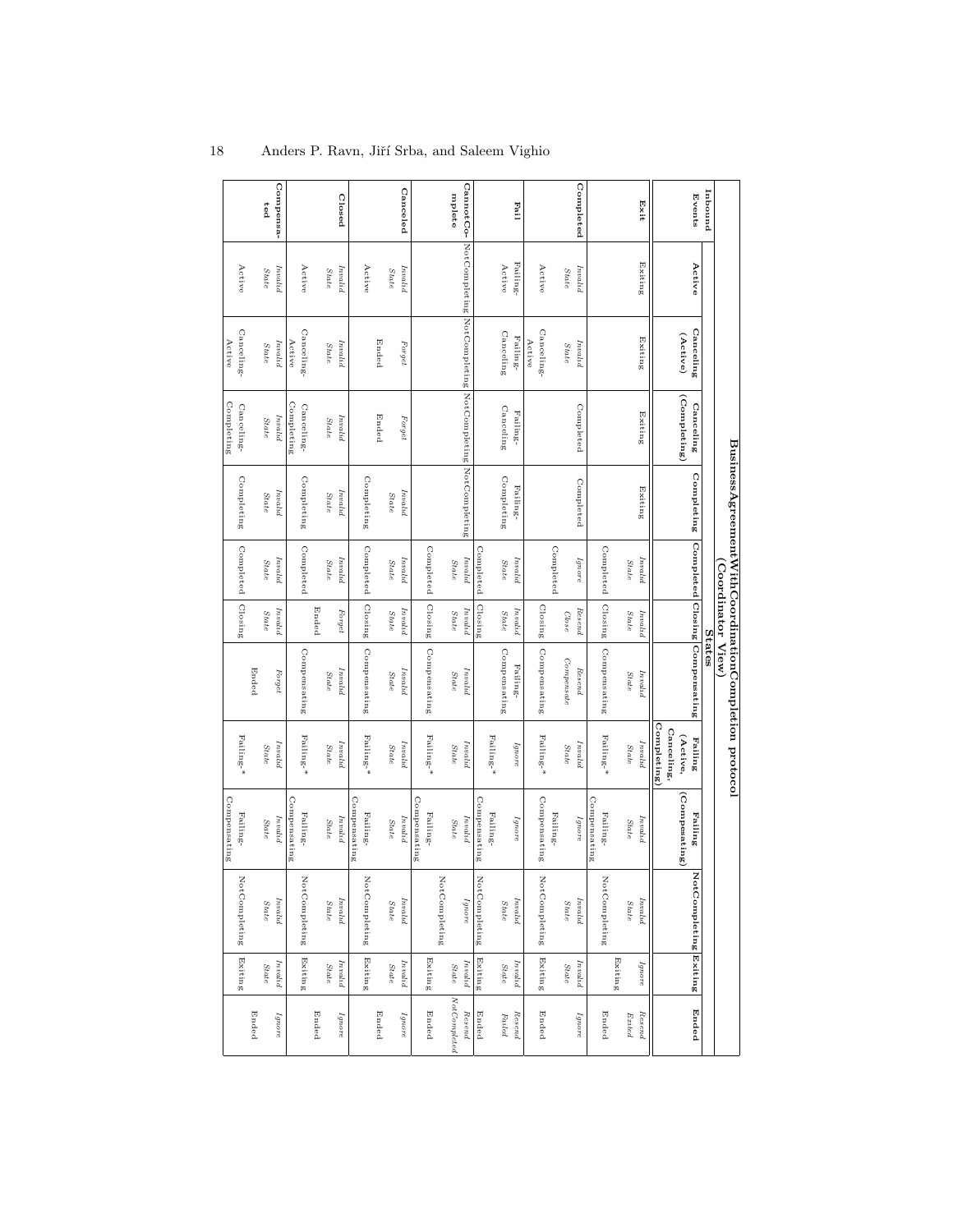|                                                      |               |                                                                  | Invalid<br>$State% \[ \includegraphics[width=1.8\columnwidth]{figures/2.pdf} \caption{Sstate $\Sigma_{t}^{X}$, $\Sigma_{t}$, $\Sigma_{t}^{X}$, $\Sigma_{t}^{X}$, $\Sigma_{t}^{X}$, $\Sigma_{t}^{X}$, $\Sigma_{t}^{X}$, $\Sigma_{t}^{X}$, $\Sigma_{t}^{X}$, $\Sigma_{t}^{X}$, $\Sigma_{t}^{X}$, $\Sigma_{t}^{X}$, $\Sigma_{t}^{X}$, $\Sigma_{t}^{X}$, $\Sigma_{t}^{X}$, $\Sigma_{t}^{X}$, $\Sigma_{t}^{X}$, $\Sigma_{t}^{X}$, $\Sigma_{t}^{X}$, $\Sigma_{t}^{X}$, $\Sigma_{t}^{X}$, $\Sigma_{t}^{X$ | Ended         | Invalid                                                                                                                                                                                                                                                                                                                                                                                                                                       | Ended         | Invalid<br>$State% \[ \includegraphics[width=1.8\columnwidth]{figures/2.pdf} \caption{Sstate $\Sigma_{t}^{X}$, $\Sigma_{t}$, $\Sigma_{t}^{X}$, $\Sigma_{t}^{X}$, $\Sigma_{t}^{X}$, $\Sigma_{t}^{X}$, $\Sigma_{t}^{X}$, $\Sigma_{t}^{X}$, $\Sigma_{t}^{X}$, $\Sigma_{t}^{X}$, $\Sigma_{t}^{X}$, $\Sigma_{t}^{X}$, $\Sigma_{t}^{X}$, $\Sigma_{t}^{X}$, $\Sigma_{t}^{X}$, $\Sigma_{t}^{X}$, $\Sigma_{t}^{X}$, $\Sigma_{t}^{X}$, $\Sigma_{t}^{X}$, $\Sigma_{t}^{X}$, $\Sigma_{t}^{X}$, $\Sigma_{t}^{X$ | Ended                          | Invalid<br>$State$                   | Ended         |                                                                                                                                                                                                                                                                                                                                                                                                                                                                         | Ended         |                                                                                                                                                                                                                                                                                                                                                                                                                                                                                                    | Ended                          |                                                                                                                                                                                                                                                                                                                                                                                                                                                                                                    | Ended         |
|------------------------------------------------------|---------------|------------------------------------------------------------------|----------------------------------------------------------------------------------------------------------------------------------------------------------------------------------------------------------------------------------------------------------------------------------------------------------------------------------------------------------------------------------------------------------------------------------------------------------------------------------------------------|---------------|-----------------------------------------------------------------------------------------------------------------------------------------------------------------------------------------------------------------------------------------------------------------------------------------------------------------------------------------------------------------------------------------------------------------------------------------------|---------------|----------------------------------------------------------------------------------------------------------------------------------------------------------------------------------------------------------------------------------------------------------------------------------------------------------------------------------------------------------------------------------------------------------------------------------------------------------------------------------------------------|--------------------------------|--------------------------------------|---------------|-------------------------------------------------------------------------------------------------------------------------------------------------------------------------------------------------------------------------------------------------------------------------------------------------------------------------------------------------------------------------------------------------------------------------------------------------------------------------|---------------|----------------------------------------------------------------------------------------------------------------------------------------------------------------------------------------------------------------------------------------------------------------------------------------------------------------------------------------------------------------------------------------------------------------------------------------------------------------------------------------------------|--------------------------------|----------------------------------------------------------------------------------------------------------------------------------------------------------------------------------------------------------------------------------------------------------------------------------------------------------------------------------------------------------------------------------------------------------------------------------------------------------------------------------------------------|---------------|
|                                                      |               |                                                                  | Invalid<br>$State$                                                                                                                                                                                                                                                                                                                                                                                                                                                                                 | Exiting       | $In valid$<br>$State$                                                                                                                                                                                                                                                                                                                                                                                                                         | Exiting       | $In valid$<br>$State$                                                                                                                                                                                                                                                                                                                                                                                                                                                                              | Exiting                        | Invalid<br>State                     | Exiting       | Invalid<br>$State$                                                                                                                                                                                                                                                                                                                                                                                                                                                      | Exiting       | $\label{eq:roppet} \begin{array}{ll} \hspace{-2.0cm} \textit{Forget} \end{array}$                                                                                                                                                                                                                                                                                                                                                                                                                  | Ended                          | Invalid<br>$State$                                                                                                                                                                                                                                                                                                                                                                                                                                                                                 | Exiting       |
|                                                      |               | NotCompleting Exiting Ended                                      | Invalid<br>$State$                                                                                                                                                                                                                                                                                                                                                                                                                                                                                 | NotCompleting | $\label{eq:inc} In valid$<br>$State$                                                                                                                                                                                                                                                                                                                                                                                                          | NotCompleting | Invalid<br>$State$                                                                                                                                                                                                                                                                                                                                                                                                                                                                                 | NotCompleting                  | $\label{eq:inv} In valid$<br>$State$ | NotCompleting | Invalid<br>$State% \[ \includegraphics[width=0.9\columnwidth]{figures/2000221_16022_21.pdf} \caption{Sstate $\Sigma_{t}^{X,Y}$ for $t\gtrsim 10^{-4}$ (left) and $t\gtrsim 10^{-4}$ (right) and $t\gtrsim 10^{-4}$ (right) for $t\gtrsim 10^{-4}$ (right).} \label{fig:2}$                                                                                                                                                                                              | NotComleting  | Invalid<br>$State% \[ \includegraphics[width=1.8\columnwidth]{figures/2.pdf} \caption{Sstate $\Sigma_{t}^{X}$, $\Sigma_{t}$, $\Sigma_{t}^{X}$, $\Sigma_{t}^{X}$, $\Sigma_{t}^{X}$, $\Sigma_{t}^{X}$, $\Sigma_{t}^{X}$, $\Sigma_{t}^{X}$, $\Sigma_{t}^{X}$, $\Sigma_{t}^{X}$, $\Sigma_{t}^{X}$, $\Sigma_{t}^{X}$, $\Sigma_{t}^{X}$, $\Sigma_{t}^{X}$, $\Sigma_{t}^{X}$, $\Sigma_{t}^{X}$, $\Sigma_{t}^{X}$, $\Sigma_{t}^{X}$, $\Sigma_{t}^{X}$, $\Sigma_{t}^{X}$, $\Sigma_{t}^{X}$, $\Sigma_{t}^{X$ | NotComleting                   | $\ensuremath{\mathit{Forget}}$                                                                                                                                                                                                                                                                                                                                                                                                                                                                     | Ended         |
| BusinessAgreementWithCoordinationCompletion protocol |               | Completing, Comp-<br>(Active, Canceling,<br>ensating)<br>Failing | Invalid<br>$State$                                                                                                                                                                                                                                                                                                                                                                                                                                                                                 | $Failing-$    | $\label{eq:inv} In valid$<br>$State$                                                                                                                                                                                                                                                                                                                                                                                                          | Failing-*     | $In valid$<br>$State$                                                                                                                                                                                                                                                                                                                                                                                                                                                                              | $Failing-$                     | $\label{eq:inv} In valid$<br>$State$ | Failing-*     | $\label{eq:rogr} \begin{aligned} For get \end{aligned}$                                                                                                                                                                                                                                                                                                                                                                                                                 | Ended         | Invalid<br>$State$                                                                                                                                                                                                                                                                                                                                                                                                                                                                                 | Failing-*                      | Invalid<br>$State$                                                                                                                                                                                                                                                                                                                                                                                                                                                                                 | $Failing-$    |
|                                                      | <b>States</b> | Completed Closing Compensating                                   | <i>Invalid</i><br>$State$                                                                                                                                                                                                                                                                                                                                                                                                                                                                          | Compensating  | $In valid$<br>State                                                                                                                                                                                                                                                                                                                                                                                                                           | Compensating  | Invalid<br>$State$                                                                                                                                                                                                                                                                                                                                                                                                                                                                                 | Compensating                   | Compensating                         |               | Invalid<br>$State% \[ \includegraphics[width=1.8\columnwidth]{figures/2.pdf} \caption{Sstate $\Sigma_{t}^{X,Y}$ for $t\geq0$ and $t\geq0$ for $t\geq0$ and $t\geq0$ for $t\geq0$ for $t\geq0$ for $t\geq0$ for $t\geq0$ for $t\geq0$ for $t\geq0$ for $t\geq0$ for $t\geq0$ for $t\geq0$ for $t\geq0$ for $t\geq0$ for $t\geq0$ for $t\geq0$ for $t\geq0$ for $t\geq0$ for $t\geq0$ for $t\geq0$ for $t\geq0$ for $t\geq0$$                                             | Compensating  | Invalid<br>$State$                                                                                                                                                                                                                                                                                                                                                                                                                                                                                 | Compensating                   | Invalid<br>$State% \[ \includegraphics[width=1.8\columnwidth]{figures/2.pdf} \caption{Sstate $\Sigma_{t}^{X,Y}$ for $t=0.1$ and $t=0.2$ and $t=0.2$ for $t=0.1$ and $t=0.2$ for $t=0.2$ and $t=0.2$ for $t=0.2$ and $t=0.2$ for $t=0.2$ and $t=0.2$ for $t=0.2$ for $t=0.2$ for $t=0.2$ for $t=0.2$ for $t=0.2$ for $t=0.2$ for $t=0.2$ for $t=0.2$ for $t=0.2$ for $t=0.2$ for $t=0.2$ for $t=0.2$$                                                                                               | Compensating  |
| (Coordinator View)                                   |               |                                                                  | $In valid$<br>$State$                                                                                                                                                                                                                                                                                                                                                                                                                                                                              | Closinglog    | $In valid$<br>State                                                                                                                                                                                                                                                                                                                                                                                                                           | Closing       | Closing                                                                                                                                                                                                                                                                                                                                                                                                                                                                                            |                                | $In valid$<br>State                  | Closing       | $In valid$<br>$State$                                                                                                                                                                                                                                                                                                                                                                                                                                                   | Closing       | Invalid<br>$State$                                                                                                                                                                                                                                                                                                                                                                                                                                                                                 | Closing                        | Invalid<br>$State$                                                                                                                                                                                                                                                                                                                                                                                                                                                                                 | Closing       |
|                                                      |               |                                                                  | Invalid<br>$State% \[ \includegraphics[width=1.8\columnwidth]{figures/2.pdf} \caption{Sstate $\Sigma_{t}^{X}$, $\Sigma_{t}$, $\Sigma_{t}^{X}$, $\Sigma_{t}^{X}$, $\Sigma_{t}^{X}$, $\Sigma_{t}^{X}$, $\Sigma_{t}^{X}$, $\Sigma_{t}^{X}$, $\Sigma_{t}^{X}$, $\Sigma_{t}^{X}$, $\Sigma_{t}^{X}$, $\Sigma_{t}^{X}$, $\Sigma_{t}^{X}$, $\Sigma_{t}^{X}$, $\Sigma_{t}^{X}$, $\Sigma_{t}^{X}$, $\Sigma_{t}^{X}$, $\Sigma_{t}^{X}$, $\Sigma_{t}^{X}$, $\Sigma_{t}^{X}$, $\Sigma_{t}^{X}$, $\Sigma_{t}^{X$ | Completed     | $\label{eq:inv} In valid$<br>$State% \[ \includegraphics[width=1.8\columnwidth]{figures/2.pdf} \caption{Sstate $\Sigma_{t}^{X,Y}$ for $t\geq0$ and $t\geq0$ for $t\geq0$ and $t\geq0$ for $t\geq0$ for $t\geq0$ for $t\geq0$ for $t\geq0$ for $t\geq0$ for $t\geq0$ for $t\geq0$ for $t\geq0$ for $t\geq0$ for $t\geq0$ for $t\geq0$ for $t\geq0$ for $t\geq0$ for $t\geq0$ for $t\geq0$ for $t\geq0$ for $t\geq0$ for $t\geq0$ for $t\geq0$$ | Completed     | Closing                                                                                                                                                                                                                                                                                                                                                                                                                                                                                            |                                | Compensating                         |               | $\label{eq:inv} In valid$<br>$State% \[ \includegraphics[width=1.8\columnwidth]{figures/2.pdf} \caption{Sstate $\Sigma_{t}^{X,Y}$ for $t\geq0$ and $t\geq0$ for $t\geq0$ and $t\geq0$ for $t\geq0$ for $t\geq0$ for $t\geq0$ for $t\geq0$ for $t\geq0$ for $t\geq0$ for $t\geq0$ for $t\geq0$ for $t\geq0$ for $t\geq0$ for $t\geq0$ for $t\geq0$ for $t\geq0$ for $t\geq0$ for $t\geq0$ for $t\geq0$ for $t\geq0$ for $t\geq0$ for $t\geq0$$                           | Completed     | Invalid<br>$State% \[ \includegraphics[width=1.8\columnwidth]{figures/2.pdf} \caption{Sstate $\Sigma_{t}^{X}$, $\Sigma_{t}$, $\Sigma_{t}^{X}$, $\Sigma_{t}^{X}$, $\Sigma_{t}^{X}$, $\Sigma_{t}^{X}$, $\Sigma_{t}^{X}$, $\Sigma_{t}^{X}$, $\Sigma_{t}^{X}$, $\Sigma_{t}^{X}$, $\Sigma_{t}^{X}$, $\Sigma_{t}^{X}$, $\Sigma_{t}^{X}$, $\Sigma_{t}^{X}$, $\Sigma_{t}^{X}$, $\Sigma_{t}^{X}$, $\Sigma_{t}^{X}$, $\Sigma_{t}^{X}$, $\Sigma_{t}^{X}$, $\Sigma_{t}^{X}$, $\Sigma_{t}^{X}$, $\Sigma_{t}^{X$ | Completed                      | Invalid<br>$State% \[ \includegraphics[width=1.8\columnwidth]{figures/2.pdf} \caption{Sstate $\Sigma_{t}^{X}$, $\Sigma_{t}$, $\Sigma_{t}^{X}$, $\Sigma_{t}^{X}$, $\Sigma_{t}^{X}$, $\Sigma_{t}^{X}$, $\Sigma_{t}^{X}$, $\Sigma_{t}^{X}$, $\Sigma_{t}^{X}$, $\Sigma_{t}^{X}$, $\Sigma_{t}^{X}$, $\Sigma_{t}^{X}$, $\Sigma_{t}^{X}$, $\Sigma_{t}^{X}$, $\Sigma_{t}^{X}$, $\Sigma_{t}^{X}$, $\Sigma_{t}^{X}$, $\Sigma_{t}^{X}$, $\Sigma_{t}^{X}$, $\Sigma_{t}^{X}$, $\Sigma_{t}^{X}$, $\Sigma_{t}^{X$ | Completed     |
|                                                      |               | Completing                                                       | Completing<br>Canceling-                                                                                                                                                                                                                                                                                                                                                                                                                                                                           |               | Completing                                                                                                                                                                                                                                                                                                                                                                                                                                    |               | $In valid$<br>$State$                                                                                                                                                                                                                                                                                                                                                                                                                                                                              | Completing                     | $In valid$<br>$State$                | Completing    | Invalid<br>$State% \[ \includegraphics[width=0.9\columnwidth]{figures/2000221_16.pdf} \caption{Sstate $\Sigma_{t}^{X}$, $\Delta_{t}^{X}$, $\Delta _{t}^{X}$, $\Delta _{t}^{X}$, $\Delta _{t}^{X}$, $\Delta _{t}^{X}$, $\Delta _{t}^{X}$, $\Delta _{t}^{X}$, $\Delta _{t}^{X}$, $\Delta _{t}^{X}$, $\Delta _{t}^{X}$, $\Delta _{t}^{X}$, $\Delta _{t}^{X}$, $\Delta _{t}^{X}$, $\Delta _{t}^{X}$, $\Delta _{t}^{X}$, $\Delta _{t}^{X}$, $\Delta _{t}^{X}$, $\Delta _{t}$ | Completing    | Invalid<br>$State% \[ \includegraphics[width=1.8\columnwidth]{figures/2.pdf} \caption{Sstate $\Sigma_{t}^{X}$, $\Sigma_{t}$, $\Sigma_{t}^{X}$, $\Sigma_{t}^{X}$, $\Sigma_{t}^{X}$, $\Sigma_{t}^{X}$, $\Sigma_{t}^{X}$, $\Sigma_{t}^{X}$, $\Sigma_{t}^{X}$, $\Sigma_{t}^{X}$, $\Sigma_{t}^{X}$, $\Sigma_{t}^{X}$, $\Sigma_{t}^{X}$, $\Sigma_{t}^{X}$, $\Sigma_{t}^{X}$, $\Sigma_{t}^{X}$, $\Sigma_{t}^{X}$, $\Sigma_{t}^{X}$, $\Sigma_{t}^{X}$, $\Sigma_{t}^{X}$, $\Sigma_{t}^{X}$, $\Sigma_{t}^{X$ | Completing                     | Invalid<br>$State% \[ \includegraphics[width=1.8\columnwidth]{figures/2.pdf} \caption{Sstate $\Sigma_{t}^{X}$, $\Sigma_{t}$, $\Sigma_{t}^{X}$, $\Sigma_{t}^{X}$, $\Sigma_{t}^{X}$, $\Sigma_{t}^{X}$, $\Sigma_{t}^{X}$, $\Sigma_{t}^{X}$, $\Sigma_{t}^{X}$, $\Sigma_{t}^{X}$, $\Sigma_{t}^{X}$, $\Sigma_{t}^{X}$, $\Sigma_{t}^{X}$, $\Sigma_{t}^{X}$, $\Sigma_{t}^{X}$, $\Sigma_{t}^{X}$, $\Sigma_{t}^{X}$, $\Sigma_{t}^{X}$, $\Sigma_{t}^{X}$, $\Sigma_{t}^{X}$, $\Sigma_{t}^{X}$, $\Sigma_{t}^{X$ | Completing    |
|                                                      |               | (Completing)<br>Canceling<br>(Active,)                           | Canceling-*                                                                                                                                                                                                                                                                                                                                                                                                                                                                                        |               | $In valid$<br>$State$                                                                                                                                                                                                                                                                                                                                                                                                                         | Canceling-*   | $In valid$<br>$State$                                                                                                                                                                                                                                                                                                                                                                                                                                                                              | $\mathtt{Canceling}\text{-}^*$ | $In valid$<br>$State$                | Canceling-*   | Invalid<br>$State$                                                                                                                                                                                                                                                                                                                                                                                                                                                      | $Canceling-*$ | Invalid<br>$State$                                                                                                                                                                                                                                                                                                                                                                                                                                                                                 | $\mathtt{Canceling}\text{-}^*$ | Invalid<br>$State$                                                                                                                                                                                                                                                                                                                                                                                                                                                                                 | $Canceling-*$ |
|                                                      |               | Active                                                           | Canceling-<br>Active                                                                                                                                                                                                                                                                                                                                                                                                                                                                               |               | Completing                                                                                                                                                                                                                                                                                                                                                                                                                                    |               | Invalid<br>$State$                                                                                                                                                                                                                                                                                                                                                                                                                                                                                 | Active                         | $In valid$<br>State                  | Active        | $In valid$<br>$State$                                                                                                                                                                                                                                                                                                                                                                                                                                                   | Active        | Invalid<br>$State$                                                                                                                                                                                                                                                                                                                                                                                                                                                                                 | Active                         | Invalid<br>State                                                                                                                                                                                                                                                                                                                                                                                                                                                                                   | Active        |
|                                                      | Outbound      | Events                                                           | Cancel                                                                                                                                                                                                                                                                                                                                                                                                                                                                                             |               | Complete                                                                                                                                                                                                                                                                                                                                                                                                                                      |               | Close                                                                                                                                                                                                                                                                                                                                                                                                                                                                                              |                                | Compensate                           |               | Failed                                                                                                                                                                                                                                                                                                                                                                                                                                                                  |               | Exited                                                                                                                                                                                                                                                                                                                                                                                                                                                                                             |                                | NotCompleted                                                                                                                                                                                                                                                                                                                                                                                                                                                                                       |               |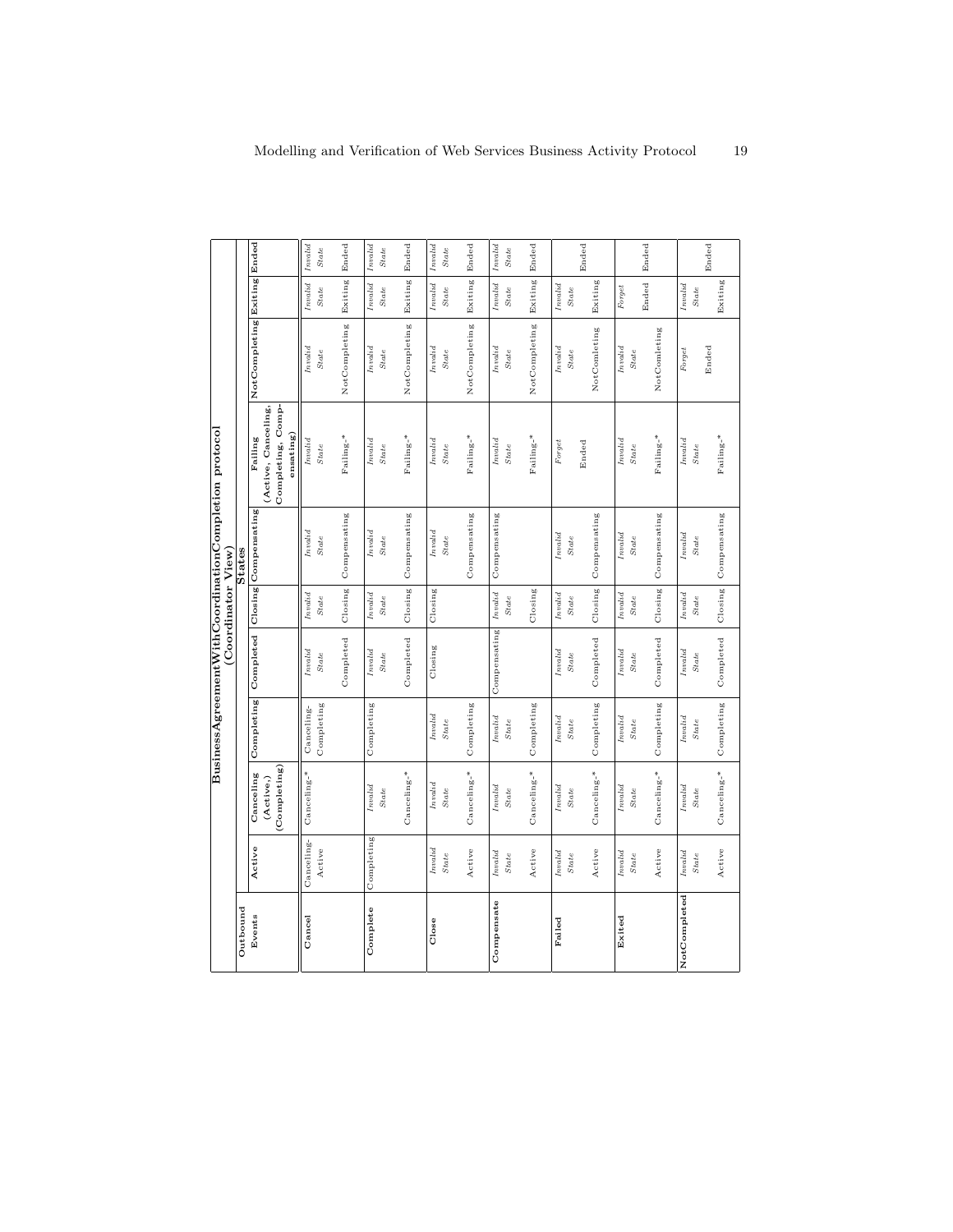|        | Compensated           | Closed           | Canceled        | Existting                  |                       | Compensating<br>Failing-                                                         | Failing-*         | Compensating         | $_{\rm Class}$        | Completed      | Completing           | Canceling    | Active       |              |
|--------|-----------------------|------------------|-----------------|----------------------------|-----------------------|----------------------------------------------------------------------------------|-------------------|----------------------|-----------------------|----------------|----------------------|--------------|--------------|--------------|
| Ended  | Ended-                | Ended-           | Ended-          |                            | Ended                 |                                                                                  |                   |                      |                       |                |                      |              |              |              |
|        |                       |                  |                 | <b>State</b>               |                       | <b>State</b>                                                                     | <b>State</b>      | <b>State</b>         | <b>State</b>          | <b>State</b>   | <b>State</b>         | <b>State</b> | <b>State</b> |              |
| Ignore | $Igmore$              | Ignore           | Ignore          | Invalid                    | Forget                | Invalid                                                                          | Invalid           | Invalid              | Invalid               | Invalid        | Invalid              | Invalid      | Invalid      | NotCompleted |
|        |                       |                  |                 |                            |                       | Compensating                                                                     |                   |                      |                       |                |                      |              |              |              |
|        | Compensated           | Closed           | Canceled        |                            | NotCompleting         | Failing-                                                                         | Failing-*         | Compensating         | $\frac{1}{2}$ Closing | Completed      | Completing           | Canceling    | Active       |              |
| Ended  | Ended-                | Ended-           | Ended-          | Ended                      |                       |                                                                                  |                   |                      |                       |                |                      |              |              |              |
|        |                       |                  |                 |                            | Invalid               | State                                                                            | <b>State</b>      | State                | <b>State</b>          | $State$        | $State$              | <b>State</b> | <b>State</b> |              |
| Ignore | Ignore                | Ignore           | $Igmore$        | $\label{eq:cond} For get$  | Invalid               | Invalid                                                                          | Invalid           | Invalid              | Invalid               | Invalid        | Invalid              | Invalid      | Invalid      | Exited       |
|        | Compensated           | Closed           | Canceled        | Exiting                    | NotCompleting         |                                                                                  |                   | Compensating         | Closing               | Completed      | Completing           | Canceling    | Active       |              |
| Ended  | Ended-                | Ended-           | Ended-          |                            |                       | Ended                                                                            | Ended             |                      |                       |                |                      |              |              |              |
|        |                       |                  |                 | <b>State</b>               | $State$               |                                                                                  |                   | <b>State</b>         | <b>State</b>          | $State$        | $State$              | <b>State</b> | <b>State</b> |              |
| Ignore | Ignore                | Ignore           | Ignore          | Invalid                    | Invalid               | $\label{eq:cond} For get$                                                        | Forget            | Invalid              | Invalid               | Invalid        | Invalid              | Invalid      | Invalid      | Failed       |
|        | Compensated           |                  |                 |                            |                       | Compensating                                                                     |                   |                      |                       |                |                      |              |              |              |
|        | Ended-                | Closed           | Canceled        | Exiting                    | NotCompleting         | Failing-                                                                         | Failing-*         |                      | Closing               |                | Completing           | Canceling    | Active       |              |
| Ended  |                       | Ended-           | Ended-          |                            |                       |                                                                                  |                   | Compensating         |                       |                |                      |              |              |              |
|        | Compensated           |                  |                 | <b>State</b>               | <b>State</b>          | $\it{Fail}$                                                                      | <b>State</b>      |                      | <b>State</b>          |                | $State$              | <b>State</b> | <b>State</b> |              |
| Ignore | $\operatorname{Send}$ | Ignore           | Ignore          | Invalid                    | Invalid               | Resend                                                                           | Invalid           | Ignore               | Invalid               | Compensating   | Invalid              | Invalid      | Invalid      | Compensate   |
|        |                       | Closed           |                 |                            |                       | Compensating                                                                     |                   |                      |                       |                |                      |              |              |              |
|        | Compensated           | Ended-           | Canceled        | Exiting                    | NotCompleting         | Failing-                                                                         | Failing-*         | Compensating         |                       |                | Completing           | Canceling    | Active       |              |
| Ended  | Ended-                |                  | Ended-          |                            |                       |                                                                                  |                   |                      | $\frac{1}{2}$         |                |                      |              |              |              |
|        |                       | Closed           |                 | <b>State</b>               | <b>State</b>          | <b>State</b>                                                                     | <b>State</b>      | <b>State</b>         |                       |                | <b>State</b>         | <b>State</b> | <b>State</b> |              |
| Ignore | Ignore                | $\emph{Send}$    | Ignore          | Invalid                    | Invalid               | Invalid                                                                          | Invalid           | Invalid              | Ignore                | Closing        | Invalid              | Invalid      | Invalid      | Close        |
|        | Compensated           | Closed           | Canceled        |                            |                       |                                                                                  |                   |                      |                       |                |                      |              |              |              |
|        | Ended-                | Ended-           | Ended-          | Exiting                    | NotCompleting         | Compensating                                                                     | Failing-*         |                      |                       | Completed      |                      |              |              |              |
| Ended  |                       |                  |                 |                            |                       | Failing-                                                                         |                   | Compensating         | Closing               |                | Completing           | Canceling    |              |              |
|        | Fail                  | $\it{Fast}$      | Fail            | $_{Ext}$                   | <i>CannotComplete</i> |                                                                                  | Fail              |                      |                       | Completed      |                      |              |              |              |
| Ignore | Send                  | Send             | <b>Send</b>     | $\label{eq:resend} Resend$ | Resend                | Ignore                                                                           | Resend            | Ignore               | Ignore                | $\it Research$ | Ignore               | Ignore       | Completing   | Complete     |
|        |                       |                  | Canceled        |                            |                       |                                                                                  |                   |                      |                       |                |                      |              |              |              |
| Ended  | Compensated<br>Ended- | Closed<br>Ended- | Ended-          | Exiting                    | NotCompleting         | Compensating<br>Failing-                                                         | Failing-*         | Compensating         | Closing               | Completed      |                      | Canceling    |              |              |
|        |                       |                  | Canceled        | Exit                       | <i>CannotComplete</i> |                                                                                  | $\it{Fail}$       |                      |                       | Completed      |                      |              |              |              |
| Ignore | Ignore                | Ignore           | Send            | $\it Resend$               | Resend                | Ignore                                                                           | $\it Research$    | Ignore               | Ignore                | Resend         | Canceling            | Ignore       | Canceling    | Cance        |
|        |                       |                  |                 |                            |                       |                                                                                  | Completing)       |                      |                       |                |                      |              |              |              |
|        |                       |                  |                 |                            |                       |                                                                                  | Canceling,        |                      |                       |                |                      |              |              |              |
|        | Closed Compensated    |                  | <b>Canceled</b> |                            |                       | (Compesating)                                                                    | (Active,          |                      |                       |                |                      |              |              |              |
| Ended  | Ended-                | Ended-           | Ended-          |                            | NotCompleting Exiting | Failing                                                                          | Failing           | Closing Compensating |                       | Completed      | Canceling Completing |              | Active       | Events       |
|        |                       |                  |                 |                            |                       |                                                                                  | States            |                      |                       |                |                      |              |              | Inbound      |
|        |                       |                  |                 |                            |                       |                                                                                  | Participant View) |                      |                       |                |                      |              |              |              |
|        |                       |                  |                 |                            |                       | $E$ nhanced Business $A$ greement $W$ ith $C$ oordination $C$ ompletion protocol |                   |                      |                       |                |                      |              |              |              |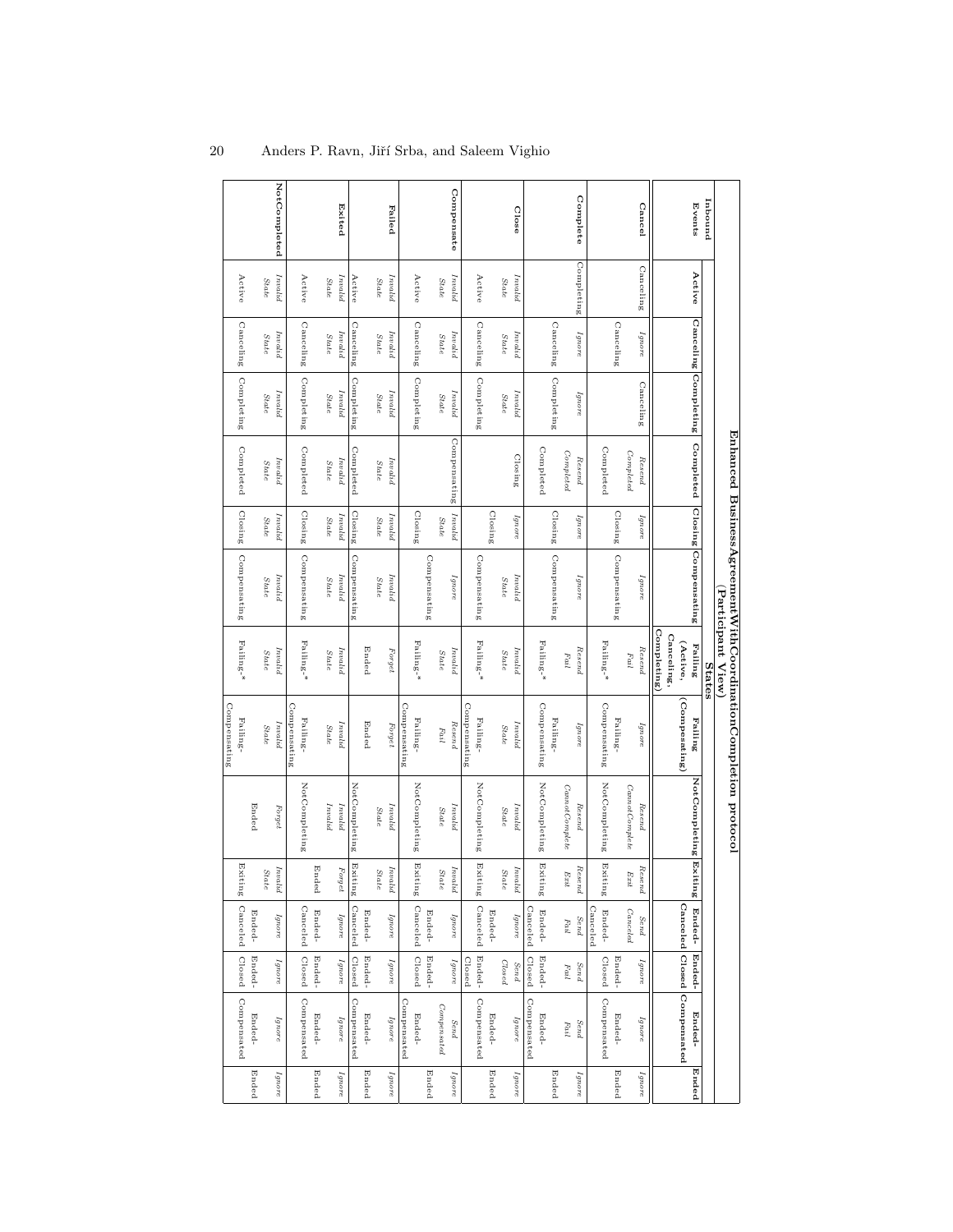|            |                                                                                                                                                                                                                                                                                                                                                                                                                                                                                                                                                   |                                                                                                                                                                                                                                                                                                                                                                                                                                                                                                                                                                                                                                                   |                                                                                                                                                                                                                                                                                                                                                                                                                                                                                         |                                                                                                                                                                                                                                                                                                                                                                                                                                                                                         |                                                                                                                                                                                                                                                                                                                                                                                                                                                                                         |                                                                                                                                                                                                                                                                                                                                                                                                                                                                                         | $\rm Enhanced~B using A greenment With Coordination Completion~protocol$<br>(Participant View) |                          |                                                                                                                                                                                                                                                                                                                                                                                                                                                                                                                |          |                                                                                                                                                                                                                                                                                                                                                                                                                                                                                                                |                                                                                                                                                                                                                                                                                                                                                                                                                                                                                                                                   |                                                                                                                                                                                                                                                                                                                                                                                                                                                                                                                      |
|------------|---------------------------------------------------------------------------------------------------------------------------------------------------------------------------------------------------------------------------------------------------------------------------------------------------------------------------------------------------------------------------------------------------------------------------------------------------------------------------------------------------------------------------------------------------|---------------------------------------------------------------------------------------------------------------------------------------------------------------------------------------------------------------------------------------------------------------------------------------------------------------------------------------------------------------------------------------------------------------------------------------------------------------------------------------------------------------------------------------------------------------------------------------------------------------------------------------------------|-----------------------------------------------------------------------------------------------------------------------------------------------------------------------------------------------------------------------------------------------------------------------------------------------------------------------------------------------------------------------------------------------------------------------------------------------------------------------------------------|-----------------------------------------------------------------------------------------------------------------------------------------------------------------------------------------------------------------------------------------------------------------------------------------------------------------------------------------------------------------------------------------------------------------------------------------------------------------------------------------|-----------------------------------------------------------------------------------------------------------------------------------------------------------------------------------------------------------------------------------------------------------------------------------------------------------------------------------------------------------------------------------------------------------------------------------------------------------------------------------------|-----------------------------------------------------------------------------------------------------------------------------------------------------------------------------------------------------------------------------------------------------------------------------------------------------------------------------------------------------------------------------------------------------------------------------------------------------------------------------------------|------------------------------------------------------------------------------------------------|--------------------------|----------------------------------------------------------------------------------------------------------------------------------------------------------------------------------------------------------------------------------------------------------------------------------------------------------------------------------------------------------------------------------------------------------------------------------------------------------------------------------------------------------------|----------|----------------------------------------------------------------------------------------------------------------------------------------------------------------------------------------------------------------------------------------------------------------------------------------------------------------------------------------------------------------------------------------------------------------------------------------------------------------------------------------------------------------|-----------------------------------------------------------------------------------------------------------------------------------------------------------------------------------------------------------------------------------------------------------------------------------------------------------------------------------------------------------------------------------------------------------------------------------------------------------------------------------------------------------------------------------|----------------------------------------------------------------------------------------------------------------------------------------------------------------------------------------------------------------------------------------------------------------------------------------------------------------------------------------------------------------------------------------------------------------------------------------------------------------------------------------------------------------------|
| Outbound   |                                                                                                                                                                                                                                                                                                                                                                                                                                                                                                                                                   |                                                                                                                                                                                                                                                                                                                                                                                                                                                                                                                                                                                                                                                   |                                                                                                                                                                                                                                                                                                                                                                                                                                                                                         |                                                                                                                                                                                                                                                                                                                                                                                                                                                                                         |                                                                                                                                                                                                                                                                                                                                                                                                                                                                                         |                                                                                                                                                                                                                                                                                                                                                                                                                                                                                         | <b>States</b>                                                                                  |                          |                                                                                                                                                                                                                                                                                                                                                                                                                                                                                                                |          |                                                                                                                                                                                                                                                                                                                                                                                                                                                                                                                |                                                                                                                                                                                                                                                                                                                                                                                                                                                                                                                                   |                                                                                                                                                                                                                                                                                                                                                                                                                                                                                                                      |
| Events     | Active                                                                                                                                                                                                                                                                                                                                                                                                                                                                                                                                            | Canceling                                                                                                                                                                                                                                                                                                                                                                                                                                                                                                                                                                                                                                         | Completing                                                                                                                                                                                                                                                                                                                                                                                                                                                                              |                                                                                                                                                                                                                                                                                                                                                                                                                                                                                         |                                                                                                                                                                                                                                                                                                                                                                                                                                                                                         | Completed Closing Compensating                                                                                                                                                                                                                                                                                                                                                                                                                                                          | Failing                                                                                        | NotCompleting Exiting    |                                                                                                                                                                                                                                                                                                                                                                                                                                                                                                                | Ended-   | Ended-                                                                                                                                                                                                                                                                                                                                                                                                                                                                                                         | Ended-                                                                                                                                                                                                                                                                                                                                                                                                                                                                                                                            | Ended                                                                                                                                                                                                                                                                                                                                                                                                                                                                                                                |
|            |                                                                                                                                                                                                                                                                                                                                                                                                                                                                                                                                                   |                                                                                                                                                                                                                                                                                                                                                                                                                                                                                                                                                                                                                                                   |                                                                                                                                                                                                                                                                                                                                                                                                                                                                                         |                                                                                                                                                                                                                                                                                                                                                                                                                                                                                         |                                                                                                                                                                                                                                                                                                                                                                                                                                                                                         |                                                                                                                                                                                                                                                                                                                                                                                                                                                                                         | (Active, Canceling,                                                                            |                          |                                                                                                                                                                                                                                                                                                                                                                                                                                                                                                                |          |                                                                                                                                                                                                                                                                                                                                                                                                                                                                                                                | Canceled Closed Compensated                                                                                                                                                                                                                                                                                                                                                                                                                                                                                                       |                                                                                                                                                                                                                                                                                                                                                                                                                                                                                                                      |
|            |                                                                                                                                                                                                                                                                                                                                                                                                                                                                                                                                                   |                                                                                                                                                                                                                                                                                                                                                                                                                                                                                                                                                                                                                                                   |                                                                                                                                                                                                                                                                                                                                                                                                                                                                                         |                                                                                                                                                                                                                                                                                                                                                                                                                                                                                         |                                                                                                                                                                                                                                                                                                                                                                                                                                                                                         |                                                                                                                                                                                                                                                                                                                                                                                                                                                                                         | Completing, Comp-                                                                              |                          |                                                                                                                                                                                                                                                                                                                                                                                                                                                                                                                |          |                                                                                                                                                                                                                                                                                                                                                                                                                                                                                                                |                                                                                                                                                                                                                                                                                                                                                                                                                                                                                                                                   |                                                                                                                                                                                                                                                                                                                                                                                                                                                                                                                      |
|            |                                                                                                                                                                                                                                                                                                                                                                                                                                                                                                                                                   |                                                                                                                                                                                                                                                                                                                                                                                                                                                                                                                                                                                                                                                   |                                                                                                                                                                                                                                                                                                                                                                                                                                                                                         |                                                                                                                                                                                                                                                                                                                                                                                                                                                                                         |                                                                                                                                                                                                                                                                                                                                                                                                                                                                                         |                                                                                                                                                                                                                                                                                                                                                                                                                                                                                         | ensating)                                                                                      |                          |                                                                                                                                                                                                                                                                                                                                                                                                                                                                                                                |          |                                                                                                                                                                                                                                                                                                                                                                                                                                                                                                                |                                                                                                                                                                                                                                                                                                                                                                                                                                                                                                                                   |                                                                                                                                                                                                                                                                                                                                                                                                                                                                                                                      |
| Exit       | Exiting                                                                                                                                                                                                                                                                                                                                                                                                                                                                                                                                           | Invalid                                                                                                                                                                                                                                                                                                                                                                                                                                                                                                                                                                                                                                           | Exiting                                                                                                                                                                                                                                                                                                                                                                                                                                                                                 | Invalid                                                                                                                                                                                                                                                                                                                                                                                                                                                                                 | Invalid                                                                                                                                                                                                                                                                                                                                                                                                                                                                                 | Invalid                                                                                                                                                                                                                                                                                                                                                                                                                                                                                 | Invalid                                                                                        | Invalid                  | Exiting                                                                                                                                                                                                                                                                                                                                                                                                                                                                                                        | Invalid  | $In valid$                                                                                                                                                                                                                                                                                                                                                                                                                                                                                                     | Invalid                                                                                                                                                                                                                                                                                                                                                                                                                                                                                                                           | Invalid                                                                                                                                                                                                                                                                                                                                                                                                                                                                                                              |
|            |                                                                                                                                                                                                                                                                                                                                                                                                                                                                                                                                                   | $State$                                                                                                                                                                                                                                                                                                                                                                                                                                                                                                                                                                                                                                           |                                                                                                                                                                                                                                                                                                                                                                                                                                                                                         | $State$                                                                                                                                                                                                                                                                                                                                                                                                                                                                                 | $State% \[ \includegraphics[width=1.8\columnwidth]{figures/2.pdf} \caption{Sstate $\Sigma_{t}^{X}$, $\Sigma_{t}$, $\Sigma_{t}^{X}$, $\Sigma_{t}^{X}$, $\Sigma_{t}^{X}$, $\Sigma_{t}^{X}$, $\Sigma_{t}^{X}$, $\Sigma_{t}^{X}$, $\Sigma_{t}^{X}$, $\Sigma_{t}^{X}$, $\Sigma_{t}^{X}$, $\Sigma_{t}^{X}$, $\Sigma_{t}^{X}$, $\Sigma_{t}^{X}$, $\Sigma_{t}^{X}$, $\Sigma_{t}^{X}$, $\Sigma_{t}^{X}$, $\Sigma_{t}^{X}$, $\Sigma_{t}^{X}$, $\Sigma_{t}^{X}$, $\Sigma_{t}^{X}$, $\Sigma_{t}^{X$ | State                                                                                                                                                                                                                                                                                                                                                                                                                                                                                   | State                                                                                          | State                    |                                                                                                                                                                                                                                                                                                                                                                                                                                                                                                                | State    | $State$                                                                                                                                                                                                                                                                                                                                                                                                                                                                                                        | $State$                                                                                                                                                                                                                                                                                                                                                                                                                                                                                                                           | $State$                                                                                                                                                                                                                                                                                                                                                                                                                                                                                                              |
|            |                                                                                                                                                                                                                                                                                                                                                                                                                                                                                                                                                   | $\frac{80}{11}$<br>Cancelin                                                                                                                                                                                                                                                                                                                                                                                                                                                                                                                                                                                                                       |                                                                                                                                                                                                                                                                                                                                                                                                                                                                                         | Completed                                                                                                                                                                                                                                                                                                                                                                                                                                                                               | Closing                                                                                                                                                                                                                                                                                                                                                                                                                                                                                 | Compensating                                                                                                                                                                                                                                                                                                                                                                                                                                                                            | Failing-*                                                                                      | NotCompleting            |                                                                                                                                                                                                                                                                                                                                                                                                                                                                                                                | Ended-   | Ended-                                                                                                                                                                                                                                                                                                                                                                                                                                                                                                         | Ended-                                                                                                                                                                                                                                                                                                                                                                                                                                                                                                                            | Ended                                                                                                                                                                                                                                                                                                                                                                                                                                                                                                                |
|            |                                                                                                                                                                                                                                                                                                                                                                                                                                                                                                                                                   |                                                                                                                                                                                                                                                                                                                                                                                                                                                                                                                                                                                                                                                   |                                                                                                                                                                                                                                                                                                                                                                                                                                                                                         |                                                                                                                                                                                                                                                                                                                                                                                                                                                                                         |                                                                                                                                                                                                                                                                                                                                                                                                                                                                                         |                                                                                                                                                                                                                                                                                                                                                                                                                                                                                         |                                                                                                |                          |                                                                                                                                                                                                                                                                                                                                                                                                                                                                                                                | Canceled | Closed                                                                                                                                                                                                                                                                                                                                                                                                                                                                                                         | Compensated                                                                                                                                                                                                                                                                                                                                                                                                                                                                                                                       |                                                                                                                                                                                                                                                                                                                                                                                                                                                                                                                      |
| Completed  | Invalid                                                                                                                                                                                                                                                                                                                                                                                                                                                                                                                                           | Invalid                                                                                                                                                                                                                                                                                                                                                                                                                                                                                                                                                                                                                                           | Completed                                                                                                                                                                                                                                                                                                                                                                                                                                                                               | Completed                                                                                                                                                                                                                                                                                                                                                                                                                                                                               | Invalid                                                                                                                                                                                                                                                                                                                                                                                                                                                                                 | Invalid                                                                                                                                                                                                                                                                                                                                                                                                                                                                                 | Invalid                                                                                        | Invalid                  | $In valid$                                                                                                                                                                                                                                                                                                                                                                                                                                                                                                     | Invalid  | Invalid                                                                                                                                                                                                                                                                                                                                                                                                                                                                                                        | $In valid$                                                                                                                                                                                                                                                                                                                                                                                                                                                                                                                        | Invalid                                                                                                                                                                                                                                                                                                                                                                                                                                                                                                              |
|            | $State$                                                                                                                                                                                                                                                                                                                                                                                                                                                                                                                                           | $State% \[ \includegraphics[width=1\textwidth]{figs/fig_4.pdf} \] The first figure% \[ \includegraphics[width=1\textwidth]{figs/fig_4.pdf} \] The first figure% \[ \includegraphics[width=1\textwidth]{figs/fig_4.pdf} \] The second figure% \[ \includegraphics[width=1\textwidth]{figs/fig_4.pdf} \] The second figure% \[ \includegraphics[width=1\textwidth]{figs/fig_4.pdf} \] The second figure% \[ \includegraphics[width=1\textwidth]{figs/fig_4.pdf} \] The second figure% \[ \includegraphics[width=1\textwidth]{figs/fig_4.pdf} \] The second figure% \[ \includegraphics[width=1\textwidth]{figs/fig_4.pdf} \] The second figure% \[$ |                                                                                                                                                                                                                                                                                                                                                                                                                                                                                         |                                                                                                                                                                                                                                                                                                                                                                                                                                                                                         | $State$                                                                                                                                                                                                                                                                                                                                                                                                                                                                                 | $State% \[ \includegraphics[width=1.8\columnwidth]{figures/2.pdf} \caption{Sstate $\Sigma_{t}^{X}$, $\Sigma_{t}^{X}$, $\Sigma_{t}^{X}$, $\Sigma_{t}^{X}$, $\Sigma_{t}^{X}$, $\Sigma_{t}^{X}$, $\Sigma_{t}^{X}$, $\Sigma_{t}^{X}$, $\Sigma_{t}^{X}$, $\Sigma_{t}^{X}$, $\Sigma_{t}^{X}$, $\Sigma_{t}^{X}$, $\Sigma_{t}^{X}$, $\Sigma_{t}^{X}$, $\Sigma_{t}^{X}$, $\Sigma_{t}^{X}$, $\Sigma_{t}^{X}$, $\Sigma_{t}^{X}$, $\Sigma_{t}^{X}$, $\Sigma_{t}^{X}$, $\Sigma_{t}^{X}$, $\Sigma_{t$ | $State$                                                                                        | $State$                  | $State% \[ \includegraphics[width=1\textwidth]{figs/fig_4.pdf} \caption{Sstate $\Sigma_{\rm c}=\Sigma_{\rm c}=\Sigma_{\rm c}=\Sigma_{\rm c}=\Sigma_{\rm c}=\Sigma_{\rm c}=\Sigma_{\rm c}=\Sigma_{\rm c}=\Sigma_{\rm c}=\Sigma_{\rm c}=\Sigma_{\rm c}=\Sigma_{\rm c}=\Sigma_{\rm c}=\Sigma_{\rm c}=\Sigma_{\rm c}=\Sigma_{\rm c}=\Sigma_{\rm c}=\Sigma_{\rm c}=\Sigma_{\rm c}=\Sigma_{\rm c}=\Sigma_{\rm c}=\Sigma_{\rm c}=\Sigma_{\rm c}=\Sigma_{\rm c}=\Sigma_{\rm c}=\Sigma_{\rm c}=\Sigma_{\rm c}=\Sigma_{$ | $State$  | $State$                                                                                                                                                                                                                                                                                                                                                                                                                                                                                                        | $State% \[ \includegraphics[width=1.8\columnwidth]{figures/2.pdf} \caption{Sstate $\mathcal{L}_c$ for $\mathcal{L}_c$ for $\mathcal{L}_c$ for $\mathcal{L}_c$ for $\mathcal{L}_c$ for $\mathcal{L}_c$ for $\mathcal{L}_c$ for $\mathcal{L}_c$ for $\mathcal{L}_c$ for $\mathcal{L}_c$ for $\mathcal{L}_c$ for $\mathcal{L}_c$ for $\mathcal{L}_c$ for $\mathcal{L}_c$ for $\mathcal{L}_c$ for $\mathcal{L}_c$ for $\mathcal{L}_c$ for $\mathcal{L}_c$ for $\mathcal{L}_c$ for $\mathcal{L}_c$ for $\mathcal{L}_c$ for $\mathcal{$ | $State$                                                                                                                                                                                                                                                                                                                                                                                                                                                                                                              |
|            | Active                                                                                                                                                                                                                                                                                                                                                                                                                                                                                                                                            | Canceling                                                                                                                                                                                                                                                                                                                                                                                                                                                                                                                                                                                                                                         |                                                                                                                                                                                                                                                                                                                                                                                                                                                                                         |                                                                                                                                                                                                                                                                                                                                                                                                                                                                                         | Closing                                                                                                                                                                                                                                                                                                                                                                                                                                                                                 | Compensating                                                                                                                                                                                                                                                                                                                                                                                                                                                                            | $Failing-*$                                                                                    | NotCompleting            | Exiting                                                                                                                                                                                                                                                                                                                                                                                                                                                                                                        | Ended-   | Ended-                                                                                                                                                                                                                                                                                                                                                                                                                                                                                                         | Ended-                                                                                                                                                                                                                                                                                                                                                                                                                                                                                                                            | Ended                                                                                                                                                                                                                                                                                                                                                                                                                                                                                                                |
|            |                                                                                                                                                                                                                                                                                                                                                                                                                                                                                                                                                   |                                                                                                                                                                                                                                                                                                                                                                                                                                                                                                                                                                                                                                                   |                                                                                                                                                                                                                                                                                                                                                                                                                                                                                         |                                                                                                                                                                                                                                                                                                                                                                                                                                                                                         |                                                                                                                                                                                                                                                                                                                                                                                                                                                                                         |                                                                                                                                                                                                                                                                                                                                                                                                                                                                                         |                                                                                                |                          |                                                                                                                                                                                                                                                                                                                                                                                                                                                                                                                | Canceled | Closed                                                                                                                                                                                                                                                                                                                                                                                                                                                                                                         | Compensated                                                                                                                                                                                                                                                                                                                                                                                                                                                                                                                       |                                                                                                                                                                                                                                                                                                                                                                                                                                                                                                                      |
| Fail       | Failing-                                                                                                                                                                                                                                                                                                                                                                                                                                                                                                                                          | Failing-                                                                                                                                                                                                                                                                                                                                                                                                                                                                                                                                                                                                                                          | Failing                                                                                                                                                                                                                                                                                                                                                                                                                                                                                 | Invalid                                                                                                                                                                                                                                                                                                                                                                                                                                                                                 | Invalid                                                                                                                                                                                                                                                                                                                                                                                                                                                                                 | Failing-                                                                                                                                                                                                                                                                                                                                                                                                                                                                                | Failing-*                                                                                      | Invalid                  | Invalid                                                                                                                                                                                                                                                                                                                                                                                                                                                                                                        | Invalid  | Invalid                                                                                                                                                                                                                                                                                                                                                                                                                                                                                                        | Invalid                                                                                                                                                                                                                                                                                                                                                                                                                                                                                                                           | $In valid$                                                                                                                                                                                                                                                                                                                                                                                                                                                                                                           |
|            | Active                                                                                                                                                                                                                                                                                                                                                                                                                                                                                                                                            | Canceling                                                                                                                                                                                                                                                                                                                                                                                                                                                                                                                                                                                                                                         | Completing                                                                                                                                                                                                                                                                                                                                                                                                                                                                              | $State$                                                                                                                                                                                                                                                                                                                                                                                                                                                                                 | $State$                                                                                                                                                                                                                                                                                                                                                                                                                                                                                 | Compensating                                                                                                                                                                                                                                                                                                                                                                                                                                                                            |                                                                                                | State                    | <b>State</b>                                                                                                                                                                                                                                                                                                                                                                                                                                                                                                   | $State$  | $State% \[ \includegraphics[width=1\textwidth]{figs/fig_4.pdf} \caption{Sstate $\Sigma_{\rm c}=\Sigma_{\rm c}=\Sigma_{\rm c}=\Sigma_{\rm c}=\Sigma_{\rm c}=\Sigma_{\rm c}=\Sigma_{\rm c}=\Sigma_{\rm c}=\Sigma_{\rm c}=\Sigma_{\rm c}=\Sigma_{\rm c}=\Sigma_{\rm c}=\Sigma_{\rm c}=\Sigma_{\rm c}=\Sigma_{\rm c}=\Sigma_{\rm c}=\Sigma_{\rm c}=\Sigma_{\rm c}=\Sigma_{\rm c}=\Sigma_{\rm c}=\Sigma_{\rm c}=\Sigma_{\rm c}=\Sigma_{\rm c}=\Sigma_{\rm c}=\Sigma_{\rm c}=\Sigma_{\rm c}=\Sigma_{\rm c}=\Sigma_{$ | $State$                                                                                                                                                                                                                                                                                                                                                                                                                                                                                                                           | $State$                                                                                                                                                                                                                                                                                                                                                                                                                                                                                                              |
|            |                                                                                                                                                                                                                                                                                                                                                                                                                                                                                                                                                   |                                                                                                                                                                                                                                                                                                                                                                                                                                                                                                                                                                                                                                                   |                                                                                                                                                                                                                                                                                                                                                                                                                                                                                         |                                                                                                                                                                                                                                                                                                                                                                                                                                                                                         |                                                                                                                                                                                                                                                                                                                                                                                                                                                                                         |                                                                                                                                                                                                                                                                                                                                                                                                                                                                                         |                                                                                                |                          |                                                                                                                                                                                                                                                                                                                                                                                                                                                                                                                |          |                                                                                                                                                                                                                                                                                                                                                                                                                                                                                                                |                                                                                                                                                                                                                                                                                                                                                                                                                                                                                                                                   |                                                                                                                                                                                                                                                                                                                                                                                                                                                                                                                      |
|            |                                                                                                                                                                                                                                                                                                                                                                                                                                                                                                                                                   |                                                                                                                                                                                                                                                                                                                                                                                                                                                                                                                                                                                                                                                   |                                                                                                                                                                                                                                                                                                                                                                                                                                                                                         | Completed                                                                                                                                                                                                                                                                                                                                                                                                                                                                               | Closing                                                                                                                                                                                                                                                                                                                                                                                                                                                                                 |                                                                                                                                                                                                                                                                                                                                                                                                                                                                                         |                                                                                                | NotCompleting            | Exiting                                                                                                                                                                                                                                                                                                                                                                                                                                                                                                        | Ended-   | Ended-                                                                                                                                                                                                                                                                                                                                                                                                                                                                                                         | Ended-                                                                                                                                                                                                                                                                                                                                                                                                                                                                                                                            | Ended                                                                                                                                                                                                                                                                                                                                                                                                                                                                                                                |
|            |                                                                                                                                                                                                                                                                                                                                                                                                                                                                                                                                                   |                                                                                                                                                                                                                                                                                                                                                                                                                                                                                                                                                                                                                                                   |                                                                                                                                                                                                                                                                                                                                                                                                                                                                                         |                                                                                                                                                                                                                                                                                                                                                                                                                                                                                         |                                                                                                                                                                                                                                                                                                                                                                                                                                                                                         |                                                                                                                                                                                                                                                                                                                                                                                                                                                                                         |                                                                                                |                          |                                                                                                                                                                                                                                                                                                                                                                                                                                                                                                                | Canceled | Closed                                                                                                                                                                                                                                                                                                                                                                                                                                                                                                         | Compensated                                                                                                                                                                                                                                                                                                                                                                                                                                                                                                                       |                                                                                                                                                                                                                                                                                                                                                                                                                                                                                                                      |
| Cannot Co- | $NotComp-$                                                                                                                                                                                                                                                                                                                                                                                                                                                                                                                                        | Invalid                                                                                                                                                                                                                                                                                                                                                                                                                                                                                                                                                                                                                                           | NotCompleting                                                                                                                                                                                                                                                                                                                                                                                                                                                                           | Invalid                                                                                                                                                                                                                                                                                                                                                                                                                                                                                 | Invalid                                                                                                                                                                                                                                                                                                                                                                                                                                                                                 | Invalid                                                                                                                                                                                                                                                                                                                                                                                                                                                                                 | Invalid                                                                                        | NotCompleting            | Invalid                                                                                                                                                                                                                                                                                                                                                                                                                                                                                                        | Invalid  | Invalid                                                                                                                                                                                                                                                                                                                                                                                                                                                                                                        | Invalid                                                                                                                                                                                                                                                                                                                                                                                                                                                                                                                           | $In valid$                                                                                                                                                                                                                                                                                                                                                                                                                                                                                                           |
| mplete     | leting                                                                                                                                                                                                                                                                                                                                                                                                                                                                                                                                            | $State$                                                                                                                                                                                                                                                                                                                                                                                                                                                                                                                                                                                                                                           |                                                                                                                                                                                                                                                                                                                                                                                                                                                                                         | $State% \[ \includegraphics[width=1.8\columnwidth]{figures/2.pdf} \caption{Sstate $\Sigma_{t}^{X}$, $\Sigma_{t}$, $\Sigma_{t}^{X}$, $\Sigma_{t}^{X}$, $\Sigma_{t}^{X}$, $\Sigma_{t}^{X}$, $\Sigma_{t}^{X}$, $\Sigma_{t}^{X}$, $\Sigma_{t}^{X}$, $\Sigma_{t}^{X}$, $\Sigma_{t}^{X}$, $\Sigma_{t}^{X}$, $\Sigma_{t}^{X}$, $\Sigma_{t}^{X}$, $\Sigma_{t}^{X}$, $\Sigma_{t}^{X}$, $\Sigma_{t}^{X}$, $\Sigma_{t}^{X}$, $\Sigma_{t}^{X}$, $\Sigma_{t}^{X}$, $\Sigma_{t}^{X}$, $\Sigma_{t}^{X$ | $State% \[ \includegraphics[width=1.8\columnwidth]{figures/2.pdf} \caption{Sstate $\Sigma_{t}^{X}$, $\Sigma_{t}$, $\Sigma_{t}^{X}$, $\Sigma_{t}^{X}$, $\Sigma_{t}^{X}$, $\Sigma_{t}^{X}$, $\Sigma_{t}^{X}$, $\Sigma_{t}^{X}$, $\Sigma_{t}^{X}$, $\Sigma_{t}^{X}$, $\Sigma_{t}^{X}$, $\Sigma_{t}^{X}$, $\Sigma_{t}^{X}$, $\Sigma_{t}^{X}$, $\Sigma_{t}^{X}$, $\Sigma_{t}^{X}$, $\Sigma_{t}^{X}$, $\Sigma_{t}^{X}$, $\Sigma_{t}^{X}$, $\Sigma_{t}^{X}$, $\Sigma_{t}^{X}$, $\Sigma_{t}^{X$ | $State$                                                                                                                                                                                                                                                                                                                                                                                                                                                                                 | $State$                                                                                        |                          |                                                                                                                                                                                                                                                                                                                                                                                                                                                                                                                | $State$  | $State$                                                                                                                                                                                                                                                                                                                                                                                                                                                                                                        | $State% \[ \includegraphics[width=1.8\columnwidth]{figures/2.pdf} \caption{Sstate $\Sigma_{t}^{X}$, $\Sigma_{t}$, $\Sigma_{t}^{X}$, $\Sigma_{t}^{X}$, $\Sigma_{t}^{X}$, $\Sigma_{t}^{X}$, $\Sigma_{t}^{X}$, $\Sigma_{t}^{X}$, $\Sigma_{t}^{X}$, $\Sigma_{t}^{X}$, $\Sigma_{t}^{X}$, $\Sigma_{t}^{X}$, $\Sigma_{t}^{X}$, $\Sigma_{t}^{X}$, $\Sigma_{t}^{X}$, $\Sigma_{t}^{X}$, $\Sigma_{t}^{X}$, $\Sigma_{t}^{X}$, $\Sigma_{t}^{X}$, $\Sigma_{t}^{X}$, $\Sigma_{t}^{X}$, $\Sigma_{t}^{X$                                           | $State% \[ \includegraphics[width=1.8\columnwidth]{gloss16002012.pdf} \caption{Sstate $\mathcal{L}_c$ for $\mathcal{L}_c$ for $\mathcal{L}_c$ for $\mathcal{L}_c$ for $\mathcal{L}_c$ for $\mathcal{L}_c$ for $\mathcal{L}_c$ for $\mathcal{L}_c$ for $\mathcal{L}_c$ for $\mathcal{L}_c$ for $\mathcal{L}_c$ for $\mathcal{L}_c$ for $\mathcal{L}_c$ for $\mathcal{L}_c$ for $\mathcal{L}_c$ for $\mathcal{L}_c$ for $\mathcal{L}_c$ for $\mathcal{L}_c$ for $\mathcal{L}_c$ for $\mathcal{L}_c$ for $\mathcal{L}_$ |
|            |                                                                                                                                                                                                                                                                                                                                                                                                                                                                                                                                                   | $\frac{80}{11}$<br>Cancelin                                                                                                                                                                                                                                                                                                                                                                                                                                                                                                                                                                                                                       |                                                                                                                                                                                                                                                                                                                                                                                                                                                                                         | Completed                                                                                                                                                                                                                                                                                                                                                                                                                                                                               | Closing                                                                                                                                                                                                                                                                                                                                                                                                                                                                                 | Compensating                                                                                                                                                                                                                                                                                                                                                                                                                                                                            | Failing-*                                                                                      |                          | Exiting                                                                                                                                                                                                                                                                                                                                                                                                                                                                                                        | Ended-   | Ended-                                                                                                                                                                                                                                                                                                                                                                                                                                                                                                         | Ended-                                                                                                                                                                                                                                                                                                                                                                                                                                                                                                                            | Ended                                                                                                                                                                                                                                                                                                                                                                                                                                                                                                                |
|            |                                                                                                                                                                                                                                                                                                                                                                                                                                                                                                                                                   |                                                                                                                                                                                                                                                                                                                                                                                                                                                                                                                                                                                                                                                   |                                                                                                                                                                                                                                                                                                                                                                                                                                                                                         |                                                                                                                                                                                                                                                                                                                                                                                                                                                                                         |                                                                                                                                                                                                                                                                                                                                                                                                                                                                                         |                                                                                                                                                                                                                                                                                                                                                                                                                                                                                         |                                                                                                |                          |                                                                                                                                                                                                                                                                                                                                                                                                                                                                                                                | Canceled | Closed                                                                                                                                                                                                                                                                                                                                                                                                                                                                                                         | Compensated                                                                                                                                                                                                                                                                                                                                                                                                                                                                                                                       |                                                                                                                                                                                                                                                                                                                                                                                                                                                                                                                      |
| Canceled   | Invalid                                                                                                                                                                                                                                                                                                                                                                                                                                                                                                                                           | $\label{eq:rotpet} \begin{array}{ll} \hspace{-2.0mm} \textit{Forget} \end{array}$                                                                                                                                                                                                                                                                                                                                                                                                                                                                                                                                                                 | Invalid                                                                                                                                                                                                                                                                                                                                                                                                                                                                                 | Invalid                                                                                                                                                                                                                                                                                                                                                                                                                                                                                 | Invalid                                                                                                                                                                                                                                                                                                                                                                                                                                                                                 | Invalid                                                                                                                                                                                                                                                                                                                                                                                                                                                                                 | Invalid                                                                                        | Invalid                  | Invalid                                                                                                                                                                                                                                                                                                                                                                                                                                                                                                        |          | Invalid                                                                                                                                                                                                                                                                                                                                                                                                                                                                                                        | Invalid                                                                                                                                                                                                                                                                                                                                                                                                                                                                                                                           | Invalid                                                                                                                                                                                                                                                                                                                                                                                                                                                                                                              |
|            | $State% \[ \includegraphics[width=1\textwidth]{figs/fig_4b} }% \caption{The 3D (top) of the 3D (bottom) of the 3D (bottom) of the 3D (bottom) of the 3D (bottom) of the 3D (bottom). The 3D (bottom) of the 3D (bottom) of the 3D (bottom). The 3D (bottom) of the 3D (bottom). The 3D (bottom) of the 3D (bottom). The 3D (bottom) of the 3D (bottom). The 3D (bottom) of the 3D (bottom). The 3D (bottom) of the 3D (bottom). The 3D (bottom) of the 3D (bottom). The 3D (bottom) of the 3D (bottom). The 3D (bottom) of the 3D (bottom). The $ |                                                                                                                                                                                                                                                                                                                                                                                                                                                                                                                                                                                                                                                   | $State% \[ \includegraphics[width=1.8\columnwidth]{figures/2.pdf} \caption{Sstate $\Sigma_{t}^{X}$, $\Sigma_{t}$, $\Sigma_{t}^{X}$, $\Sigma_{t}^{X}$, $\Sigma_{t}^{X}$, $\Sigma_{t}^{X}$, $\Sigma_{t}^{X}$, $\Sigma_{t}^{X}$, $\Sigma_{t}^{X}$, $\Sigma_{t}^{X}$, $\Sigma_{t}^{X}$, $\Sigma_{t}^{X}$, $\Sigma_{t}^{X}$, $\Sigma_{t}^{X}$, $\Sigma_{t}^{X}$, $\Sigma_{t}^{X}$, $\Sigma_{t}^{X}$, $\Sigma_{t}^{X}$, $\Sigma_{t}^{X}$, $\Sigma_{t}^{X}$, $\Sigma_{t}^{X}$, $\Sigma_{t}^{X$ | $State% \[ \includegraphics[width=1.8\columnwidth]{figures/2.pdf} \caption{Sstate $\Sigma_{t}^{X}$, $\Sigma_{t}$, $\Sigma_{t}^{X}$, $\Sigma_{t}^{X}$, $\Sigma_{t}^{X}$, $\Sigma_{t}^{X}$, $\Sigma_{t}^{X}$, $\Sigma_{t}^{X}$, $\Sigma_{t}^{X}$, $\Sigma_{t}^{X}$, $\Sigma_{t}^{X}$, $\Sigma_{t}^{X}$, $\Sigma_{t}^{X}$, $\Sigma_{t}^{X}$, $\Sigma_{t}^{X}$, $\Sigma_{t}^{X}$, $\Sigma_{t}^{X}$, $\Sigma_{t}^{X}$, $\Sigma_{t}^{X}$, $\Sigma_{t}^{X}$, $\Sigma_{t}^{X}$, $\Sigma_{t}^{X$ |                                                                                                                                                                                                                                                                                                                                                                                                                                                                                         | $State$                                                                                                                                                                                                                                                                                                                                                                                                                                                                                 | $State$                                                                                        | $State$                  | $State$                                                                                                                                                                                                                                                                                                                                                                                                                                                                                                        |          | $State$                                                                                                                                                                                                                                                                                                                                                                                                                                                                                                        | $State$                                                                                                                                                                                                                                                                                                                                                                                                                                                                                                                           | $State$                                                                                                                                                                                                                                                                                                                                                                                                                                                                                                              |
|            |                                                                                                                                                                                                                                                                                                                                                                                                                                                                                                                                                   | Ended-                                                                                                                                                                                                                                                                                                                                                                                                                                                                                                                                                                                                                                            |                                                                                                                                                                                                                                                                                                                                                                                                                                                                                         |                                                                                                                                                                                                                                                                                                                                                                                                                                                                                         |                                                                                                                                                                                                                                                                                                                                                                                                                                                                                         |                                                                                                                                                                                                                                                                                                                                                                                                                                                                                         |                                                                                                |                          |                                                                                                                                                                                                                                                                                                                                                                                                                                                                                                                | Ended-   |                                                                                                                                                                                                                                                                                                                                                                                                                                                                                                                |                                                                                                                                                                                                                                                                                                                                                                                                                                                                                                                                   |                                                                                                                                                                                                                                                                                                                                                                                                                                                                                                                      |
|            | Active                                                                                                                                                                                                                                                                                                                                                                                                                                                                                                                                            | Canceled                                                                                                                                                                                                                                                                                                                                                                                                                                                                                                                                                                                                                                          | Completing                                                                                                                                                                                                                                                                                                                                                                                                                                                                              | Completed                                                                                                                                                                                                                                                                                                                                                                                                                                                                               | $\frac{1}{2}$                                                                                                                                                                                                                                                                                                                                                                                                                                                                           | Compensating                                                                                                                                                                                                                                                                                                                                                                                                                                                                            | $Failing-*$                                                                                    | NotComleting             | Exiting                                                                                                                                                                                                                                                                                                                                                                                                                                                                                                        | Canceled | Ended-                                                                                                                                                                                                                                                                                                                                                                                                                                                                                                         | Ended-                                                                                                                                                                                                                                                                                                                                                                                                                                                                                                                            | Ended                                                                                                                                                                                                                                                                                                                                                                                                                                                                                                                |
|            |                                                                                                                                                                                                                                                                                                                                                                                                                                                                                                                                                   |                                                                                                                                                                                                                                                                                                                                                                                                                                                                                                                                                                                                                                                   |                                                                                                                                                                                                                                                                                                                                                                                                                                                                                         |                                                                                                                                                                                                                                                                                                                                                                                                                                                                                         |                                                                                                                                                                                                                                                                                                                                                                                                                                                                                         |                                                                                                                                                                                                                                                                                                                                                                                                                                                                                         |                                                                                                |                          |                                                                                                                                                                                                                                                                                                                                                                                                                                                                                                                |          | Closed                                                                                                                                                                                                                                                                                                                                                                                                                                                                                                         | Compensated                                                                                                                                                                                                                                                                                                                                                                                                                                                                                                                       |                                                                                                                                                                                                                                                                                                                                                                                                                                                                                                                      |
| Closed     | Invalid<br>$State$                                                                                                                                                                                                                                                                                                                                                                                                                                                                                                                                | Invalid<br>$State$                                                                                                                                                                                                                                                                                                                                                                                                                                                                                                                                                                                                                                | Invalid                                                                                                                                                                                                                                                                                                                                                                                                                                                                                 | Invalid<br>$State$                                                                                                                                                                                                                                                                                                                                                                                                                                                                      | $\label{eq:rotpet} \begin{array}{ll} \hspace{-2.0mm} \textit{Forget} \end{array}$                                                                                                                                                                                                                                                                                                                                                                                                       | Invalid                                                                                                                                                                                                                                                                                                                                                                                                                                                                                 | Invalid<br>$State$                                                                             | Invalid                  | Invalid<br>$State% \[ \includegraphics[width=1.8\columnwidth]{figures/2.pdf} \caption{Sstate $\Sigma_{t}^{X,Y}$ for $t=0.1$ and $t=0.2$ for $t=0.1$ and $t=0.2$ for $t=0.2$ and $t=0.2$ for $t=0.2$ and $t=0.2$ for $t=0.2$ for $t=0.2$ and $t=0.2$ for $t=0.2$ for $t=0.2$ for $t=0.2$ for $t=0.2$ for $t=0.2$ for $t=0.2$ for $t=0.2$ for $t=0.2$ for $t=0.2$ for $t=0.2$ for $t=0.2$ for $t=0.2$$                                                                                                           | Invalid  |                                                                                                                                                                                                                                                                                                                                                                                                                                                                                                                | Invalid<br>$State$                                                                                                                                                                                                                                                                                                                                                                                                                                                                                                                | Invalid<br>$State$                                                                                                                                                                                                                                                                                                                                                                                                                                                                                                   |
|            |                                                                                                                                                                                                                                                                                                                                                                                                                                                                                                                                                   |                                                                                                                                                                                                                                                                                                                                                                                                                                                                                                                                                                                                                                                   | $State% \[ \includegraphics[width=1.8\columnwidth]{figures/2.pdf} \caption{Sstate $\Sigma_{t}^{X,Y}$ for $t=0.1$ and $t=0.2$ for $t=0.1$ and $t=0.2$ for $t=0.1$ and $t=0.2$ for $t=0.2$ and $t=0.2$ for $t=0.2$ for $t=0.2$ and $t=0.2$ for $t=0.2$ for $t=0.2$ for $t=0.2$ for $t=0.2$ for $t=0.2$ for $t=0.2$ for $t=0.2$ for $t=0.2$ for $t=0.2$ for $t=0.2$ for $t=0.2$ for $t=0.2$$                                                                                               |                                                                                                                                                                                                                                                                                                                                                                                                                                                                                         | Ended-                                                                                                                                                                                                                                                                                                                                                                                                                                                                                  | $State% \[ \includegraphics[width=1.8\columnwidth]{figures/2.pdf} \caption{Sstate $\Sigma_{t}^{X}$, $\Sigma_{t}$, $\Sigma_{t}^{X}$, $\Sigma_{t}^{X}$, $\Sigma_{t}^{X}$, $\Sigma_{t}^{X}$, $\Sigma_{t}^{X}$, $\Sigma_{t}^{X}$, $\Sigma_{t}^{X}$, $\Sigma_{t}^{X}$, $\Sigma_{t}^{X}$, $\Sigma_{t}^{X}$, $\Sigma_{t}^{X}$, $\Sigma_{t}^{X}$, $\Sigma_{t}^{X}$, $\Sigma_{t}^{X}$, $\Sigma_{t}^{X}$, $\Sigma_{t}^{X}$, $\Sigma_{t}^{X}$, $\Sigma_{t}^{X}$, $\Sigma_{t}^{X}$, $\Sigma_{t}^{X$ |                                                                                                | $State$                  |                                                                                                                                                                                                                                                                                                                                                                                                                                                                                                                |          | Ended-                                                                                                                                                                                                                                                                                                                                                                                                                                                                                                         |                                                                                                                                                                                                                                                                                                                                                                                                                                                                                                                                   |                                                                                                                                                                                                                                                                                                                                                                                                                                                                                                                      |
|            | Active                                                                                                                                                                                                                                                                                                                                                                                                                                                                                                                                            | $\frac{80}{2}$<br>Cancelir                                                                                                                                                                                                                                                                                                                                                                                                                                                                                                                                                                                                                        | Completing                                                                                                                                                                                                                                                                                                                                                                                                                                                                              | Completed                                                                                                                                                                                                                                                                                                                                                                                                                                                                               | Closed                                                                                                                                                                                                                                                                                                                                                                                                                                                                                  | Compensating                                                                                                                                                                                                                                                                                                                                                                                                                                                                            | $Failing-$                                                                                     | NotComleting             | Exiting                                                                                                                                                                                                                                                                                                                                                                                                                                                                                                        | Ended-   | Closed                                                                                                                                                                                                                                                                                                                                                                                                                                                                                                         | Ended-                                                                                                                                                                                                                                                                                                                                                                                                                                                                                                                            | Ended                                                                                                                                                                                                                                                                                                                                                                                                                                                                                                                |
|            |                                                                                                                                                                                                                                                                                                                                                                                                                                                                                                                                                   |                                                                                                                                                                                                                                                                                                                                                                                                                                                                                                                                                                                                                                                   |                                                                                                                                                                                                                                                                                                                                                                                                                                                                                         |                                                                                                                                                                                                                                                                                                                                                                                                                                                                                         |                                                                                                                                                                                                                                                                                                                                                                                                                                                                                         |                                                                                                                                                                                                                                                                                                                                                                                                                                                                                         |                                                                                                |                          |                                                                                                                                                                                                                                                                                                                                                                                                                                                                                                                | Canceled |                                                                                                                                                                                                                                                                                                                                                                                                                                                                                                                | Compensated                                                                                                                                                                                                                                                                                                                                                                                                                                                                                                                       |                                                                                                                                                                                                                                                                                                                                                                                                                                                                                                                      |
| Compens-   | $In valid$                                                                                                                                                                                                                                                                                                                                                                                                                                                                                                                                        | Invalid                                                                                                                                                                                                                                                                                                                                                                                                                                                                                                                                                                                                                                           | $In valid$                                                                                                                                                                                                                                                                                                                                                                                                                                                                              | $In valid$                                                                                                                                                                                                                                                                                                                                                                                                                                                                              | $In valid$                                                                                                                                                                                                                                                                                                                                                                                                                                                                              | $\ensuremath{\mathit{Forge}\,} t$                                                                                                                                                                                                                                                                                                                                                                                                                                                       | Invalid                                                                                        | $\qquad \qquad In valid$ | Invalid                                                                                                                                                                                                                                                                                                                                                                                                                                                                                                        | Invalid  | $\qquad \qquad I n valid$                                                                                                                                                                                                                                                                                                                                                                                                                                                                                      |                                                                                                                                                                                                                                                                                                                                                                                                                                                                                                                                   | $In valid$                                                                                                                                                                                                                                                                                                                                                                                                                                                                                                           |
| ated       | $State$                                                                                                                                                                                                                                                                                                                                                                                                                                                                                                                                           | $State$                                                                                                                                                                                                                                                                                                                                                                                                                                                                                                                                                                                                                                           | State                                                                                                                                                                                                                                                                                                                                                                                                                                                                                   | $State$                                                                                                                                                                                                                                                                                                                                                                                                                                                                                 | State                                                                                                                                                                                                                                                                                                                                                                                                                                                                                   |                                                                                                                                                                                                                                                                                                                                                                                                                                                                                         | State                                                                                          | State                    | State                                                                                                                                                                                                                                                                                                                                                                                                                                                                                                          | State    | $State$                                                                                                                                                                                                                                                                                                                                                                                                                                                                                                        |                                                                                                                                                                                                                                                                                                                                                                                                                                                                                                                                   | $State$                                                                                                                                                                                                                                                                                                                                                                                                                                                                                                              |
|            |                                                                                                                                                                                                                                                                                                                                                                                                                                                                                                                                                   |                                                                                                                                                                                                                                                                                                                                                                                                                                                                                                                                                                                                                                                   |                                                                                                                                                                                                                                                                                                                                                                                                                                                                                         |                                                                                                                                                                                                                                                                                                                                                                                                                                                                                         |                                                                                                                                                                                                                                                                                                                                                                                                                                                                                         | Ended-                                                                                                                                                                                                                                                                                                                                                                                                                                                                                  |                                                                                                |                          |                                                                                                                                                                                                                                                                                                                                                                                                                                                                                                                |          |                                                                                                                                                                                                                                                                                                                                                                                                                                                                                                                | Ended-                                                                                                                                                                                                                                                                                                                                                                                                                                                                                                                            |                                                                                                                                                                                                                                                                                                                                                                                                                                                                                                                      |
|            | Active                                                                                                                                                                                                                                                                                                                                                                                                                                                                                                                                            | Canceling                                                                                                                                                                                                                                                                                                                                                                                                                                                                                                                                                                                                                                         | Completing                                                                                                                                                                                                                                                                                                                                                                                                                                                                              | Completed                                                                                                                                                                                                                                                                                                                                                                                                                                                                               | Closing                                                                                                                                                                                                                                                                                                                                                                                                                                                                                 | Compensated                                                                                                                                                                                                                                                                                                                                                                                                                                                                             | Failing-*                                                                                      | NotCompleting            | Exiting                                                                                                                                                                                                                                                                                                                                                                                                                                                                                                        | Ended-   | Ended-                                                                                                                                                                                                                                                                                                                                                                                                                                                                                                         | Compenated                                                                                                                                                                                                                                                                                                                                                                                                                                                                                                                        | Ended                                                                                                                                                                                                                                                                                                                                                                                                                                                                                                                |
|            |                                                                                                                                                                                                                                                                                                                                                                                                                                                                                                                                                   |                                                                                                                                                                                                                                                                                                                                                                                                                                                                                                                                                                                                                                                   |                                                                                                                                                                                                                                                                                                                                                                                                                                                                                         |                                                                                                                                                                                                                                                                                                                                                                                                                                                                                         |                                                                                                                                                                                                                                                                                                                                                                                                                                                                                         |                                                                                                                                                                                                                                                                                                                                                                                                                                                                                         |                                                                                                |                          |                                                                                                                                                                                                                                                                                                                                                                                                                                                                                                                | Canceled | Closed                                                                                                                                                                                                                                                                                                                                                                                                                                                                                                         |                                                                                                                                                                                                                                                                                                                                                                                                                                                                                                                                   |                                                                                                                                                                                                                                                                                                                                                                                                                                                                                                                      |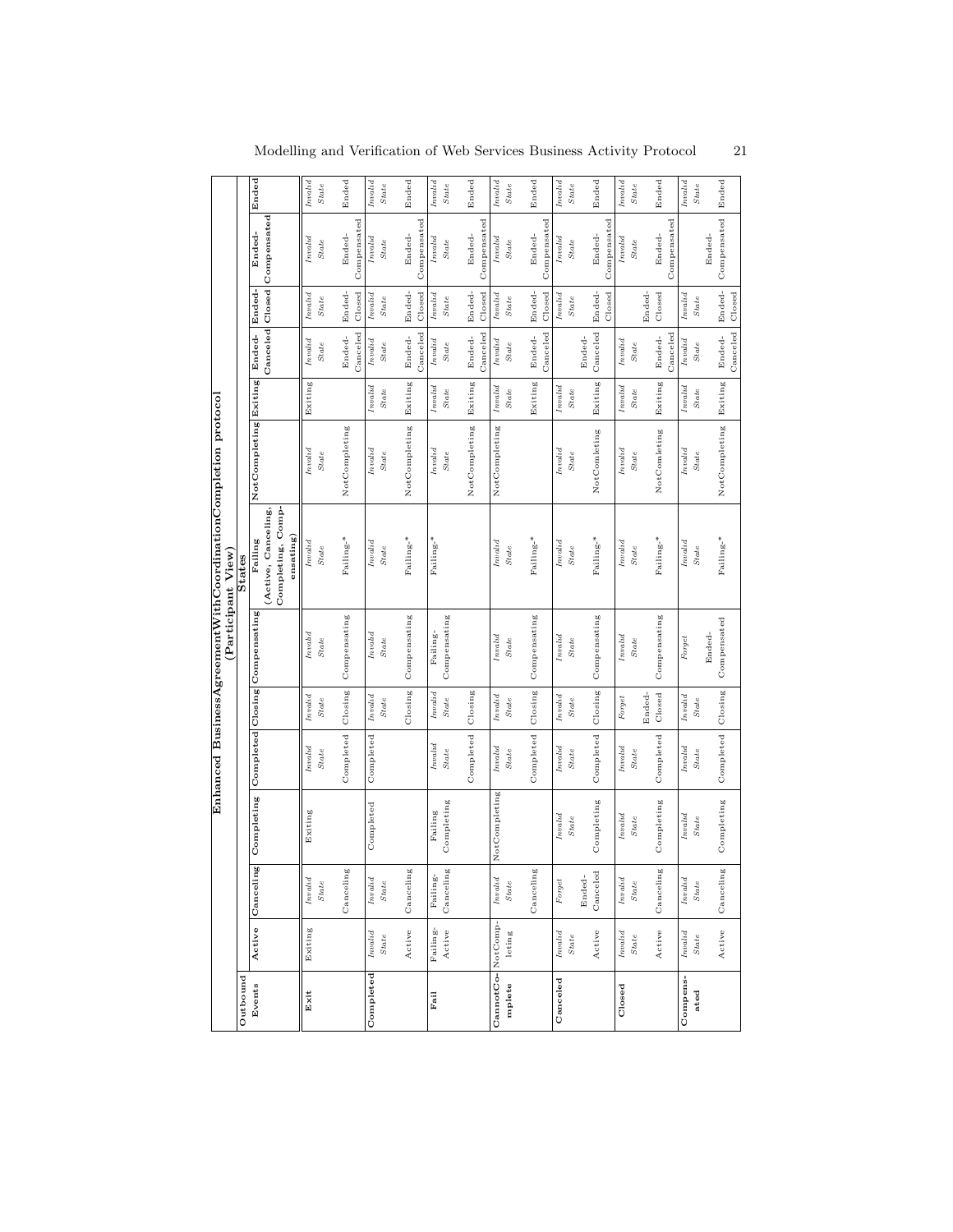|              |                     |               |                 |                                                                                                                                                                                                                                                                                            | pleting         | Compensating        |              |                                                                                                                |                       |              |              | Completing                | Active                    |              |                   |
|--------------|---------------------|---------------|-----------------|--------------------------------------------------------------------------------------------------------------------------------------------------------------------------------------------------------------------------------------------------------------------------------------------|-----------------|---------------------|--------------|----------------------------------------------------------------------------------------------------------------|-----------------------|--------------|--------------|---------------------------|---------------------------|--------------|-------------------|
|              | NotCompleted        | <b>Exited</b> | Failed          | Ţ<br>xiting                                                                                                                                                                                                                                                                                | NotComp-        | Failing-            | Failing-*    |                                                                                                                | Closing               | Completed    | Completing   | Canceling-                | Canceling-                | Active       |                   |
| Ended        | Ended-              | Ended-        | Ended-          |                                                                                                                                                                                                                                                                                            |                 |                     |              | Ended                                                                                                          |                       |              |              |                           |                           |              |                   |
|              |                     |               |                 | <b>State</b>                                                                                                                                                                                                                                                                               | <b>State</b>    | <b><i>State</i></b> | $State$      |                                                                                                                | $State$               | <b>State</b> | $State$      | <b>State</b>              | <b>State</b>              | $State$      |                   |
| Ignore       | Ignore              | Ignore        | Ignore          | Invalid                                                                                                                                                                                                                                                                                    | Invalid         | Invalid             | Invalid      | Forget                                                                                                         | Invalid               | Invalid      | Invalid      | Invalid                   | Invalid                   | Invalid      | Compensated       |
|              |                     |               |                 |                                                                                                                                                                                                                                                                                            | pleting         | Compensating        |              |                                                                                                                |                       |              |              | Completing                | Active                    |              |                   |
|              | NotCompleted        | <b>Exited</b> | Failed          | Ţ<br>xiting                                                                                                                                                                                                                                                                                | NotComp-        | Failing-            | Failing-*    | Compensating                                                                                                   |                       | Completed    | Completing   | Canceling-                | Canceling-                | Active       |                   |
| <b>Ended</b> | Ended-              | Ended-        | Ended-          |                                                                                                                                                                                                                                                                                            |                 |                     |              |                                                                                                                | Ended                 |              |              |                           |                           |              |                   |
|              |                     |               |                 | $State% \[ \includegraphics[width=1\textwidth]{figures/20000.pdf} \caption{Solution of the proposed method of the proposed method. The first case is a function of the method. The first case is a function of the method. The second case is a function of the method.} \label{fig:2000}$ | <b>State</b>    | <b>State</b>        | $State$      | <b>State</b>                                                                                                   |                       | $State$      | <b>State</b> | <b>State</b>              | <b>State</b>              | $State$      |                   |
| Ignore       | Ignore              | Ignore        | Ignore          | Invalid                                                                                                                                                                                                                                                                                    | Invalid         | Invalid             | Invalid      | Invalid                                                                                                        | $\mathit{Forder}$     | Invalid      | Invalid      | Invalid                   | Invalid                   | Invalid      | Closed            |
|              |                     |               |                 |                                                                                                                                                                                                                                                                                            | pleting         | Compensating        |              |                                                                                                                |                       |              |              |                           |                           |              |                   |
|              | Exited NotCompleted |               | Failed          | Ţ<br>xiting                                                                                                                                                                                                                                                                                | NotComp-        | Failing-            | Failing-*    | Compensating                                                                                                   | $_{\rm Class}$        | Completed    | Completing   |                           |                           | Active       |                   |
| Ended        | Ended-              | Ended-        | Ended-          |                                                                                                                                                                                                                                                                                            |                 |                     |              |                                                                                                                |                       |              |              | Ended                     | Ended                     |              |                   |
|              |                     |               |                 | <b>State</b>                                                                                                                                                                                                                                                                               | <b>State</b>    | <b>State</b>        | $State$      | <b>State</b>                                                                                                   | <b>State</b>          | $State$      | <b>State</b> |                           |                           | <b>State</b> |                   |
| Ignore       | Ignore              | Ignore        | Ignore          | Invalid                                                                                                                                                                                                                                                                                    | Invalid         | Invalid             | Invalid      | Invalid                                                                                                        | Invalid               | Invalid      | Invalid      | $\label{eq:cond} For get$ | $\label{eq:cond} For get$ | Invalid      | Canceled          |
|              | NotCompleted        |               |                 |                                                                                                                                                                                                                                                                                            |                 | Compensating        |              |                                                                                                                |                       |              |              |                           |                           |              |                   |
|              | Ended-              | <b>Exited</b> | Failed          | Exiting                                                                                                                                                                                                                                                                                    | pleting         | Failing-            | Failing-*    | Compensating                                                                                                   | Closing               | Completed    |              |                           |                           |              |                   |
| Ended        |                     | Ended-        | Ended-          |                                                                                                                                                                                                                                                                                            | NotComp-        |                     |              |                                                                                                                |                       |              |              |                           |                           |              |                   |
|              | NotCompleted        |               |                 | <b>State</b>                                                                                                                                                                                                                                                                               |                 | <b>State</b>        | <b>State</b> | <b>State</b>                                                                                                   | $State$               | <b>State</b> | pleting      | pleting                   | pleting                   | pleting      | plete             |
| Ignore       | Resend              | Ignore        | Ignore          | Invalid                                                                                                                                                                                                                                                                                    | Ignore          | Invalid             | Invalid      | Invalid                                                                                                        | Invalid               | Invalid      | NotComp-     | NotComp-                  | NotCom-                   |              | CannotCom-NotCom- |
|              |                     |               | Failed          |                                                                                                                                                                                                                                                                                            | leting          |                     |              |                                                                                                                |                       |              |              |                           |                           |              |                   |
|              | NotCompleted        | <b>Exited</b> | Ended-          | ă<br>xiting                                                                                                                                                                                                                                                                                | NotComp-        | Compensating        |              |                                                                                                                | Closing               | Completed    |              |                           |                           |              |                   |
| Ended        | Ended-              | Ended-        |                 |                                                                                                                                                                                                                                                                                            |                 | Failing-            | Failing-*    |                                                                                                                |                       |              |              |                           |                           |              |                   |
|              |                     |               | Failed          | $State$                                                                                                                                                                                                                                                                                    | State           |                     |              | Compensating                                                                                                   | <b>State</b>          | <b>State</b> | Completing   | Canceling                 | Canceling                 | Active       |                   |
| Ignore       | Ignore              | Ignore        | $\it{Research}$ | Invalid                                                                                                                                                                                                                                                                                    | Invalid         | $Igmore$            | $Igmore$     | Failing-                                                                                                       | Invalid               | Invalid      | Failing-     | Failing-                  | Failing-                  | Failing-     | Fail              |
|              |                     |               |                 |                                                                                                                                                                                                                                                                                            | leting          |                     |              |                                                                                                                |                       |              |              |                           | Active                    |              |                   |
|              | NotCompleted        | Exited        | Failed          | ă<br>xiting                                                                                                                                                                                                                                                                                | NotComp-        | Compensating        | Failing-*    | Compensating                                                                                                   | Closing               |              |              |                           | Canceling-                | Active       |                   |
| Ended        | Ended-              | Ended-        | Ended-          |                                                                                                                                                                                                                                                                                            |                 | Failing-            |              |                                                                                                                |                       | Completed    |              |                           |                           |              |                   |
|              |                     |               |                 | $Statee$                                                                                                                                                                                                                                                                                   | <b>State</b>    |                     | $State \\$   | $Compensete$                                                                                                   | $\mathcal{C}lose$     |              |              |                           | <b>State</b>              | $State$      |                   |
| Ignore       | Ignore              | Ignore        | Ignore          | Invalid                                                                                                                                                                                                                                                                                    | Invalid         | Ignore              | Invalid      | $\label{eq:resend} \begin{array}{ll} \hspace{-3.0cm} \textit{Resend} \end{array}$                              | $\it Research$        | Ignore       | Completed    | Completed                 | Invalid                   | Invalid      | Completed         |
|              |                     | Exited        |                 |                                                                                                                                                                                                                                                                                            | leting          | Compensating        |              |                                                                                                                |                       |              |              |                           |                           |              |                   |
|              | NotCompleted        | Ended-        | Failed          |                                                                                                                                                                                                                                                                                            | NotComp-        | Failing-            | Failing-*    | Compensating                                                                                                   | $\frac{1}{2}$ Closing | Completed    |              |                           |                           |              |                   |
| Ended        | Ended-              |               | Ended-          | Exiting                                                                                                                                                                                                                                                                                    |                 |                     |              |                                                                                                                |                       |              |              |                           |                           |              |                   |
|              |                     | Exited        |                 |                                                                                                                                                                                                                                                                                            | <b>State</b>    | <b>State</b>        | $State$      | <b>State</b>                                                                                                   | <b>State</b>          | $State$      |              |                           |                           |              |                   |
| Ignore       | Ignore              | Reservd       | Ignore          | Ignore                                                                                                                                                                                                                                                                                     | Invalid         | Invalid             | Invalid      | Invalid                                                                                                        | Invalid               | Invalid      | Exiting      | Exiting                   | Exiting                   | Exiting      | Exit              |
|              |                     |               |                 |                                                                                                                                                                                                                                                                                            |                 |                     | Completing)  |                                                                                                                |                       |              |              |                           |                           |              |                   |
|              |                     |               |                 |                                                                                                                                                                                                                                                                                            |                 | ting)               | Canceling,   |                                                                                                                |                       |              |              |                           |                           |              |                   |
|              | Completed           | Exited        | Failed          |                                                                                                                                                                                                                                                                                            | leting          | (Compesa-           | (Active,     |                                                                                                                |                       |              |              | (Completing)              | (Active)                  |              |                   |
| Ended        | EndedNot-           | Ended-        | Ended-          |                                                                                                                                                                                                                                                                                            | NotComp-Exiting | Failing             | Failing      | Completing Completed Closing Compensating                                                                      |                       |              |              | Canceling                 | Canceling                 | Active       | Events            |
|              |                     |               |                 |                                                                                                                                                                                                                                                                                            |                 |                     | States       |                                                                                                                |                       |              |              |                           |                           |              | Inbound           |
|              |                     |               |                 |                                                                                                                                                                                                                                                                                            |                 |                     |              | Coordinator View)                                                                                              |                       |              |              |                           |                           |              |                   |
|              |                     |               |                 |                                                                                                                                                                                                                                                                                            |                 |                     |              | ${\rm End}$ nhanced Business ${\bf A}$ greement ${\rm With}$ Coordination ${\rm Com}\ {\rm p}$ letion protocol |                       |              |              |                           |                           |              |                   |